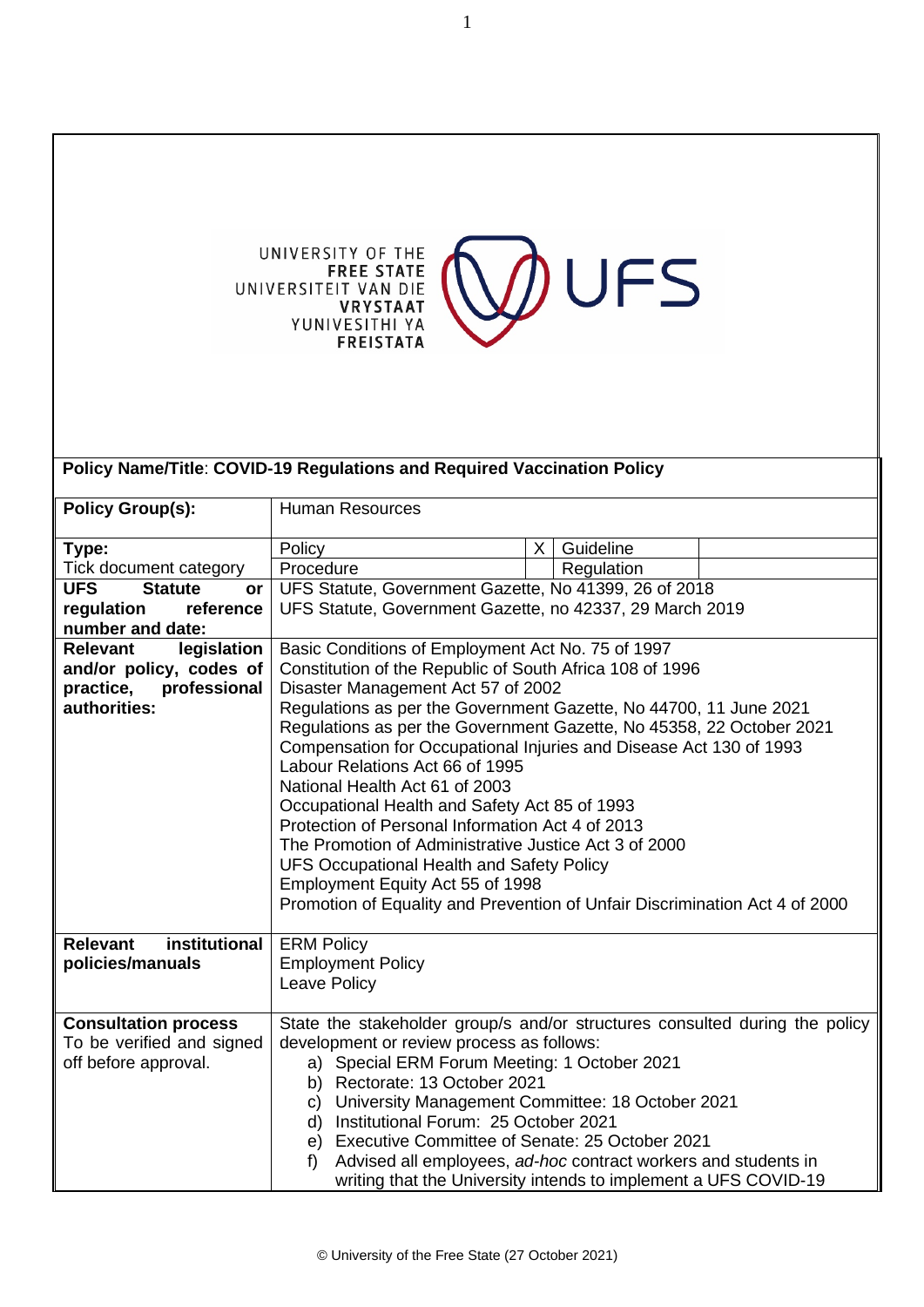|                                                                                             |                                   | i)<br>j)<br>k)<br>$\mathbf{D}$ | Regulations and Required Vaccination Policy and invited<br>representations<br>g) Executive Committee of Council: 28 October 2021<br>h) Student Services Committee of Council: 29 October 2021<br>Consultation with the ISRC<br>HR Committee of Council: 2 November 2021<br>Senate: 2 November 2021<br>Council: 26 November 2021<br>m) UFS Digest: 29 November 2021 |                                        |                                   |    |  |                                 |
|---------------------------------------------------------------------------------------------|-----------------------------------|--------------------------------|--------------------------------------------------------------------------------------------------------------------------------------------------------------------------------------------------------------------------------------------------------------------------------------------------------------------------------------------------------------------|----------------------------------------|-----------------------------------|----|--|---------------------------------|
| <b>Status</b>                                                                               |                                   | Final policy                   |                                                                                                                                                                                                                                                                                                                                                                    |                                        |                                   |    |  |                                 |
| Coordinating                                                                                | <b>UMC</b>                        |                                |                                                                                                                                                                                                                                                                                                                                                                    | <b>Senior Director Human Resources</b> |                                   |    |  |                                 |
| owner                                                                                       |                                   |                                |                                                                                                                                                                                                                                                                                                                                                                    |                                        |                                   |    |  |                                 |
|                                                                                             |                                   |                                |                                                                                                                                                                                                                                                                                                                                                                    |                                        |                                   |    |  |                                 |
| <b>Contact person</b>                                                                       |                                   |                                |                                                                                                                                                                                                                                                                                                                                                                    | <b>Senior Director Human Resources</b> |                                   |    |  |                                 |
| <b>Certification</b>                                                                        | of<br>due                         |                                |                                                                                                                                                                                                                                                                                                                                                                    |                                        |                                   |    |  |                                 |
| process:                                                                                    | To be verified and signed         |                                |                                                                                                                                                                                                                                                                                                                                                                    |                                        |                                   |    |  |                                 |
|                                                                                             | once approved by the              |                                | Rector and Vice-Chancellor                                                                                                                                                                                                                                                                                                                                         |                                        |                                   |    |  |                                 |
| relevant authority                                                                          |                                   |                                | Date                                                                                                                                                                                                                                                                                                                                                               |                                        |                                   |    |  |                                 |
| <b>Approval</b>                                                                             | 26 November                       |                                | 9 December 2021<br><b>Commencement</b>                                                                                                                                                                                                                                                                                                                             |                                        | <b>Review</b><br>February 2023    |    |  |                                 |
| date                                                                                        | 2021                              | date                           |                                                                                                                                                                                                                                                                                                                                                                    |                                        | date                              |    |  |                                 |
|                                                                                             |                                   |                                |                                                                                                                                                                                                                                                                                                                                                                    |                                        |                                   |    |  |                                 |
| <b>REVISION HISTORY:</b><br>Only applicable to amended or reviewed policies. Record details |                                   |                                |                                                                                                                                                                                                                                                                                                                                                                    |                                        |                                   | of |  |                                 |
|                                                                                             | amendments/revisions.             |                                |                                                                                                                                                                                                                                                                                                                                                                    |                                        |                                   |    |  |                                 |
| <b>Version</b>                                                                              | Approved/                         | <b>Date</b>                    | <b>Approving</b>                                                                                                                                                                                                                                                                                                                                                   |                                        | <b>Resolution</b>                 |    |  | Date for next review            |
| number                                                                                      | <b>Rescinded</b>                  |                                | <b>Authority</b>                                                                                                                                                                                                                                                                                                                                                   |                                        | <b>Number</b><br>(Minutes number) |    |  | (Start<br>date<br>for<br>review |
| 1                                                                                           | Approved                          | 18/03/2022                     | Council                                                                                                                                                                                                                                                                                                                                                            |                                        |                                   |    |  | process)<br>18 March 2022       |
|                                                                                             |                                   |                                |                                                                                                                                                                                                                                                                                                                                                                    |                                        |                                   |    |  |                                 |
|                                                                                             |                                   |                                |                                                                                                                                                                                                                                                                                                                                                                    |                                        |                                   |    |  |                                 |
|                                                                                             |                                   |                                |                                                                                                                                                                                                                                                                                                                                                                    |                                        |                                   |    |  |                                 |
|                                                                                             |                                   |                                |                                                                                                                                                                                                                                                                                                                                                                    |                                        |                                   |    |  |                                 |
| For office use only.                                                                        |                                   |                                |                                                                                                                                                                                                                                                                                                                                                                    |                                        |                                   |    |  |                                 |
|                                                                                             | Policy Group (broad policy field) | <b>Institutional Policy</b>    |                                                                                                                                                                                                                                                                                                                                                                    |                                        |                                   |    |  |                                 |
| Subject (policy subfield)                                                                   |                                   |                                | <b>COVID-19 Regulations and Required Vaccination Policy</b>                                                                                                                                                                                                                                                                                                        |                                        |                                   |    |  |                                 |
| <b>Reference Number</b>                                                                     |                                   |                                |                                                                                                                                                                                                                                                                                                                                                                    |                                        |                                   |    |  |                                 |
| <b>Version Number</b>                                                                       |                                   |                                | Version 1                                                                                                                                                                                                                                                                                                                                                          |                                        |                                   |    |  |                                 |
| <b>Keywords for Search Engine:</b>                                                          |                                   |                                | Policy, policy template, policy framework, policy approval, policy<br>review                                                                                                                                                                                                                                                                                       |                                        |                                   |    |  |                                 |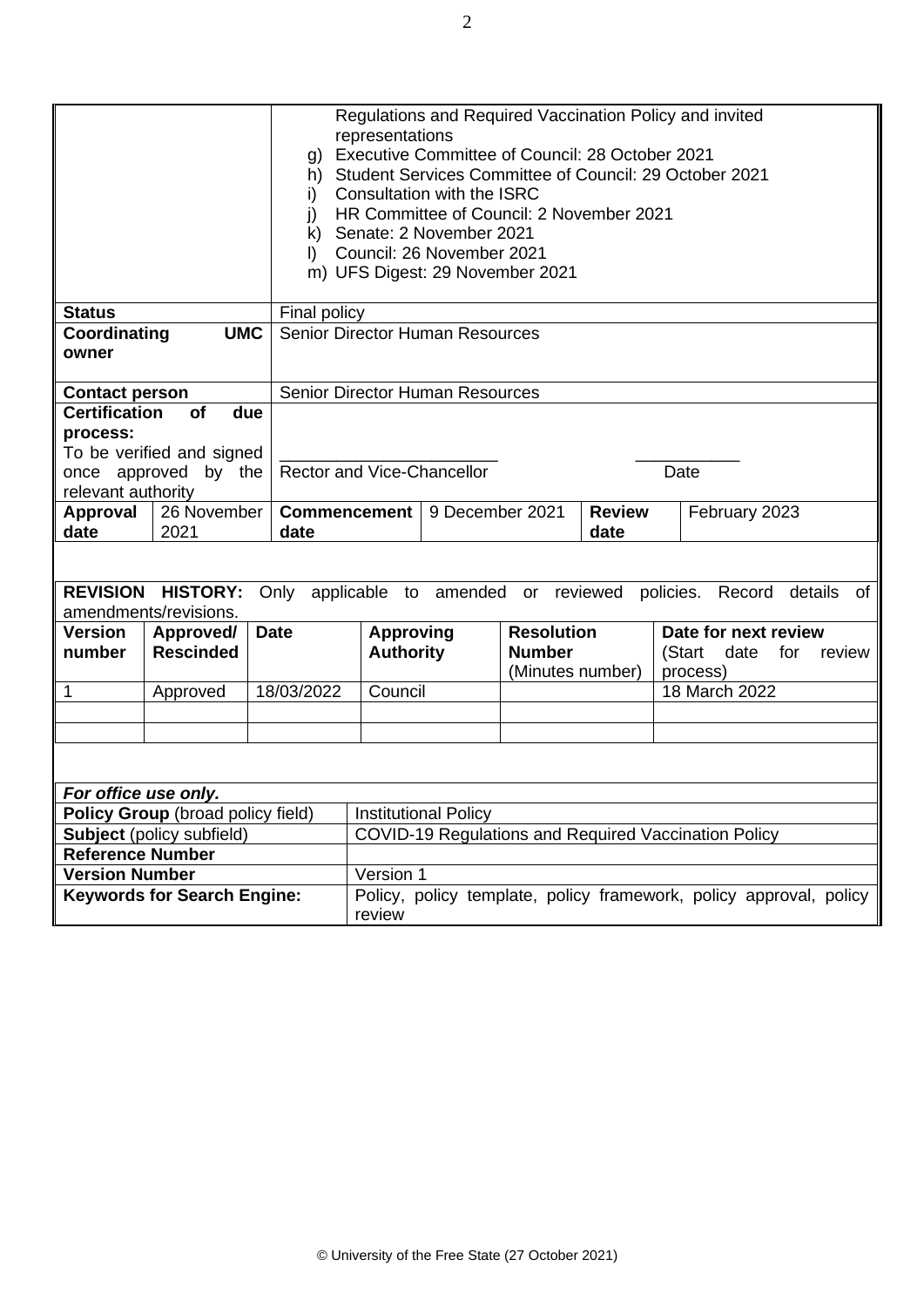| <b>POLICY STATEMENT</b> |                                                                                                                                                                                                                                                                                                                                                                                                                                                                                                                                                                                                                                                                                                                                                                                                                                                                                                                                                                                                                                                                                                                                                   |
|-------------------------|---------------------------------------------------------------------------------------------------------------------------------------------------------------------------------------------------------------------------------------------------------------------------------------------------------------------------------------------------------------------------------------------------------------------------------------------------------------------------------------------------------------------------------------------------------------------------------------------------------------------------------------------------------------------------------------------------------------------------------------------------------------------------------------------------------------------------------------------------------------------------------------------------------------------------------------------------------------------------------------------------------------------------------------------------------------------------------------------------------------------------------------------------|
| 1. Preamble/ background | 1.1 The UFS recognises the preliminary nature of all scientific knowledge. In<br>similarity with all other pandemics and viruses, updating knowledge will<br>lead to an improved understanding of how to respond to such viruses<br>scientifically and medically. As a University that follows science, we will<br>stay abreast of any changes and respond accordingly.                                                                                                                                                                                                                                                                                                                                                                                                                                                                                                                                                                                                                                                                                                                                                                           |
|                         | 1.2 The UFS introduces the COVID-19 Regulations and Required Vaccination<br>Policy as part of its UFS Cares Programme and is in line with the compact<br>signed between all stakeholders during 2020.                                                                                                                                                                                                                                                                                                                                                                                                                                                                                                                                                                                                                                                                                                                                                                                                                                                                                                                                             |
|                         | 1.3 As part of the UFS COVID-19 facilitation process, the UFS undertakes to<br>as far as reasonably possible embark on vaccination drives to inform<br>stakeholders of the benefits of COVID-19 vaccinations, assist with<br>information on COVID-19 vaccination sites, and provide transport to<br>vaccination sites.                                                                                                                                                                                                                                                                                                                                                                                                                                                                                                                                                                                                                                                                                                                                                                                                                            |
|                         | 1.4 Historically, the UFS has been an Institution engaging primarily in face-to-<br>face contact learning as part of its integral identity and institutional culture.<br>This is an essential part of the UFS conditions of service, serving the UFS<br>student community and ensuring academic integrity.                                                                                                                                                                                                                                                                                                                                                                                                                                                                                                                                                                                                                                                                                                                                                                                                                                        |
|                         | 1.5 This policy will apply for the duration of the Covid-19 pandemic or until<br>such time that the UFS Council resolves it has served its purpose.                                                                                                                                                                                                                                                                                                                                                                                                                                                                                                                                                                                                                                                                                                                                                                                                                                                                                                                                                                                               |
|                         | 1.6 The two main bodies of stakeholders at the UFS who are impacted by this<br>Policy are staff members and students. Regarding staff members, the UFS<br>requires them to be on campus to perform their functions and<br>responsibilities. The performance of these functions and responsibilities<br>requires in-person contact with fellow-staff members, students and other<br>third parties. Regarding students, the UFS is not a distant/remote learning<br>university, and its primary mode of instruction is done in person,<br>particularly insofar as under-graduate courses are concerned. This entails<br>regular face-to-face interaction with fellow students, staff members and<br>other third parties. UFS's approach is that Covid-19 vaccination is required<br>for all staff members and students who enter its premises. The UFS<br>recognises the right of individuals to object to vaccination on medical or<br>constitutional grounds. The process and principles for considering an<br>application for exemption and requests for reasonable accommodation are<br>set out in the Guidelines for Reasonable Accommodation. |
| 2. Purpose              | 2.1 The UFS has decided to implement these COVID-19 Regulations and<br>Required Vaccination Policy based on the Regulations as per the<br>Government Gazette, No 44700, 11 June 2021, as well as any relevant<br>government legislation implemented to manage the COVID pandemic                                                                                                                                                                                                                                                                                                                                                                                                                                                                                                                                                                                                                                                                                                                                                                                                                                                                  |
|                         | 2.2 The UFS is obligated to comply with the Constitution all applicable labour<br>legislation, including the Occupational Health and Safety Act, Employment<br>Equity Act and other Government Regulations and applicable Legislation,<br>to create and maintain a safe work environment. Concerning students, the<br>UFS owes them a duty of care to ensure a safe learning environment.<br>While recognising sections 12 and 15 of the Constitution that protects                                                                                                                                                                                                                                                                                                                                                                                                                                                                                                                                                                                                                                                                               |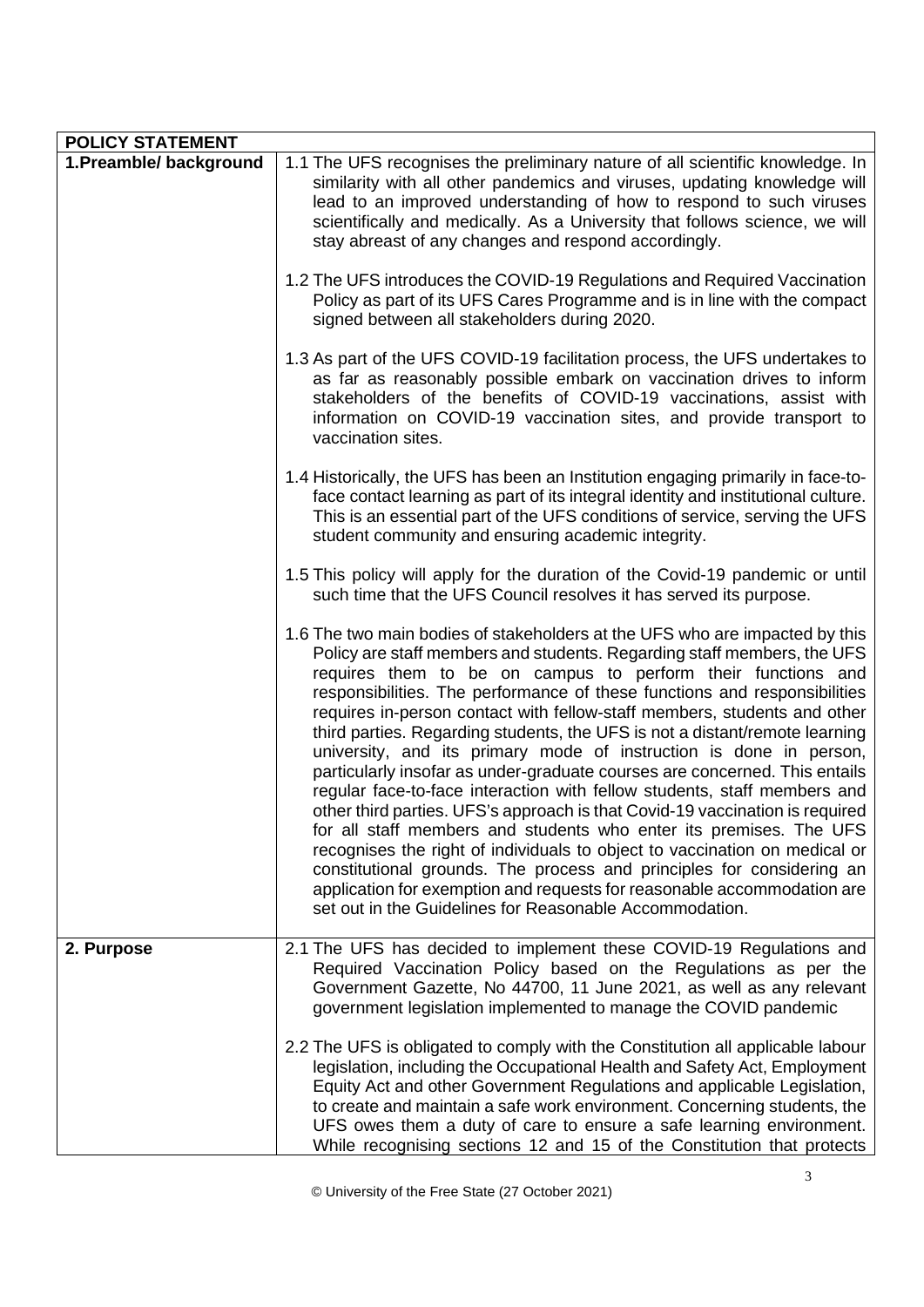|          | individual constitutional rights, the UFS also recognises its collective<br>greater good, health and wellbeing responsibility towards the UFS<br>community, which must be balanced against these individual constitutional<br>rights.<br>2.3 Current research on the effectiveness of the Covid-19 vaccinations                                                                   |
|----------|-----------------------------------------------------------------------------------------------------------------------------------------------------------------------------------------------------------------------------------------------------------------------------------------------------------------------------------------------------------------------------------|
|          | indicates that vaccinated individuals are less likely to infect third parties.<br>Statistics show that individuals who received Covid-19 vaccinations are<br>less likely to become seriously ill or die due to a Covid-19 infection.                                                                                                                                              |
|          | 2.4 The purpose of this Policy is accordingly to facilitate the vaccination of<br>UFS employees, ad-hoc contracts workers, and students to ensure their<br>continued access to all UFS premises (subject to the stipulations related<br>to the relevant lockdown level as periodically published by the government<br>in the Government Gazette)                                  |
|          | 2.5 It is further to establish a standard and uniform procedure for managing<br>and applying the COVID-19 Regulations and required COVID-19<br>vaccinations at the UFS.                                                                                                                                                                                                           |
|          | 2.6 The University recognises the importance of meeting its health and safety<br>obligations within its campuses and towards its service providers,<br>employees, ad-hoc contract workers and students.                                                                                                                                                                           |
| 3. Scope | 3.1 The COVID-19 Regulations and Required Vaccination Policy will apply to<br>all UFS employees, ad hoc contract appointees, prospective appointees,<br>currently registered students, and future students and, insofar as this is<br>applicable, will supplement the conditions of service of all UFS employees<br>and ad-hoc contract workers and admission rules for students. |
|          | 3.2 The UFS embarked on a due consultation process with all stakeholders,<br>implementing this policy at the UFS is necessary for ensuring the health<br>and safety of employees, ad hoc contract appointees and students. This<br>policy constitutes a health and safety rule and supplements the UFS<br><b>Conditions of Service or Student Admissions Rules.</b>               |
|          | 3.3 The UFS will issue separate directives as to how they will deal with<br>external day visitors (who are not employees, ad-hoc contract workers,<br>students and interested third parties) subject to compliance with the right<br>of access to its property.                                                                                                                   |
|          | 4.1 "Ad-hoc contract workers" means all individuals who entered into a<br>contractual agreement with the UFS to render a service, wherein they are<br>compensated per hour worked by submission of periodic hourly claims.                                                                                                                                                        |
|          | 4.2 "Adverse Event" means any detrimental health event which happens after<br>a person receives a vaccine. A health event is a symptom (something the<br>patient experiences, e.g., headaches) or a sign (something a health<br>practitioner notices, e.g., increased blood pressure).                                                                                            |
|          | 4.3 "BCEA" means Basic Conditions of Employment Act No. 75 of 1997.                                                                                                                                                                                                                                                                                                               |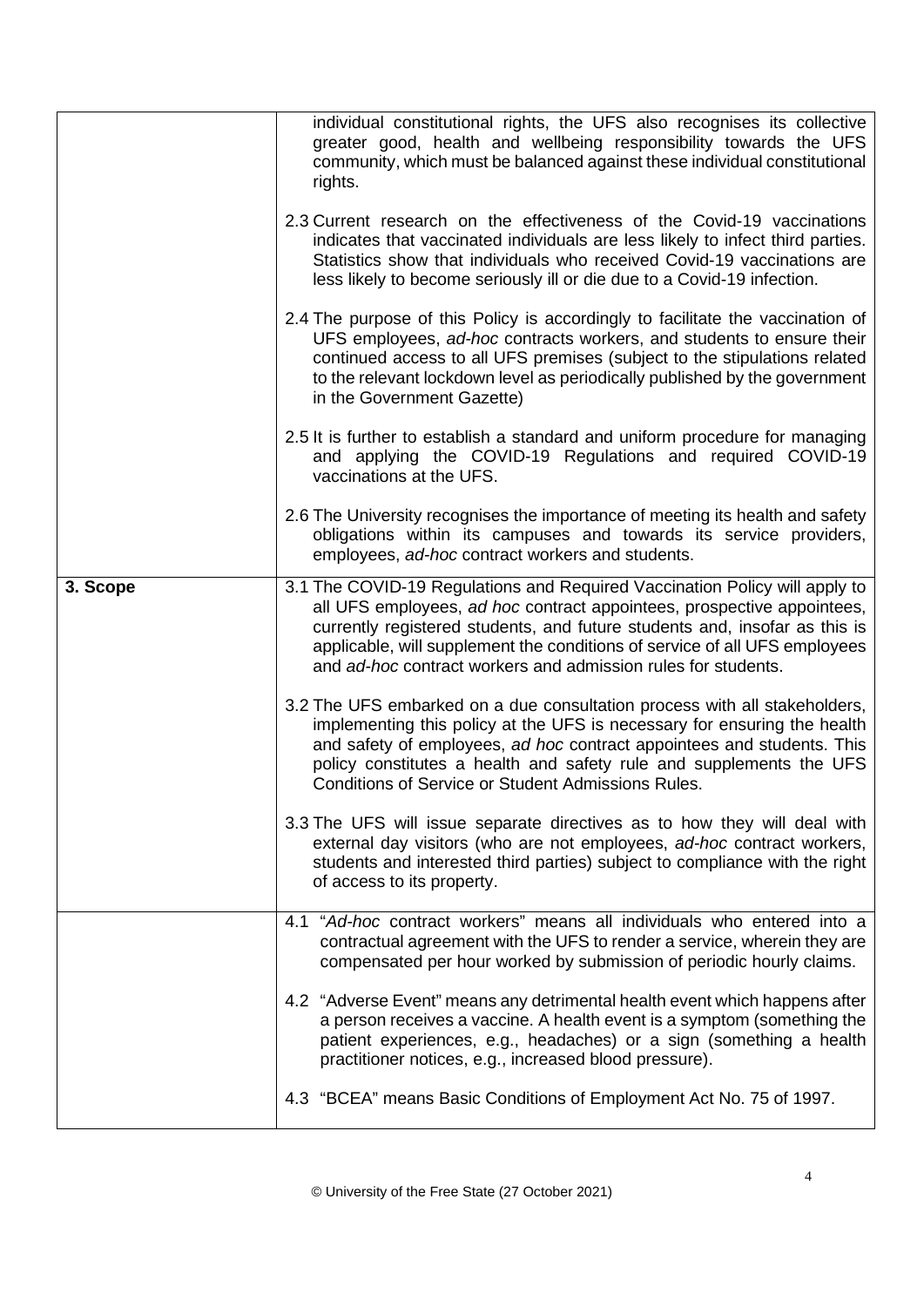| 4.4 "Common side effects" include pain at the injection site, fever, fatigue,<br>headache, muscle pain, chills, and diarrhoea.                                                                                                                                                                                                                                                                                                                                                                                                                                                                                         |
|------------------------------------------------------------------------------------------------------------------------------------------------------------------------------------------------------------------------------------------------------------------------------------------------------------------------------------------------------------------------------------------------------------------------------------------------------------------------------------------------------------------------------------------------------------------------------------------------------------------------|
| 4.5 "Communication Platforms" means cloud-based platforms including but<br>not limited to WhatsApp, Skype, Zoom and Microsoft Teams, that allow<br>the University to enjoy communication services such as messaging, voice<br>and video conferencing to its business applications and processes.                                                                                                                                                                                                                                                                                                                       |
| 4.6 "Comorbidities" means when more than one disease or condition is<br>present in the same person at the same time.                                                                                                                                                                                                                                                                                                                                                                                                                                                                                                   |
| 4.7 "Council" means the Council of the University established in terms of<br>Section 27(4) of the Higher Education Act.                                                                                                                                                                                                                                                                                                                                                                                                                                                                                                |
| 4.8 "COVID-19" means the Coronavirus disease and any other related strains<br>that might occur in the future.                                                                                                                                                                                                                                                                                                                                                                                                                                                                                                          |
| 4.9 "COVID-19 Antibody test" means an antibody test done to confirm if an<br>individual had COVID-19 in the past and now has antibodies against the<br>virus that causes COVID-19. These tests must be performed at an<br>accredited laboratory or in the presence of a medically trained individual,<br>for example, at Dischem or Clicks, who can interpret the test results and<br>provide a report on the antibody test results.                                                                                                                                                                                   |
| 4.10 "COVID-19 Antigen test" involves a swab of the individual's nose and<br>throat and detects coronavirus proteins to determine whether a patient is<br>currently infected with COVID-19. These tests must be performed at an<br>accredited laboratory or in the presence of a medically trained individual,<br>for example, at Dischem or Clicks, who can interpret the test results and<br>provide a report on the results.                                                                                                                                                                                        |
| 4.11 "COVID-19 PCR Test" means the polymerase chain reaction (PCR) test<br>for COVID-19 is a molecular test that analyses your upper respiratory<br>specimen, looking for genetic material (ribonucleic acid or RNA) of SARS-<br>CoV-2, the virus that causes COVID-19. Scientists use the PCR<br>technology to amplify small amounts of RNA from specimens into<br>deoxyribonucleic acid (DNA), which is replicated until SARS-CoV-2 is<br>detectable if present. These tests must be performed at an accredited<br>laboratory, which can provide a report on the results.                                            |
| 4.12 COVID-19 vaccines" means a vaccine that has been scientifically<br>evaluated and recommended by the World Health Organisation (WHO)<br>and approved by the South African Health Products Regulatory Authority<br>to be effective in reducing the incidence of severe disease and death and<br>likely to reduce SARS-CoV-2 viral transmission to contribute to the<br>herding community. This will include any possible booster vaccinations<br>prescribed by authorities. For more information on how the vaccine was<br>developed, how it functions, and possible side effects, visit:<br>https://bit.ly/3lx37iQ |
| 4.13 "Day visitors" means any individual that enters the UFS campus for a day<br>and/or a portion of a day to conduct business, attend functions,                                                                                                                                                                                                                                                                                                                                                                                                                                                                      |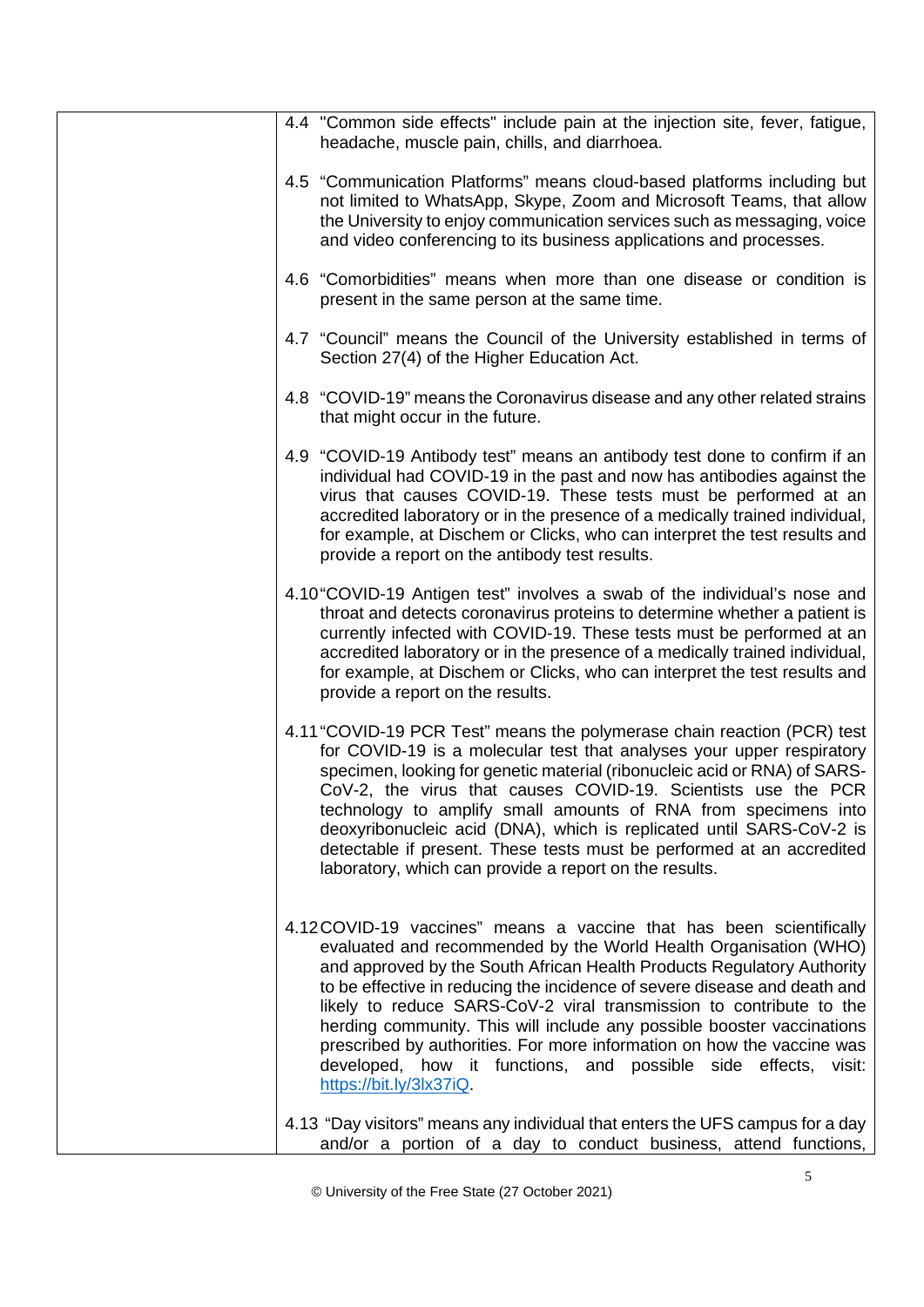| ceremonies, meetings, delivery of goods, consulting/transporting                                                                                                                                                                                                                                                                                  |
|---------------------------------------------------------------------------------------------------------------------------------------------------------------------------------------------------------------------------------------------------------------------------------------------------------------------------------------------------|
| patients, perform services at the UFS and/or any institution owned by a<br>third party and situated on the UFS premises.                                                                                                                                                                                                                          |
| 4.14 "DMA" means the Disaster Management Act, No. 57 of 2002.                                                                                                                                                                                                                                                                                     |
| 4.15 "Employee" means any person employed by the UFS in terms of a<br>contract of employment. This will include all employees employed on<br>indefinite, part-time or fixed-term contracts.                                                                                                                                                       |
| 4.16 "Essential Service" means a service, the interruption of which may<br>endanger the life, personal safety or health of anyone, and includes the<br>University's Protection Services, Fire Fighting Services, Medical Services<br>and any other emergency service within the context of managing any<br>disaster declared in terms of the DMA. |
| 4.17 "Excessive chronic medication" means multiple medicines are taken for<br>different chronic medical conditions.                                                                                                                                                                                                                               |
| 4.18 "Exemptions" means where the Vaccination Exemption Committee (VEC)<br>has granted an exception for any individual from the required vaccination<br>prescription.                                                                                                                                                                             |
| 4.19 Exemptions Appeals Committee or EAC means the UFS exemptions<br>appeals committee for employees and students appointed by Rectorate.                                                                                                                                                                                                         |
| 4.20 "HR" means the University's Human Resources Department.                                                                                                                                                                                                                                                                                      |
| 4.21 "HRBP" means the Human Resources Business Partner who has been<br>appointed to serve a specific Unit/Department/Faculty in terms of the HR<br>shared service model.                                                                                                                                                                          |
| 4.22 "Immune deficiency condition" means the medical condition that causes<br>an insufficient immune system (for example, HIV, autoimmune disease,<br>$etc.$ ).                                                                                                                                                                                   |
| 4.23 "Interested third parties" means any individual employed by or performing<br>services for the UFS or any institution owned by a third party and situated<br>on the UFS premises. Included in this group are individuals who need to<br>access UFS campuses on a daily basis, and who are not employed by<br>the UFS.                         |
| 4.24 "Isolation" means the separation of a person or group of people known or<br>reasonably believed to be infected with a communicable disease and<br>potentially infectious from those who are not infected to prevent the<br>spread of the contagious disease.                                                                                 |
| 4.25 "Line Manager" means the direct superior of an employee and/or ad-hoc<br>contract worker.                                                                                                                                                                                                                                                    |
| 4.26 "Natural Immunity" means the exposure to a disease organism that<br>triggers the immune system to produce antibodies to that disease.                                                                                                                                                                                                        |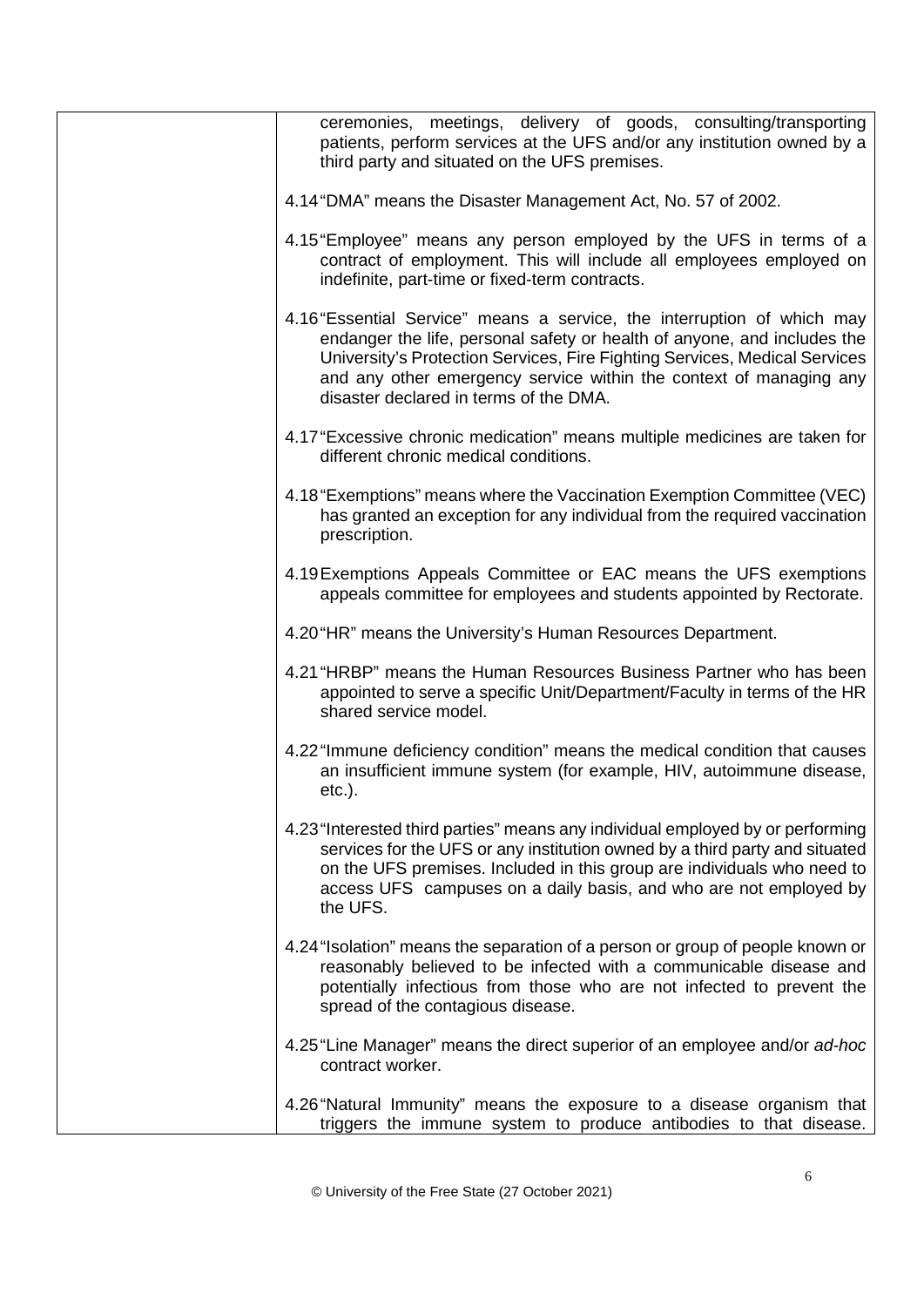| Exposure to the disease can occur through infection with the actual<br>disease (resulting in natural immunity).                                                                                                                                                                                                      |
|----------------------------------------------------------------------------------------------------------------------------------------------------------------------------------------------------------------------------------------------------------------------------------------------------------------------|
| 4.27 "OHSA" means the Occupational Health and Safety Act, No. 85 of 1993.                                                                                                                                                                                                                                            |
| 4.28 "PPE" means the personal protective equipment worn to minimise<br>exposure to hazards that cause serious workplace injuries and illnesses.                                                                                                                                                                      |
| 4.29 "Pregnancy" is the term used to describe the period in which a foetus<br>develops inside a woman's womb or uterus.                                                                                                                                                                                              |
| 4.30 "Quarantine" means the separation of a person or group of people<br>reasonably believed to have been exposed to a communicable disease<br>but not yet symptomatic from others who have not been exposed to<br>prevent the possible spread of the infectious disease.                                            |
| 4.31 "Religious objections" means any objection based on a religious<br>conviction directly related to and accepted as the established doctrine<br>within an existing religious grouping.                                                                                                                            |
| 4.32 "Remote Work" means any work that would, ordinarily and historically, be<br>performed in the traditional office/workplace environment but which is<br>performed at an employee's or ad-hoc contract worker's home office.                                                                                       |
| 4.33 "Statute" means the Statute of the University established by the Council<br>in terms of Section 32(1)(a) of the Higher Education Act, No. 101 of 1997.                                                                                                                                                          |
| 4.34 "UFS students" means any registered UFS student.                                                                                                                                                                                                                                                                |
| 4.35 "Underlying medical conditions" means underlying medical conditions<br>that put an individual at increased risk for potentially severe and life-<br>threatening outcomes from an infection (COVID-19). For example, Type<br>2 Diabetes, obesity, Cancer, COPD, etc.).                                           |
| 4.36 "University" and "UFS" both mean the University of the Free State.                                                                                                                                                                                                                                              |
| 4.37 "Vaccination leave" means paid time off during working hours to attend<br>any vaccination sites to obtain a COVID-19 vaccination.                                                                                                                                                                               |
| 4.38 "Vaccine Exemption Committee or VEC" means the UFS vaccine<br>exemption committee for employees and students, as appointed by<br>Rectorate.                                                                                                                                                                     |
| 4.39 "Vulnerable Employee" means an employee who, according to the<br>Department of Health, is a vulnerable employee within the context of<br>COVID-19 or any other infectious disease and where the conduct of<br>Remote Work is encouraged to reduce the risk of infection (includes ad-<br>hoc contract workers). |
| 4.40 "Workplace" means an employee's or ad-hoc contract worker's traditional<br>office/workplace environment situated at the University's premises and<br>the employee's home office from which they have been authorised to<br>conduct work during the Covid-19 pandemic.                                           |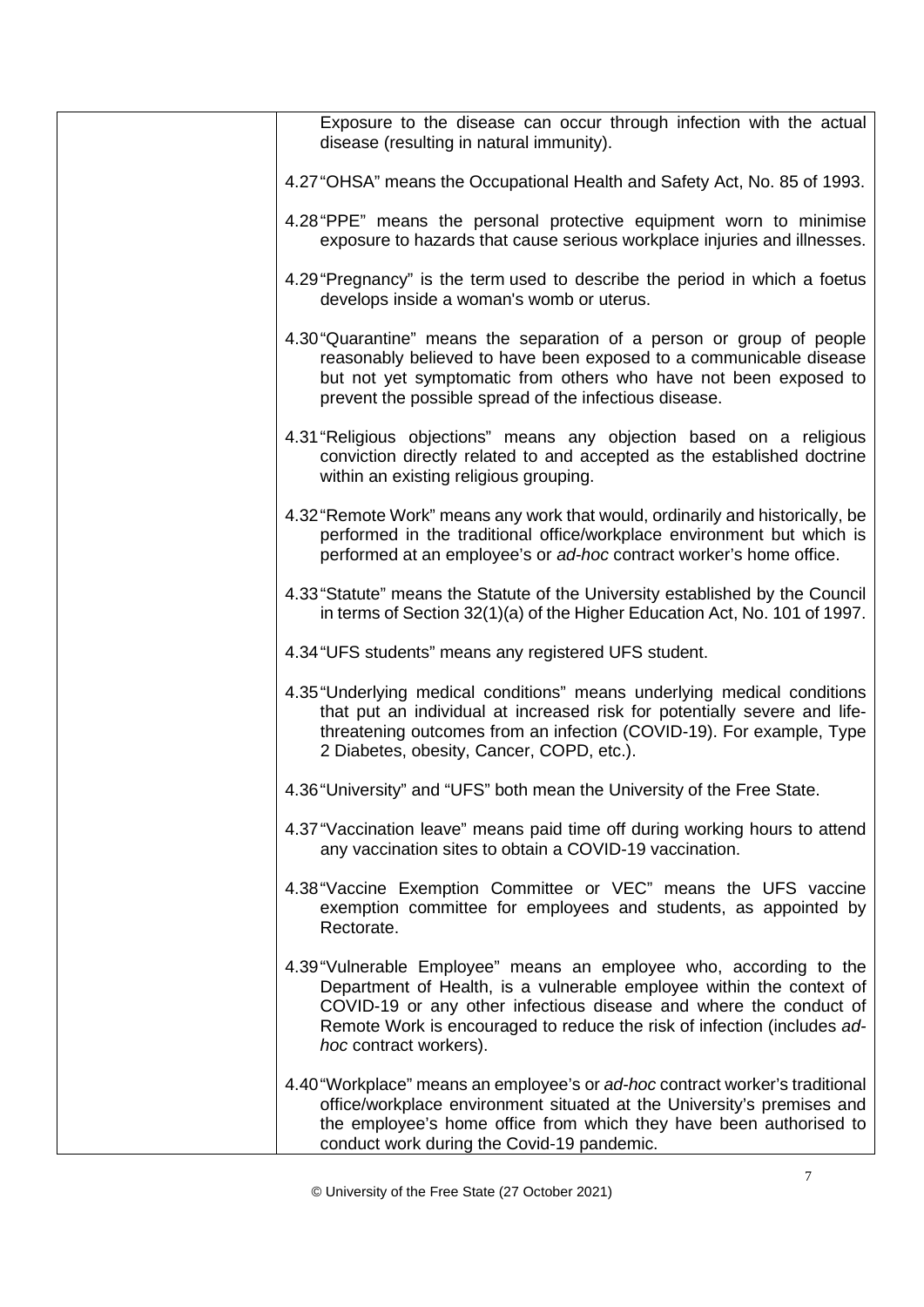| 5. Guiding principles | The quiding principles for the implementation of this Policy are as follows:                                                                                                                                                                                                                                                                                                                                                          |
|-----------------------|---------------------------------------------------------------------------------------------------------------------------------------------------------------------------------------------------------------------------------------------------------------------------------------------------------------------------------------------------------------------------------------------------------------------------------------|
|                       | 5.1 The UFS has traditionally been a close contact working environment,<br>where instruction occurs primarily through face-to-face lecturing and<br>learning, especially insofar as under-graduate courses are concerned.<br>This requires a safe and caring environment for employees, ad-hoc<br>contract workers and students. It would be impossible for the University to<br>function sustainably if close contact is not viable. |
|                       | 5.2 The UFS believes that it is not economically viable or practical to maintain<br>social distancing indefinitely.                                                                                                                                                                                                                                                                                                                   |
|                       | 5.3 As a predominantly residential University, the viability of consistent<br>remote working and studying conditions is not aligned to the culture of<br>the UFS. The UFS supports a blended learning approach, but a sole<br>online learning platform is not viable. In addition, in many instances,<br>students require access to the University's premises due to a lack of<br>adequate resources to support remote learning.      |
|                       | 5.4 The COVID-19 pandemic has placed a more pronounced obligation on the<br>UFS to provide a safe working, studying, and living environment,<br>especially for vulnerable employees or ad-hoc contract workers who are<br>advanced in age (60 years or older) and have comorbidities or underlying<br>medical conditions, as they are more exposed to a higher risk of infection.                                                     |
|                       | 5.5 Employees, ad-hoc contract workers and students should be provided with<br>a safe environment to achieve academic outcomes.                                                                                                                                                                                                                                                                                                       |
|                       | 5.6 The UFS is required to take reasonably practicable measures to ensure<br>that employees, ad-hoc contract workers, and students are safe and<br>protected. The operational requirements of the UFS entail that its<br>employees, ad-hoc contract workers and students are regularly exposed<br>to large groups and members of the public.                                                                                          |
|                       | 5.7 The UFS believes that the collective greater good and wellbeing of the<br>UFS community and the right to life and safety and security within the<br>workplace and study environment ought to be given more weight than an<br>individual's right to elect not to be vaccinated, subject, of course, to the<br>exemptions which will be discussed below.                                                                            |
|                       | 5.8 Section 24 of the Constitution of South Africa indicates that everyone has<br>the rights:                                                                                                                                                                                                                                                                                                                                         |
|                       | 5.8.1<br>To be in an environment that is not harmful to health and wellbeing.<br>To have the environment protected for the benefit of present and future<br>5.8.2<br>generations.                                                                                                                                                                                                                                                     |
|                       | 5.9 The UFS is greatly concerned about the number of students and<br>employees and ad-hoc contract workers who have tested positive for<br>COVID-19 since the commencement of the COVID-19 pandemic. The<br>COVID pandemic has resulted in numerous employees, ad-hoc contract<br>workers and students being placed in quarantine, testing positive for                                                                               |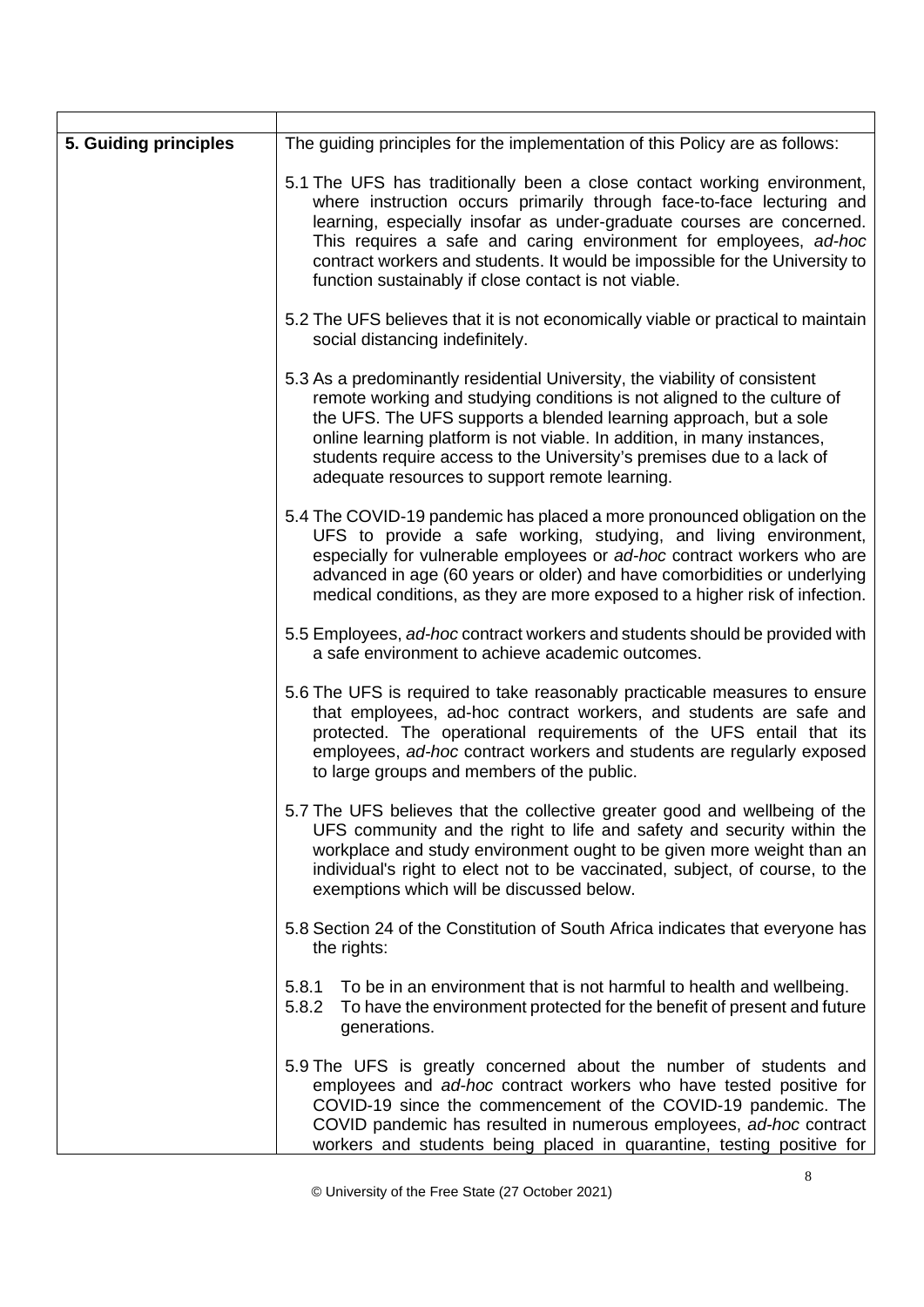|           |       | COVID-19, dismissals for incapacity due to COVID-19 complications, and<br>deaths.                                                                                                                                                                                                                                                                                                                                                                                                                                |
|-----------|-------|------------------------------------------------------------------------------------------------------------------------------------------------------------------------------------------------------------------------------------------------------------------------------------------------------------------------------------------------------------------------------------------------------------------------------------------------------------------------------------------------------------------|
|           | 5.10  | The UFS has the right to deny any person access to its property based<br>on operational and safety reasons (subject to the stipulations related to<br>the appropriate lockdown level as periodically published by the<br>government in the Government Gazette).                                                                                                                                                                                                                                                  |
| 6. Policy |       | 6.1 General COVID-19 Workplace Regulations                                                                                                                                                                                                                                                                                                                                                                                                                                                                       |
|           | 6.1.1 | All UFS employees, ad-hoc contract workers, service providers, and<br>students must maintain precautionary health measures as required<br>between workers, service providers, and students within the workplace<br>and in all common areas on the UFS premises.                                                                                                                                                                                                                                                  |
|           | 6.1.2 | The UFS will ensure sufficient sanitisers are provided to employees,<br>ad-hoc contract workers, and students. Such sanitisers will be supplied<br>to buildings, elevators, and communal areas at all entrances.                                                                                                                                                                                                                                                                                                 |
|           | 6.1.3 | All stakeholders should apply proper ventilation in all UFS venues as<br>and when possible.                                                                                                                                                                                                                                                                                                                                                                                                                      |
|           | 6.1.4 | All employees will be supplied with the necessary PPE (facial masks<br>excluded) based on an employee's job description and a risk<br>assessment of the working environment.                                                                                                                                                                                                                                                                                                                                     |
|           | 6.1.5 | All employees, ad-hoc contract workers, service providers and<br>students on the UFS campus must wear a cloth mask that must cover<br>the nose and mouth for the duration of their presence on campus.                                                                                                                                                                                                                                                                                                           |
|           | 6.1.6 | All UFS employees, ad-hoc contract workers, service providers and<br>students who are not vaccinated and who have an approved<br>exemption will be required to complete a compulsory COVID-19<br>screening questionnaire before entering the UFS premises. In addition<br>to this, all unvaccinated individuals wishing to access the UFS campus<br>should have a valid permit and QR Code to access the premises. The<br>UFS reserves the right to screen individuals on access when they<br>deem it necessary. |
|           | 6.1.7 | Any party who does not meet the requirements for access to the UFS<br>precincts in the COVID-19 screening questionnaire will be referred to<br>Kovsie Health, where they will be advised on appropriate steps that<br>such an individual should follow. This will include Kovsie Health<br>dictating who should isolate and its periods.                                                                                                                                                                         |
|           | 6.1.8 | Unvaccinated and exempted individuals wishing to access the UFS<br>campus must subject themselves, for screening, to the gate access<br>personnel responsible for measuring their temperature and reviewing<br>their access permits and QR Codes.                                                                                                                                                                                                                                                                |
|           | 6.1.9 | Any individual in breach of any of the above shall be liable to pay any<br>such fine that the UFS Protection Services may issue and any possible<br>action that might follow because of the non-adherence.                                                                                                                                                                                                                                                                                                       |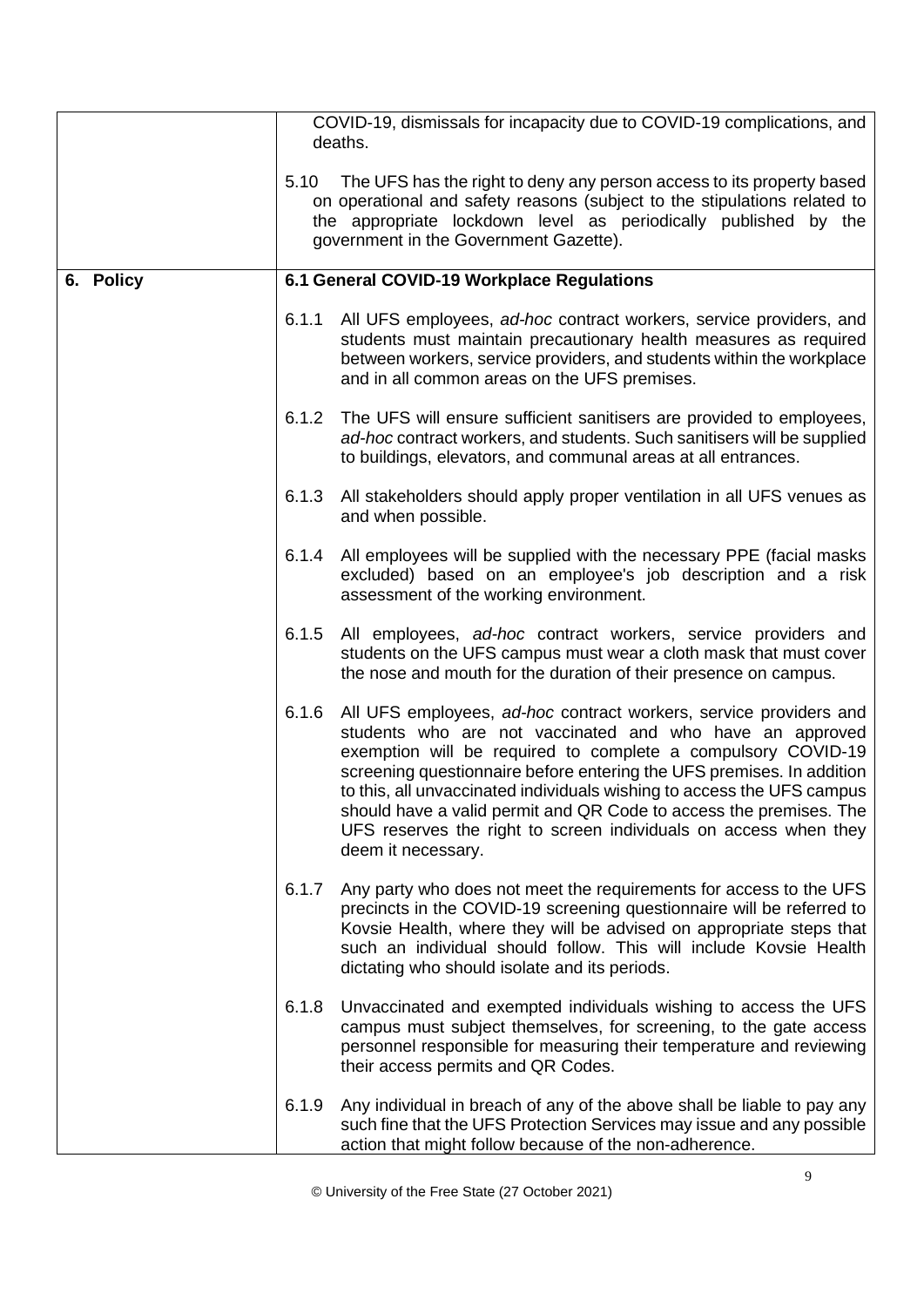|       | 6.2 SARS COVID-19 PCR Testing                                                                                                                                                                                                                                                                                                                                                                                                                                                                                                                                                                                                                                                                                                                   |
|-------|-------------------------------------------------------------------------------------------------------------------------------------------------------------------------------------------------------------------------------------------------------------------------------------------------------------------------------------------------------------------------------------------------------------------------------------------------------------------------------------------------------------------------------------------------------------------------------------------------------------------------------------------------------------------------------------------------------------------------------------------------|
| 6.2.1 | In line with the circular from the Director General Health dated 7<br>February 2022, the UFS amended their COVID-19 quarantine,<br>isolation and contact tracing regulations. No employee, ad-hoc<br>contract worker, or student will be required to quarantine as of 1 March<br>2022. No contact tracing by the government will occur, and individuals<br>are compelled to inform their close contacts. These close contacts<br>should monitor themselves for COVID-19 related symptoms and get<br>tested when experiencing any symptoms.                                                                                                                                                                                                      |
| 6.2.2 | Any employee, ad hoc contract worker, student, day visitors or<br>interested third party who have symptoms of COVID-19 should<br>immediately inform Kovsie Health. Employees and ad hoc contract<br>workers should notify their relevant line managers.                                                                                                                                                                                                                                                                                                                                                                                                                                                                                         |
| 6.2.3 | Should individuals test positive for SARS COVID-19, they will be<br>obligated to provide Kovsie Health and Human Resources with a copy<br>of their test results. If such an individual is an employee or ad-hoc<br>contract worker, a copy should also be supplied to the relevant line<br>manager. Students who live in UFS residences should also inform their<br>Residence Head.                                                                                                                                                                                                                                                                                                                                                             |
| 6.2.4 | The UFS will deal with isolations in the following manner as follows:<br>These recommendations are in line with the new guidelines on<br>Quarantine and Isolation for UFS and may be amended if further<br>waves or new variants indicate the need for additional restrictions:                                                                                                                                                                                                                                                                                                                                                                                                                                                                 |
|       | a) Asymptomatic SARS COVID-19 infections:<br>Employees, ad-hoc contract workers, students, day visitors or<br>interested third parties who test positive for SARS COVID-19 will<br>not be permitted to enter campus for five (5) days from the date of<br>the positive test result if they are asymptomatic. There is no need<br>for asymptomatic individuals to isolate, but they are advised to<br>restrict their movements. Such individuals are also advised to<br>avoid contact with persons who have comorbidities and refrain<br>from attending social events. When asymptomatic, individuals who<br>tested positive for SARS COVID-19 are compelled to wear masks.<br>Residence students will be accommodated in a designated facility. |
|       | b) Symptomatic SARS COVID-19 infections:<br>Employees, ad-hoc contract workers, and students who test<br>positive for SARS COVID-19 and who experience mild symptoms<br>must isolate for seven days from the date of which the symptoms<br>started. These individuals will not be permitted to enter campus<br>during their seven days of isolation.<br>c) Severe SARS COVID-19 symptoms                                                                                                                                                                                                                                                                                                                                                        |
|       | Employees, ad-hoc contract workers, and students who test<br>positive for SARS COVID-19 and who experience severe<br>symptoms must isolate for seven days from the date they no longer<br>require oxygen therapy after SARS COVID-19 or as recommended                                                                                                                                                                                                                                                                                                                                                                                                                                                                                          |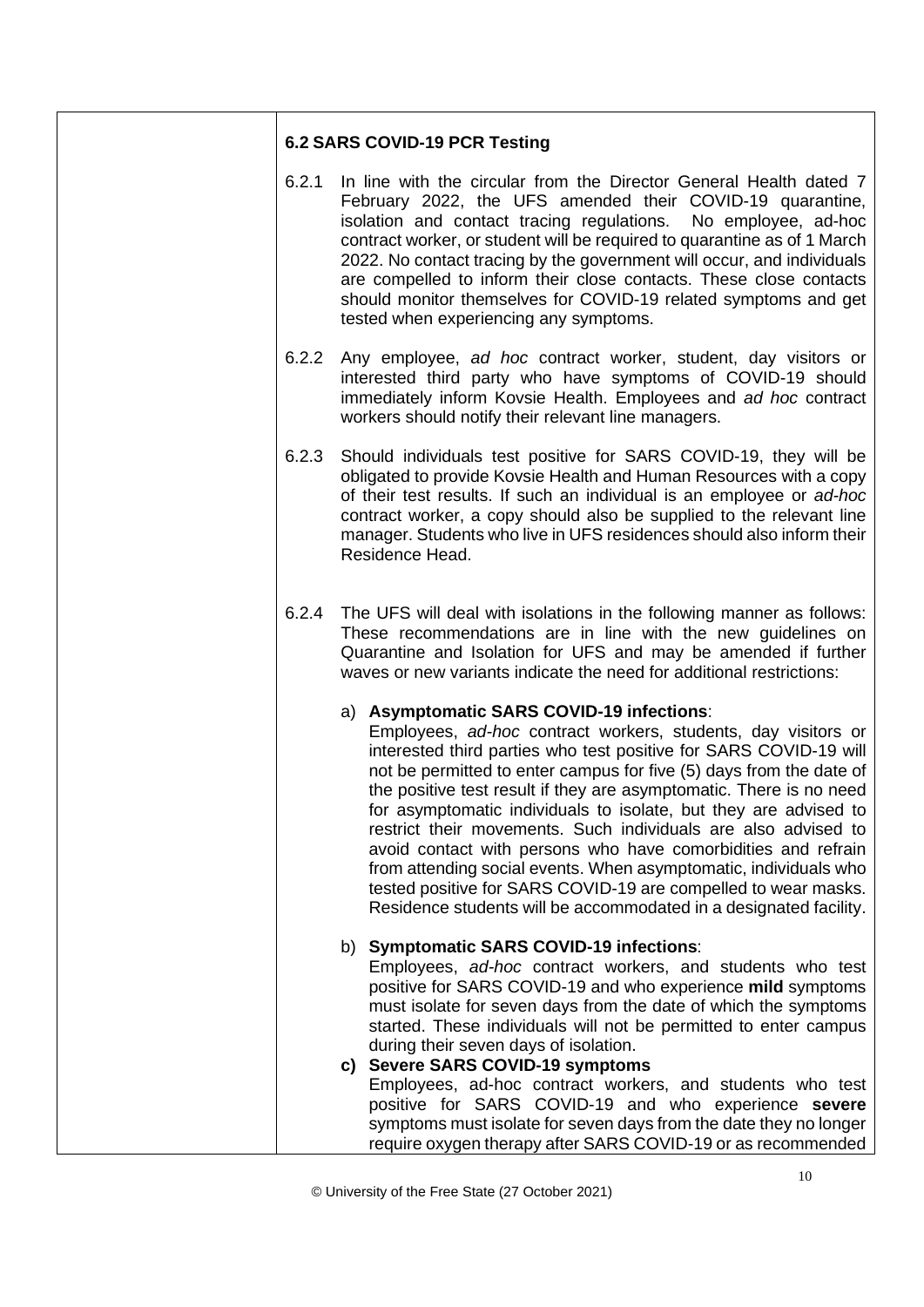|       | by the treating physician. These individuals will not be permitted<br>to enter campus during their period of isolation.                                                                                                                                                                                                                                                                                                                                                                                                                                                                                                   |
|-------|---------------------------------------------------------------------------------------------------------------------------------------------------------------------------------------------------------------------------------------------------------------------------------------------------------------------------------------------------------------------------------------------------------------------------------------------------------------------------------------------------------------------------------------------------------------------------------------------------------------------------|
|       | 6.2.5 UFS employees will obtain paid sick leave for the period of isolation<br>(subject to their available sick leave allowance), subject to submitting<br>a SARS COVID-19 PCR/antigen positive test result.                                                                                                                                                                                                                                                                                                                                                                                                              |
| 6.2.6 | In terms of this policy, all UFS employees who should apply for leave<br>have to follow the normal UFS leave application process.                                                                                                                                                                                                                                                                                                                                                                                                                                                                                         |
|       | 6.3 COVID-19 Vaccination                                                                                                                                                                                                                                                                                                                                                                                                                                                                                                                                                                                                  |
| 6.3.1 | All employees wanting to obtain a COVID-19 vaccination may do so<br>during normal UFS working hours. Such arrangements will be subject<br>to operational requirements and with the permission of the relevant line<br>manager.                                                                                                                                                                                                                                                                                                                                                                                            |
| 6.3.2 | For these purposes, attendance at vaccination sites will be regarded<br>as paid time off, and no leave application must be submitted. However,<br>a line manager will request an employee or ad-hoc contract workers to<br>provide proof of vaccination to confirm that they obtained a COVID-19<br>vaccination. Should an employee or ad-hoc contract worker be unable<br>to provide proof of immunisation, they may be requested (subject to<br>the reasons provided) to apply for vacation or unpaid leave for the<br>period of their absence. In the event of a misrepresentation,<br>disciplinary action may follow. |
| 6.3.3 | As the UFS subsidises the medical aid costs of employees, the cost of<br>vaccinations will be for the account of an employee. It may be<br>processed through the normal relevant medical aid channels. All ad-<br>hoc contract workers are required to obtain the vaccination at their own<br>cost. Should they elect not to do so in the absence of an approved<br>exemption, the UFS reserves the right to cancel the relevant service<br>contract with the ad hoc contract worker concerned.                                                                                                                           |
| 6.3.4 | Employees, ad-hoc contract workers and students of the UFS, who are<br>not medical aid members, may obtain the COVID-19 vaccination free<br>of charge at any designated Government facilities for vaccinations.                                                                                                                                                                                                                                                                                                                                                                                                           |
| 6.3.5 | In accordance with the applicable protocols, individuals who obtain the<br>vaccine must be observed by the relevant vaccination site staff<br>members at the vaccination site for at least 15 minutes after<br>vaccination.                                                                                                                                                                                                                                                                                                                                                                                               |
|       | 6.4 Possible Adverse Event to COVID-19 Vaccination                                                                                                                                                                                                                                                                                                                                                                                                                                                                                                                                                                        |
| 6.4.1 | All adverse events following within 28 (twenty-eight) days of a COVID-<br>19 vaccination should be reported to Kovsie Health and the relevant<br>vaccination site, as these instances must be investigated. Any such<br>individuals must report these events as soon as possible.                                                                                                                                                                                                                                                                                                                                         |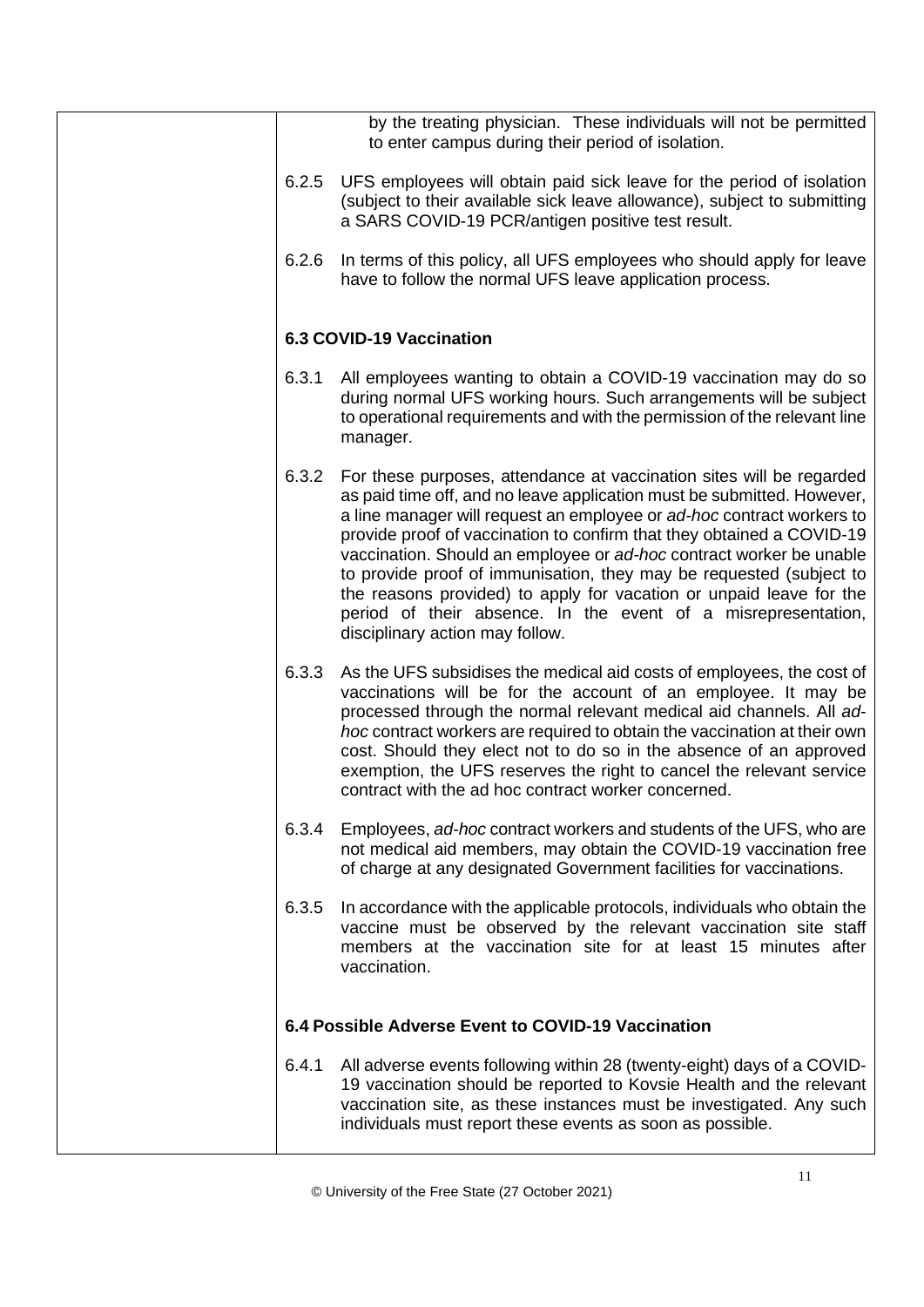| 6.4.2 | Employees, ad-hoc contract workers and students may seek free<br>medical attention at Kovsie Health when developing any adverse event<br>(effects) following vaccination. Free medical attention will only be<br>provided within 7 (seven) days after vaccination and must be vaccine<br>related.                                                                                                                                                                                                                                                                                                                                                                                  |
|-------|------------------------------------------------------------------------------------------------------------------------------------------------------------------------------------------------------------------------------------------------------------------------------------------------------------------------------------------------------------------------------------------------------------------------------------------------------------------------------------------------------------------------------------------------------------------------------------------------------------------------------------------------------------------------------------|
| 6.4.3 | On 15 April 2021, the Government amended the regulations under the<br>DMA to provide for the COVID-19 Vaccine Injury No-Fault<br>Compensation Scheme. Any employees, ad-hoc contract workers and<br>students who have suffered harm, loss or damage caused by an<br>adverse event following a COVID-19 vaccination (which constitutes a<br>"vaccine injury" for purposes of the regulations) may submit a claim to<br>this compensation scheme and may be eligible for compensation.<br>Claims will be assessed by a committee of experts who will determine<br>if the COVID-19 vaccine caused such injury and whether the individual<br>meets the requirements to submit a claim. |
| 6.4.4 | This Government Compensation Scheme will only cover rare and<br>severe adverse effects (severe allergic reactions, blood clots etc.),<br>highly uncommon.                                                                                                                                                                                                                                                                                                                                                                                                                                                                                                                          |
| 6.4.5 | In addition, the Compensation Commissioner issued a notice on 22<br>October 2021, in terms of the Compensation for Occupational Injuries<br>and Diseases Act 130 of 1993 (COIDA), which provides compensation<br>for COVID-19 side effects. In terms of this notice, employees will be<br>covered by COIDA for injuries, illness, or death due to receiving a<br>COVID-19 vaccine. The employer requires the employee to receive<br>vaccination as an inherent requirement of the job determined by the<br>employer's risk assessment.                                                                                                                                             |
|       | 6.5 UFS stance on COVID-19 Vaccinations                                                                                                                                                                                                                                                                                                                                                                                                                                                                                                                                                                                                                                            |
| 6.5.1 | The UFS wants to maintain a safe and healthy environment for all its<br>stakeholders and wishes to return to function as a predominately face-<br>to-face contact university. As the UFS is in sole control of granting and<br>limiting the right of access to its property, the UFS has decided to make<br>it a requirement for all UFS employees and ad-hoc contract workers to<br>be vaccinated to access its premises.                                                                                                                                                                                                                                                         |
| 6.5.2 | In addition to this, all UFS students will be expected to be vaccinated<br>to ensure the health and safety of all UFS stakeholders. All students,<br>whether in face-to-face classes, laboratories or through use of various<br>computer venues, libraries, recreational venues, residences,<br>cafeterias, sports facilities etc., will constantly be exposed or pose a<br>risk to students, employees, ad-hoc contract workers by being present<br>on campus.                                                                                                                                                                                                                    |
| 6.5.3 | As an additional measure to ensure the health and safety of all UFS<br>stakeholders, the academic registration process will predominately<br>take place online. Students who are not vaccinated by the COVID-19<br>vaccination deadline date may register for the academic year but do<br>so in the knowledge that they would have to be physically on campus                                                                                                                                                                                                                                                                                                                      |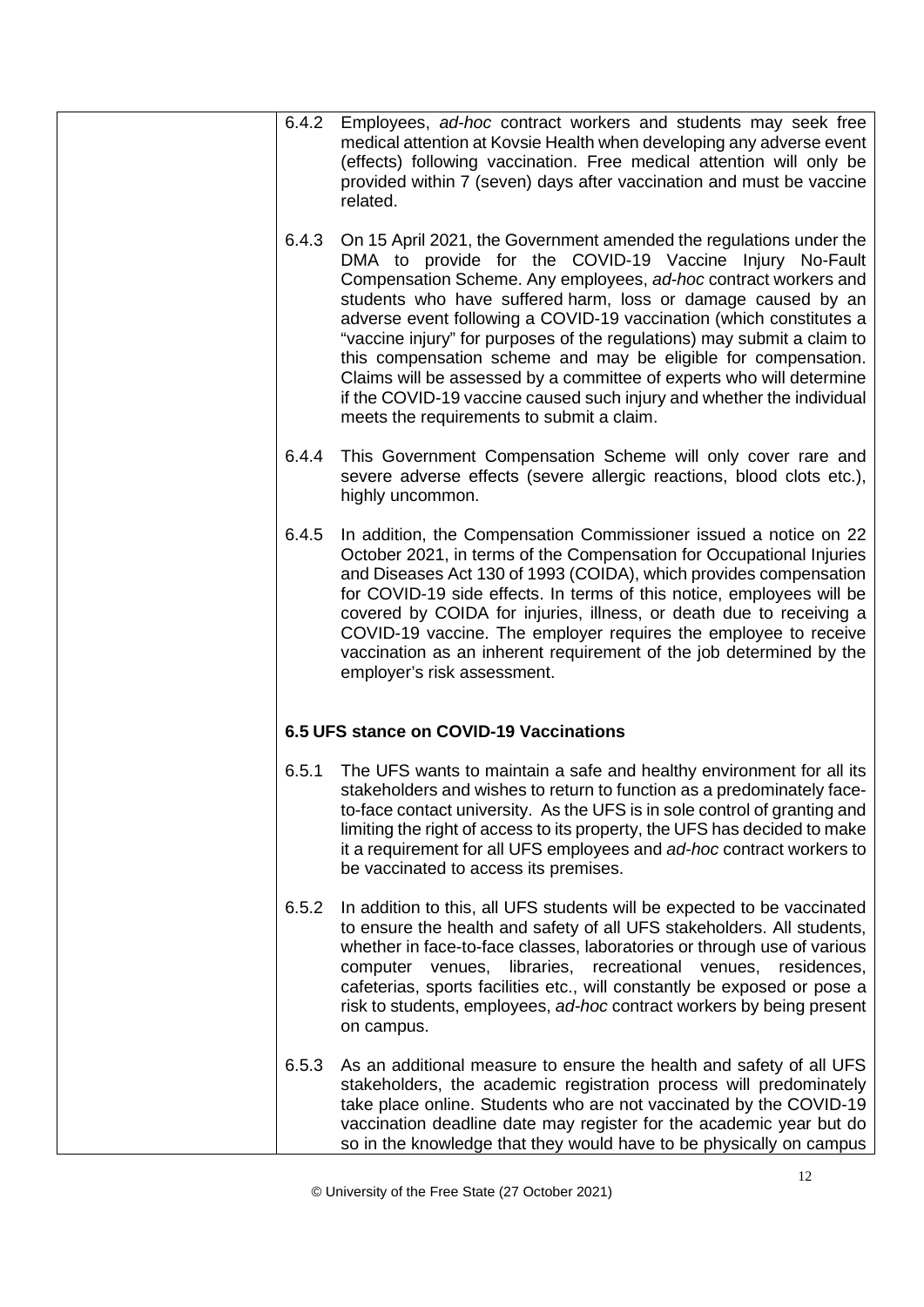|       | to attend class complete tests, examinations, and other assessments.<br>Such attendance will only be possible if the student is fully vaccinated,<br>subject to what is set out below.                                                                                                                                                                                                                                                                      |
|-------|-------------------------------------------------------------------------------------------------------------------------------------------------------------------------------------------------------------------------------------------------------------------------------------------------------------------------------------------------------------------------------------------------------------------------------------------------------------|
| 6.5.4 | To be allowed access to campus, students will be required to provide<br>proof of a COVID-19 vaccination or documents supporting an<br>acceptable ground for exemption (as per the application contained in<br>the annexures) should they want to access the UFS campuses or<br>facilities to comply with their study requirements.                                                                                                                          |
| 6.5.5 | To approach this decision rationally and reasonably, the UFS has<br>decided to put the following measures in place.                                                                                                                                                                                                                                                                                                                                         |
|       | <b>6.6 Required Vaccinations</b>                                                                                                                                                                                                                                                                                                                                                                                                                            |
| 6.6.1 | All UFS employees, ad-hoc contract workers, and students wishing to<br>access campus must vaccinate as they risk contracting and infecting<br>others with COVID-19. This measure is essential to advance a safe<br>environment for all employees, ad-hoc contract workers, students, and<br>service providers.                                                                                                                                              |
| 6.6.2 | Employees, ad-hoc contract workers and students who are not<br>vaccinated, do not have an approved exemption or deferral, and do<br>not have a SARS COVID-19 PCR/antigen-negative result that is not<br>older than a week will not be allowed access to the UFS Campuses or<br>facilities.                                                                                                                                                                  |
| 6.6.3 | Such employees and ad-hoc contract workers may approach their<br>HRBP, and line manager should they wish to be referred to an external<br>UFS appointed counselling support service to address any related<br>concerns. Employees may undergo a maximum of 4 (four) voluntary<br>individual counselling sessions per person to manage their<br>reservations. These COVID-19 individual counselling sessions may<br>take place during regular working hours. |
|       | 6.6.4 All ad-hoc contract workers requiring voluntary individual counselling<br>to address their concerns regarding COVID-19 vaccinations can<br>contact the HR COVID-19 Compliance Officer to make these<br>arrangements.                                                                                                                                                                                                                                  |
| 6.6.5 | All UFS students may approach Kovsie Health if they require any<br>information on the COVID-19 vaccination. Any UFS students with<br>concerns regarding vaccinations may receive voluntary online<br>individual counselling at any external UFS appointed counselling<br>support service.                                                                                                                                                                   |
| 6.6.6 | Students may undergo a maximum of 2 (two) voluntary individual<br>counselling sessions per person to address their reservations.                                                                                                                                                                                                                                                                                                                            |
|       |                                                                                                                                                                                                                                                                                                                                                                                                                                                             |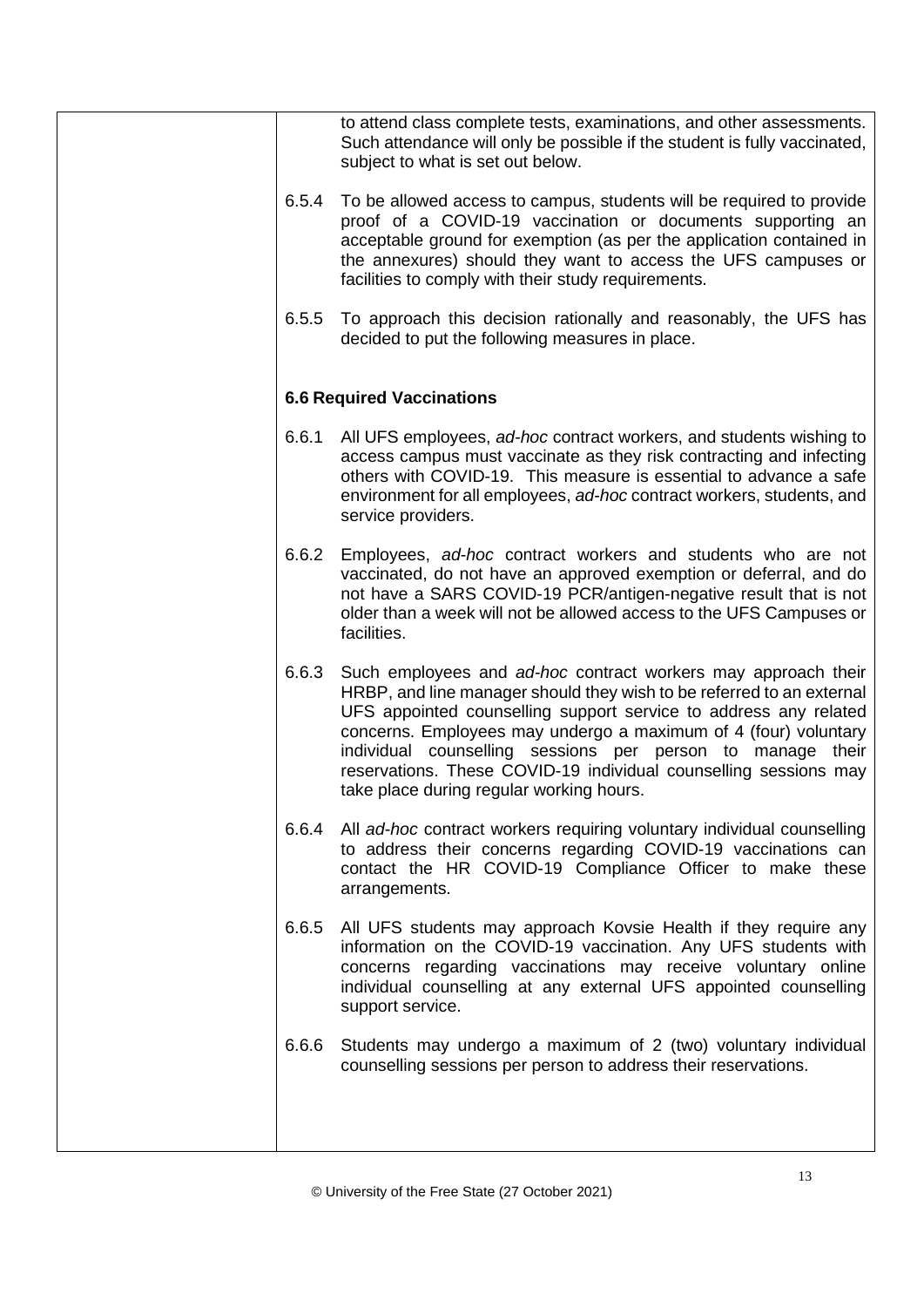|       | 6.7 Implementation                                                                                                                                                                                                                                                                                                                                                                                                                                                                                                                                                                                                                                                                                                                                                                                                                                       |
|-------|----------------------------------------------------------------------------------------------------------------------------------------------------------------------------------------------------------------------------------------------------------------------------------------------------------------------------------------------------------------------------------------------------------------------------------------------------------------------------------------------------------------------------------------------------------------------------------------------------------------------------------------------------------------------------------------------------------------------------------------------------------------------------------------------------------------------------------------------------------|
| 6.7.1 | This Policy will effect approval and allow for a compliance period to<br>enable employees, ad-hoc contract workers and students to obtain<br>their vaccinations before enforcing compliance.                                                                                                                                                                                                                                                                                                                                                                                                                                                                                                                                                                                                                                                             |
|       | 6.7.2 Employees and ad-hoc contract workers will be required to receive<br>approved government vaccinations before 14 February 2022.<br>Employees and ad-hoc contract workers should upload their proof of<br>vaccination (including possible future booster vaccinations) to the UFS<br>website at the following link www.ufs.ac.za/covid19screening, as from<br>9 December 2021 or soon after that.                                                                                                                                                                                                                                                                                                                                                                                                                                                    |
| 6.7.3 | All employees, ad-hoc contract workers and students wishing to<br>request exemption or deferral from receiving the COVID-19 vaccine,<br>will be required to comply with the following provisions until their<br>application (see clause 6.8) has been approved:                                                                                                                                                                                                                                                                                                                                                                                                                                                                                                                                                                                          |
|       | a. Submit proof of a weekly SARS COVID-19 PCR/antigen test at<br>their own cost, unto the UFS website at the following link<br>www.ufs.ac.za/covid19screening.<br><b>SARS</b><br><b>These</b><br>COVID-19<br>PCR/antigen tests should be submitted weekly from 14 February<br>2022 by all employees, ad-hoc contract workers and students who<br>have not been vaccinated. The UFS will communicate the<br>acceptance of the COVID-19 PCR/antigen tests to applicants and<br>their line managers.<br>b. These tests may be conducted during regular working hours<br>(unless there is another reason for exemption approved by the<br>relevant manager and VEC).<br>c. Provide a SARS COVID-19 PCR/antigen-negative test before<br>returning to work after travelling for 24 hours or more. These tests<br>may be obtained during regular working hours. |
|       | 6.7.4 The UFS will appoint COVID-19 Compliance Officer(s) situated within<br>HR to facilitate, advise, and aid parties to comply with this policy<br>regarding all UFS employees.                                                                                                                                                                                                                                                                                                                                                                                                                                                                                                                                                                                                                                                                        |
| 6.7.5 | Any employee who requires voluntary individual counselling to<br>understand the possible adverse event, functioning, or actual<br>vaccination process can contact Kovsie Health. Should employees<br>require any counselling regarding likely phobia of needles etc., they<br>are welcome to attend voluntary individual counselling through any<br>external UFS appointed counselling support service. Four sessions<br>per employee will be offered.                                                                                                                                                                                                                                                                                                                                                                                                   |
| 6.7.6 | All ad-hoc contract workers requiring voluntary counselling to address<br>their concerns regarding COVID-19 vaccinations can contact the HR<br>COVID-19 Compliance Officer.                                                                                                                                                                                                                                                                                                                                                                                                                                                                                                                                                                                                                                                                              |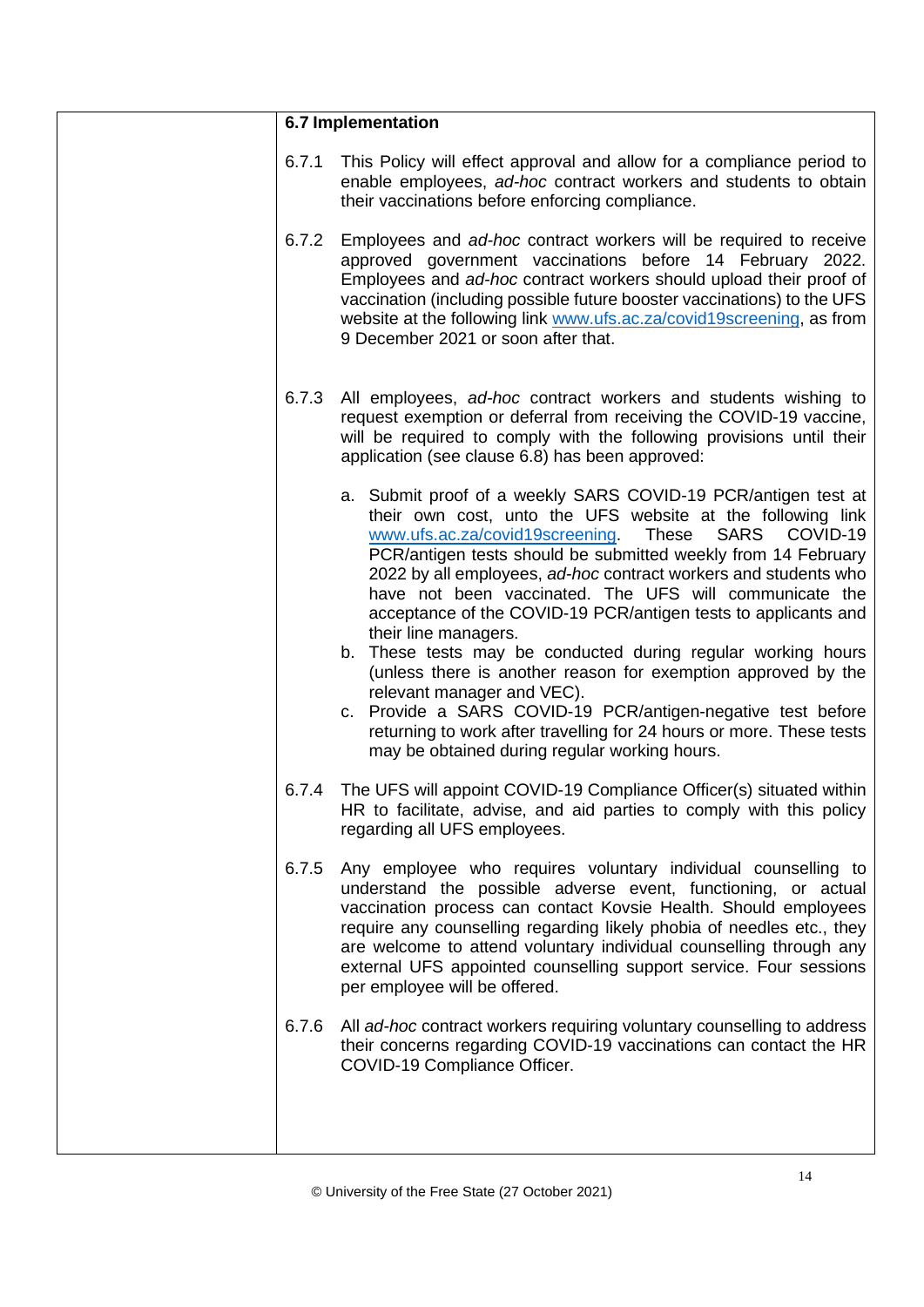| <b>6.8 Exemptions</b> |                                                                                                                                                                                                                                                                                                                                                                                                                                                                                                                                                                                                                                                                                                               |
|-----------------------|---------------------------------------------------------------------------------------------------------------------------------------------------------------------------------------------------------------------------------------------------------------------------------------------------------------------------------------------------------------------------------------------------------------------------------------------------------------------------------------------------------------------------------------------------------------------------------------------------------------------------------------------------------------------------------------------------------------|
| 6.8.1                 | The UFS recognises the existence of certain legally acceptable bases<br>for refusing a COVID-19 vaccination and wishes to adhere to a process<br>that protects all stakeholders' constitutional rights.                                                                                                                                                                                                                                                                                                                                                                                                                                                                                                       |
| 6.8.2                 | The UFS will consider the following exemptions:                                                                                                                                                                                                                                                                                                                                                                                                                                                                                                                                                                                                                                                               |
|                       | 6.8.2.1 Medical objections (Section 27 of the Constitution of South Africa):                                                                                                                                                                                                                                                                                                                                                                                                                                                                                                                                                                                                                                  |
| 6.8.2.1.1             | For an employee, ad-hoc contract workers, student and interested<br>third parties to successfully raise a medical complaint, they will<br>have to provide a letter/report from any registered medical<br>practitioner indicating that the employee, ad-hoc contract workers,<br>student and interested third parties have a medical reason or risk<br>justifying such an individual not to be vaccinated. Such a<br>letter/report from a medical practitioner should contain the<br>diagnosis and the prognosis of the individual. Any such individual<br>must disclose the information to the UFS to qualify for an<br>exemption. Students may have to obtain a letter/report from the<br>UFS campus doctor. |
|                       | 6.8.2.1.2 A medical objection may be raised based on the grounds set out in<br>Annexure A.                                                                                                                                                                                                                                                                                                                                                                                                                                                                                                                                                                                                                    |
|                       | 6.8.2.1.3 Medical objections may include the following contraindications:<br>a. Severe allergic reaction (e.g., anaphylaxis) after a previous dose<br>or to a component of the COVID-19 vaccine.<br>b. An immediate allergic reaction of any severity to a previous dose<br>or known (diagnosed) allergy to a component of the COVID-19<br>vaccine.                                                                                                                                                                                                                                                                                                                                                           |
| f.<br>İ.<br>j.        | 6.8.2.1.4 Conditions for precaution and consideration before vaccination is<br>required:<br>a. Long COVID-19<br>b. Bleeding disorders and Anticoagulation medication<br>c. Female (18 and 49) with diagnosed blood clotting risk<br>d. History of Myocarditis or Pericarditis<br>e. Pregnancy or breastfeeding (only on the recommendation of a<br>Gynaecologist)<br>History of Multisystem Inflammatory Syndrome (adult or child)<br>g. History of Heparin-induced Thrombocytopenia<br>h. Dermal fillers<br>History of Guillain-Barré syndrome<br>Immunosuppressive disorders (like HIV, cancer or being on<br>immunosuppressive therapy                                                                     |
| 6.8.2.1.5             | Condition NOT considered as a contraindication or requires<br>precautions is:<br>a. Common allergies (pet, food, medication, etc.)                                                                                                                                                                                                                                                                                                                                                                                                                                                                                                                                                                            |
| 6.8.2.1.6             | The UFS undertakes to secure all medical information and deal<br>with it confidentially.                                                                                                                                                                                                                                                                                                                                                                                                                                                                                                                                                                                                                      |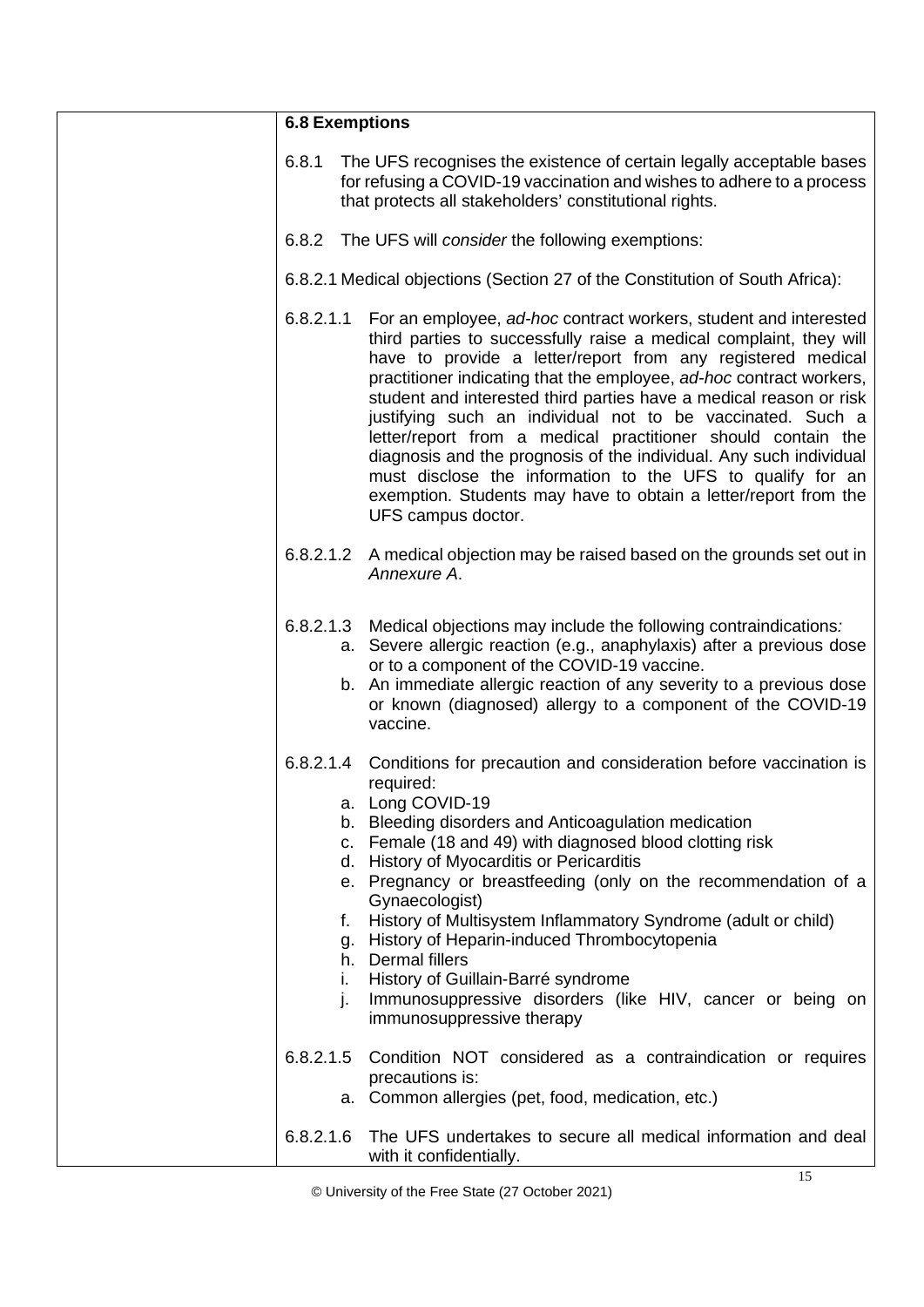|           | 6.8.2.2 Religious objections (Section 15 of the Constitution of South Africa):                                                                                                                                                                                                                                                                                                                                                                                                                                                                                                                                                                                                                                 |
|-----------|----------------------------------------------------------------------------------------------------------------------------------------------------------------------------------------------------------------------------------------------------------------------------------------------------------------------------------------------------------------------------------------------------------------------------------------------------------------------------------------------------------------------------------------------------------------------------------------------------------------------------------------------------------------------------------------------------------------|
|           | Should any employees, ad-hoc contract workers or students have a<br>religious objection to receiving a COVID-19 vaccination, such an<br>employee, ad-hoc contract workers, students and interested third<br>parties should obtain a declaration from their religious leader indicating<br>the nature of the religion the specific religious doctrine which supports<br>the contention. The motivation provided should be plausible and<br>accepted as an established doctrine within an existing religious<br>grouping.                                                                                                                                                                                        |
|           | 6.8.2.3 Natural Immunity objection:                                                                                                                                                                                                                                                                                                                                                                                                                                                                                                                                                                                                                                                                            |
| 6.8.2.3.1 | Should any employee, ad-hoc contract workers, students and<br>interested third parties should prove they have recently tested<br>positive for SARS COVID-19 PCR/antigen test results, they may<br>apply for a deferral exemption based on their natural immunity.<br>Natural immunity may last for a maximum of three months. The<br>current guidelines from the National Department of Health<br>recommend that individuals who had COVID-19 should wait for 30<br>days after recovery from the illness before they should vaccinate.                                                                                                                                                                         |
| 6.8.2.3.2 | Should an employee, ad-hoc contract workers, students and<br>interested third parties want to extend this period of deferral by a<br>further three months, they will be required to have the initial SARS<br>COVID-19 PCR positive test result and an antibody test report.<br>WHEN ACCOMPANIED BY A REPORT, the UFS will accept either<br>a pathology report and/or a South African Health Products<br>Regulatory Authority (SAHPRA) approved antibody test, which can<br>be obtained from service providers (such as Clicks and Dischem).<br>These tests must be conducted at an individual's own cost or free<br>at any government testing facility to prove that COVID-19<br>antibodies are still present. |
|           | 6.8.2.3.3 Employees, ad-hoc contract workers, or students who intend to<br>rely on this exemption will have to provide UFS with a copy of their<br>positive SARS COVID-19 SAHPRA approved antibody blood test<br>report. Any such exemption will only defer or delay such an<br>applicants' required vaccination deadline date. This objection will<br>not be considered an absolute or permanent exemption to nullify<br>the obligation of vaccination needed.                                                                                                                                                                                                                                                |
|           | 6.8.2.4 Other legally acceptable exemptions                                                                                                                                                                                                                                                                                                                                                                                                                                                                                                                                                                                                                                                                    |
|           | Employees, ad-hoc contract workers, or students who believe that they<br>have a legally acceptable exemption (including possible reasonable<br>accommodation approved by their relevant manager) may apply for<br>Exemption or deferral by completing Annexure D and attaching an<br>affidavit detailing the grounds for their legal objection and the<br>justification thereof.                                                                                                                                                                                                                                                                                                                               |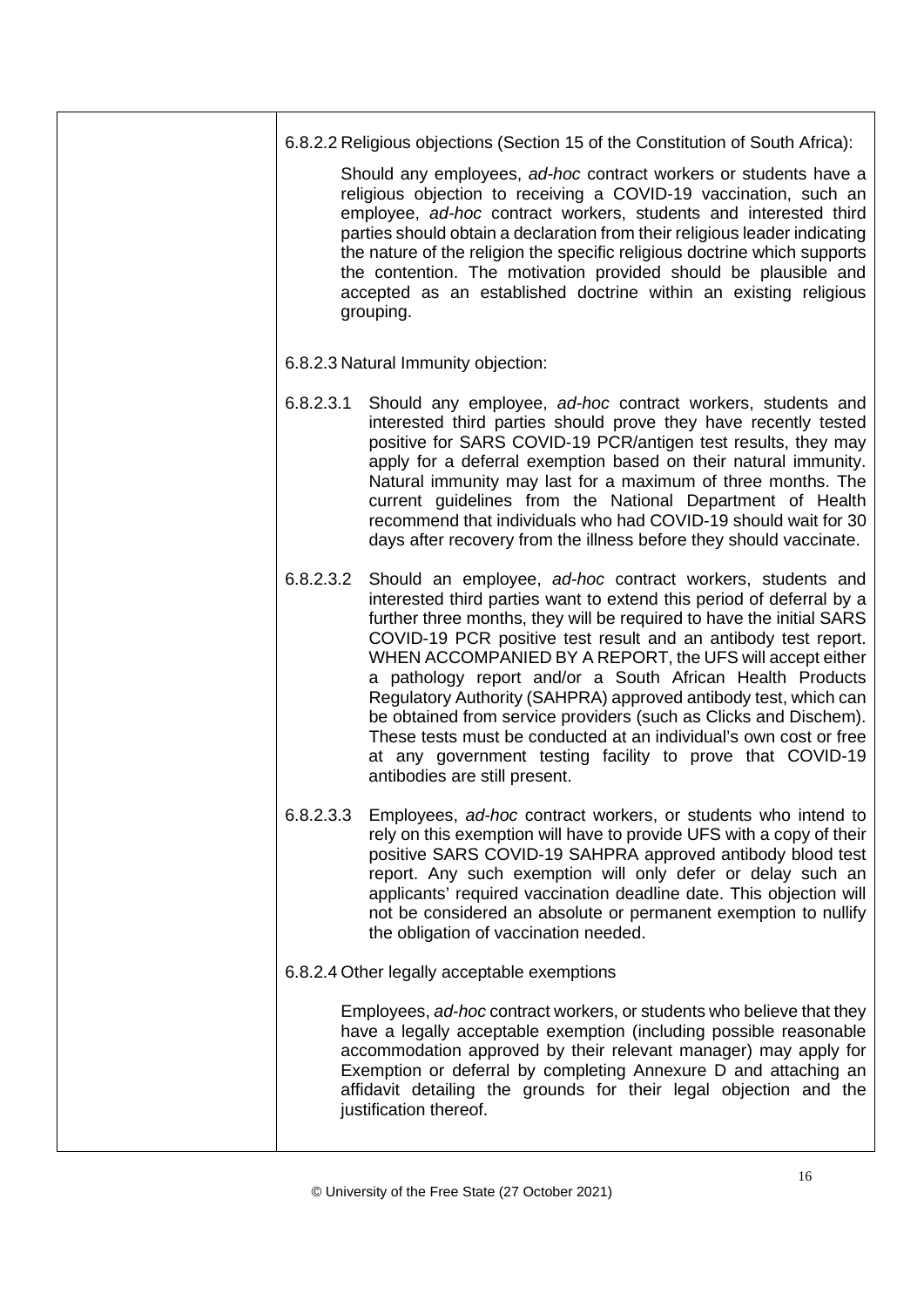|       | 6.8.2.5 Participants in SAHPRA approved clinic trials                                                                                                                                                                                                                                                                                                                                                                                                                                                                                                                                                                                                                                                              |
|-------|--------------------------------------------------------------------------------------------------------------------------------------------------------------------------------------------------------------------------------------------------------------------------------------------------------------------------------------------------------------------------------------------------------------------------------------------------------------------------------------------------------------------------------------------------------------------------------------------------------------------------------------------------------------------------------------------------------------------|
|       | At an accredited institution, employees, ad-hoc contract workers, or<br>students who are participants in any medically approved clinical trials,<br>compelling them not to be vaccinated with a COVID-19 vaccine, may<br>apply for exemption or deferral. Such applicants should complete<br>Annexure D and attach an affidavit detailing the grounds for their<br>objection as well as a copy of the clinical trial participant cards issued<br>to them.                                                                                                                                                                                                                                                          |
| 6.8.3 | Any applicant who applied for an exemption or deferral from receiving<br>the COVID-19 vaccine will be required to comply with clause 6.7.3<br>subject to the outcome of their application.                                                                                                                                                                                                                                                                                                                                                                                                                                                                                                                         |
| 6.8.4 | Any employee or ad-hoc contract worker applicant wishing to invoke<br>any of the above exemptions will be required to submit the relevant<br>Application for Exemption Form (as attached to this policy) and the<br>supporting documents unto the UFS website at the following link<br>www.ufs.ac.za/covid19screening from 9 December 2021 or soon after<br>that. The relevant line manager will be informed of this correspondence<br>to ensure transparency.                                                                                                                                                                                                                                                     |
| 6.8.5 | Any existing student or student planning to enrol for the first time from<br>the 2022 academic year and who wishes to invoke any of the above<br>exemptions will be required to submit the relevant Application for<br>Exemption Form (as attached to this policy) to the relevant Compliance<br>Officer.                                                                                                                                                                                                                                                                                                                                                                                                          |
| 6.8.6 | Where an Application for Exemption Form requires an employee, ad-<br>hoc contract worker, students and interested third parties to obtain<br>supporting documents or the signature of a duly appointed expert<br>and/or religious leader to support the Application for Exemption Form,<br>such obligation, and the costs thereof, will rest on the applicant. These<br>applications will be dealt with based on the content of the application<br>form and the supporting evidence provided.                                                                                                                                                                                                                      |
| 6.8.7 | As part of the Exemption process, an applicant will be provided with<br>the option of attending voluntary individual counselling should they<br>wish to do so.                                                                                                                                                                                                                                                                                                                                                                                                                                                                                                                                                     |
| 6.8.8 | If the UFS believes that the reasons provided in the Application for<br>Exemption are not plausible, acceptable, or truthful, the UFS will be<br>able to interrogate the reasons presented.                                                                                                                                                                                                                                                                                                                                                                                                                                                                                                                        |
| 6.8.9 | Whether the applicant is an employee, ad-hoc contract worker, student<br>or interested third party, the Compliance Officer will refer such cases<br>to the Vaccination Exemption Committee (VEC). The VEC will be a<br>representative independent Committee that the UFS will appoint. The<br>UFS will appoint a diverse Committee that will consist of a registered<br>Medical Practitioner, the relevant COVID-19 Compliance Officer, a<br>religious expert, a psychologist, and a legal expert. The VEC is<br>constituted of two groups, where group one solely deals with<br>medical/natural immunity applications and group two solely deals with<br>religious/other legally acceptable grounds applications. |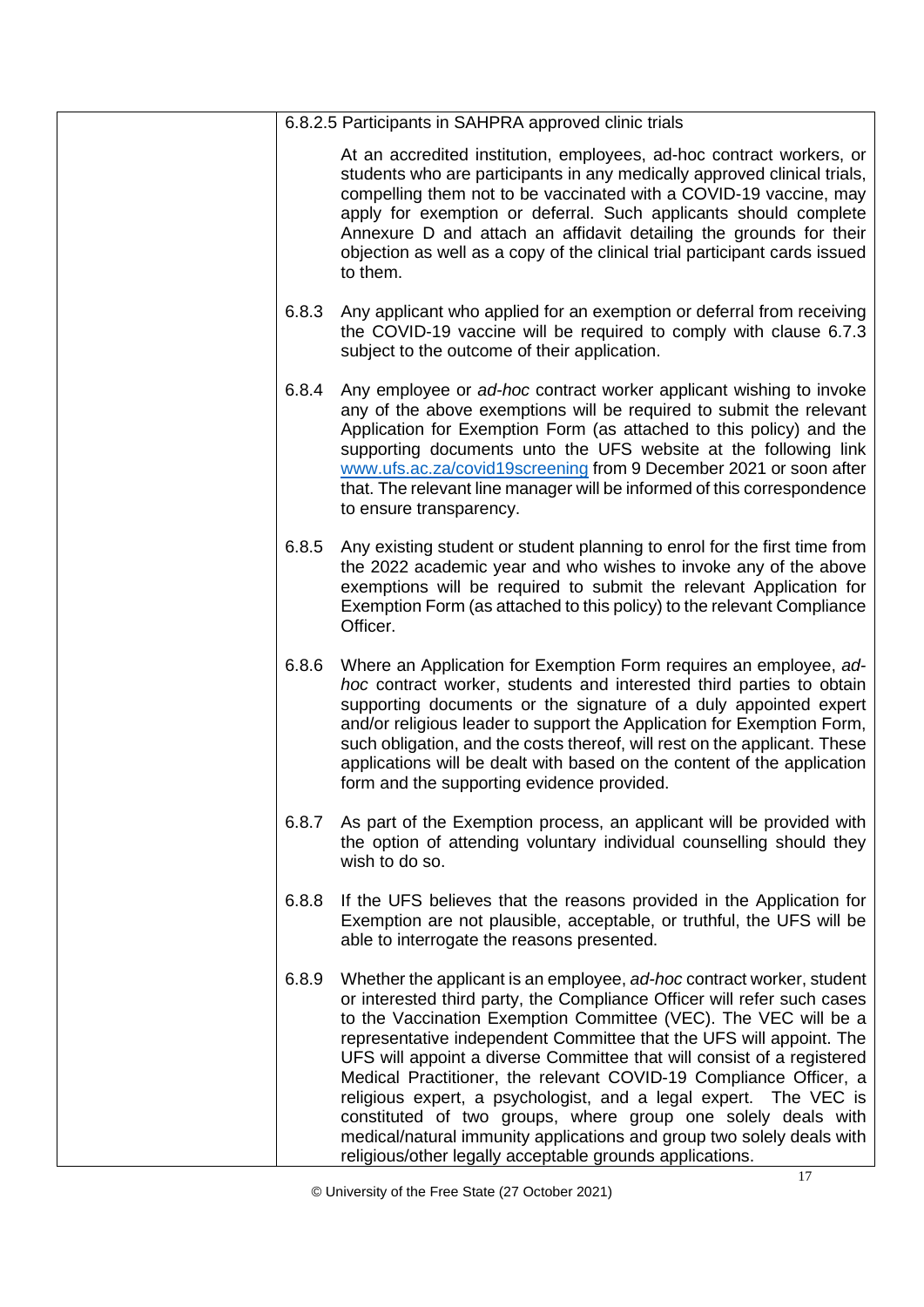| 6.8.10 The VEC will be responsible for, where it deems necessary, inviting<br>the employee, ad-hoc contract worker, students and interested third<br>parties and an HR representative to a meeting where they may<br>interrogate the content of the Application for Exemption and make a<br>final determination on the matter.                                                                                                                                                                                                                                                                                                                                                                                                    |
|-----------------------------------------------------------------------------------------------------------------------------------------------------------------------------------------------------------------------------------------------------------------------------------------------------------------------------------------------------------------------------------------------------------------------------------------------------------------------------------------------------------------------------------------------------------------------------------------------------------------------------------------------------------------------------------------------------------------------------------|
| 6.8.11 Formal feedback will be given to the applicant, their line manager and<br>the relevant HRBP may also be informed regarding the decision and<br>the reasons thereof. An applicant will be granted an opportunity to<br>invoke his right to voluntary individual counselling based on the result<br>of the VEC Committee.                                                                                                                                                                                                                                                                                                                                                                                                    |
| 6.8.12 The determination by the relevant VEC will be binding.                                                                                                                                                                                                                                                                                                                                                                                                                                                                                                                                                                                                                                                                     |
| 6.8.13 If an application is successful, applicants, will be informed. The<br>individual concerned will be required to follow such health and safety<br>protocols as may be prescribed from time to time, as well as such<br>additional measures as may be deemed necessary in the<br>circumstances, including, for example, the requirement to wear a cloth<br>mask.                                                                                                                                                                                                                                                                                                                                                              |
| 6.8.14 Should such an application be unsuccessful, applicants, their line<br>managers, and HR will be informed of the outcome and the reasons,<br>therefore. Such an employee, ad-hoc contract worker, students and<br>interested third parties will receive fourteen (14) calendar days to<br>conclude voluntary individual counselling. These individuals may elect<br>to submit proof of vaccination or supply a weekly COVID-19<br>PCR/antigen-negative test result. Employees may approach Kovsie<br>Health, or any external UFS appointed counselling support service.<br>Employees who elect to submit weekly COVID-19 PCR/antigen-<br>negative test results can arrange with their line managers during<br>working hours. |
| 6.8.15 Employees, ad-hoc contract workers or students whose application<br>for exemption was unsuccessful at the VEC may appeal such a<br>decision. Such a decision should be directed to the UFS Exemptions<br>Appeals Committee.                                                                                                                                                                                                                                                                                                                                                                                                                                                                                                |
| <b>6.9 EXEMPTION APPEALS COMMITTEE (EAC)</b>                                                                                                                                                                                                                                                                                                                                                                                                                                                                                                                                                                                                                                                                                      |
| 1. The UFS will establish an Exemption Appeals Committee (EAC) to<br>deal with all appeals concerning determinations made by the<br>Vaccination Exemption Committee (VEC).                                                                                                                                                                                                                                                                                                                                                                                                                                                                                                                                                        |
| 2. The process will entail the following:<br>2.1 Any individual who wants to appeal against the outcome of the<br>Vaccination Exemption Committee must complete Annexure E and<br>submit the application to the COVID-19 Compliance Officer within<br>the Human Resources Department. Such applications must be<br>submitted within five (5) working days after the Vaccination<br>Exemption Committee's outcome has been communicated to an<br>applicant.                                                                                                                                                                                                                                                                        |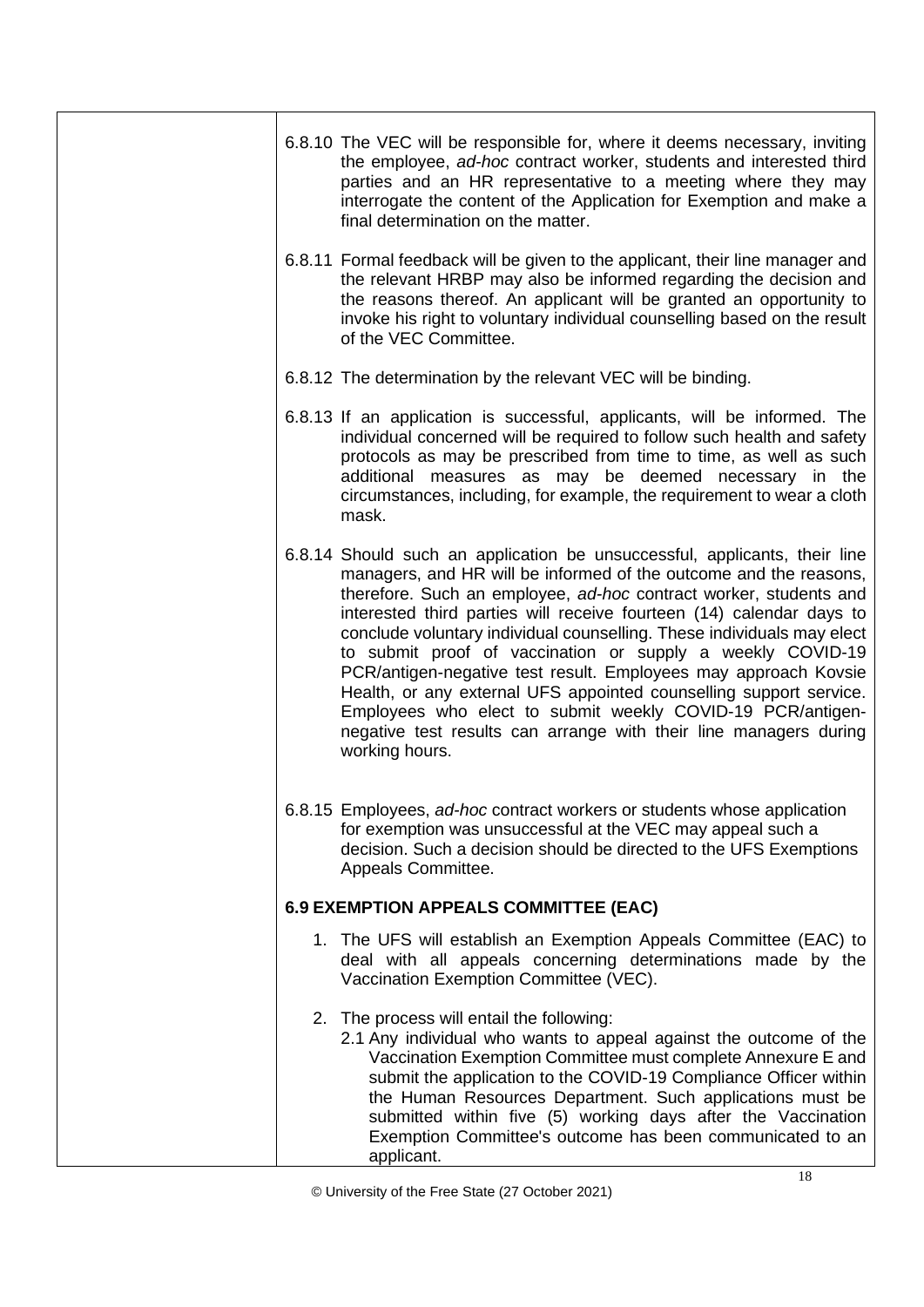|      | 2.2 The Covid-19 Compliance Officer will refer the application for<br>appeal to the Exemption Appeals Committee within three (3)<br>working days of receiving such application.                                                                                                                                                                                                                                                                                                                       |
|------|-------------------------------------------------------------------------------------------------------------------------------------------------------------------------------------------------------------------------------------------------------------------------------------------------------------------------------------------------------------------------------------------------------------------------------------------------------------------------------------------------------|
|      | 3. The applicant must provide the following documents to the Exemption<br>Appeals Committee in support of the appeal:<br>a. A completed copy of Annexure E, indicating the basis for the<br>appeal.<br>b. A copy of the decision of the Vaccination Exemption<br>Committee and the reason, therefore.<br>c. Any supporting documentation and additional evidence<br>supporting the application                                                                                                        |
|      | 4. The following will be regarded to be acceptable grounds for the<br>submission of the appeal:<br>a. Inconsistent application of the policy.<br>b. Any personal or medical evidence provided to the Vaccination<br>Exemption Committee and which the applicant feels was not<br>considered. This evidence should directly relate to the initial<br>exemption/deferral application motivation.                                                                                                        |
|      | 5. The Exemption Appeal Committee will deal with any such appeal on<br>paper and will reconsider the fairness of the initial decision of the VEC.                                                                                                                                                                                                                                                                                                                                                     |
|      | 6. The Exemption Appeal Committee will make a final declaration on the<br>matter during a meeting. The COVID-19 Compliance Officer within the<br>Human Resources Department must be present and may consult with<br>other experts in the field, should they wish to do so.                                                                                                                                                                                                                            |
|      | 7. The COVID-19 Compliance officer within the Human Resources<br>Department will be responsible for issuing applicants with a written<br>outcome and the reasons, therefore, within ten (10) working days after<br>the Exemption Appeal Committee meeting.                                                                                                                                                                                                                                            |
|      | 8. Applicants awaiting the outcome of the Exemption Appeal Committee<br>will be required to comply with the policy provisions.                                                                                                                                                                                                                                                                                                                                                                        |
|      | 9. The outcome of the appeal process is final and binding on both parties.                                                                                                                                                                                                                                                                                                                                                                                                                            |
|      | 10. All stakeholders are obligated to exhaust all internal procedures and<br>avenues in this policy before embarking on any premature external<br>dispute resolution or litigation.                                                                                                                                                                                                                                                                                                                   |
| 6.10 | Non-Compliance (only applicable to UFS employees and ad-hoc<br>contract workers)                                                                                                                                                                                                                                                                                                                                                                                                                      |
|      | 6.10.1 Employees and ad-hoc contract workers who are non-compliant with<br>this policy and who have no approved exemption may be referred to<br>voluntary individual counselling. UFS employees may be referred to<br>an external UFS appointed counselling support service. Such<br>individuals may undergo a maximum of 4 (four) voluntary individual<br>counselling sessions to address any related concerns. All ad-hoc<br>contract workers requiring voluntary individual counselling to address |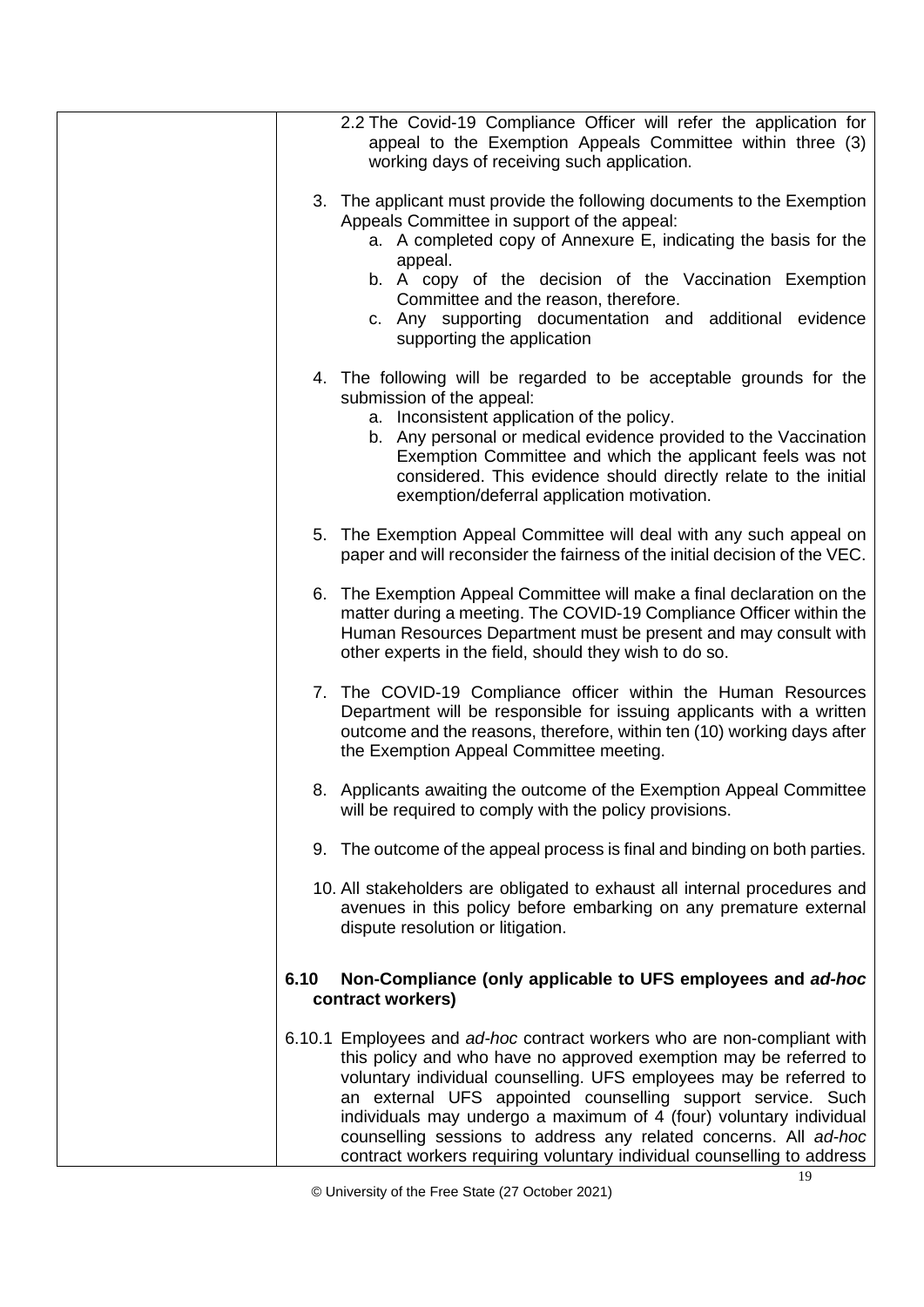| their concerns regarding COVID-19 vaccinations can contact the HR                                                                                                                                                                                                                                                                                                                                                                                                                                                                                                   |
|---------------------------------------------------------------------------------------------------------------------------------------------------------------------------------------------------------------------------------------------------------------------------------------------------------------------------------------------------------------------------------------------------------------------------------------------------------------------------------------------------------------------------------------------------------------------|
| COVID-19 Compliance Officer.                                                                                                                                                                                                                                                                                                                                                                                                                                                                                                                                        |
| 6.10.2 Any employee or ad-hoc contract worker who declines vaccination will<br>be in breach of this Policy should there not be a ground for a<br>reasonable accommodation or if such an employee does not submit a<br>weekly SARS COVID-19 PCR/antigen test in the appropriate<br>circumstances.                                                                                                                                                                                                                                                                    |
| 6.10.3 Should an employee or an ad-hoc contract worker be unwilling to be<br>vaccinated (in the absence of an acceptable exemption), such an<br>employee or ad-hoc contract worker may:                                                                                                                                                                                                                                                                                                                                                                             |
| 6.10.3.1 Approach the direct line manager to enquire about the possibility of<br>continued remote working or reasonable alternative accommodation<br>on campus. This option can only be invoked and approved temporarily.<br>Any concession must be made according to UFS policies and practices<br>and subject to operational requirements and office space availability.                                                                                                                                                                                          |
| 6.10.3.2 Be required to submit weekly SARS COVID-19 PCR/antigen test<br>results. This expense will be for the account of the employee and/or<br>ad-hoc contract workers as the incumbent has elected not to be<br>vaccinated. Only if these results are negative will the employee or ad<br>hoc contract worker be granted access to campus. This provision does<br>not apply to individuals with a legitimate reason for an exemption<br>and/or deferral (unless there is another reason for exemption approved<br>by the relevant manager).                       |
| 6.10.4 In dealing with non-compliance, the UFS reserves the right to put<br>measures in place to deny a person entry into the UFS premises.                                                                                                                                                                                                                                                                                                                                                                                                                         |
| 6.10.5 The UFS may consider an incumbent's job description, functions, and<br>the operational requirements of the position.                                                                                                                                                                                                                                                                                                                                                                                                                                         |
| 6.10.6 Should an employee or ad-hoc contract worker fail to submit a weekly<br>SARS COVID-19 PCR/antigen-negative result pending the outcome of<br>an exemption or deferral, or as a result of failing or refusing to be<br>vaccinated, such an employee will be subject to corrective action in<br>terms of UFS policies.                                                                                                                                                                                                                                          |
| 6.10.7 Unvaccinated individuals (who do not have an approved exemption<br>from vaccination) without a weekly SARS COVID-19 PCR/antigen-<br>negative result may not be able to access campus and may not be able<br>to perform their functions and responsibilities as per the UFS's<br>conditions of service and the provisions of this policy. Such non-<br>compliance may be regarded as posing a risk to the health and safety<br>of the UFS community, insubordination and/or non-compliance with a<br>lawful instruction, and the UFS's conditions of service. |
| 6.10.8 To conclude any further engagement on a possible solution,<br>employees ad-hoc contract workers will receive fourteen (14) calendar<br>days to conclude voluntary individual counselling. Individuals should<br>submit their proof of vaccination or weekly COVID-19 PCR/antigen-                                                                                                                                                                                                                                                                            |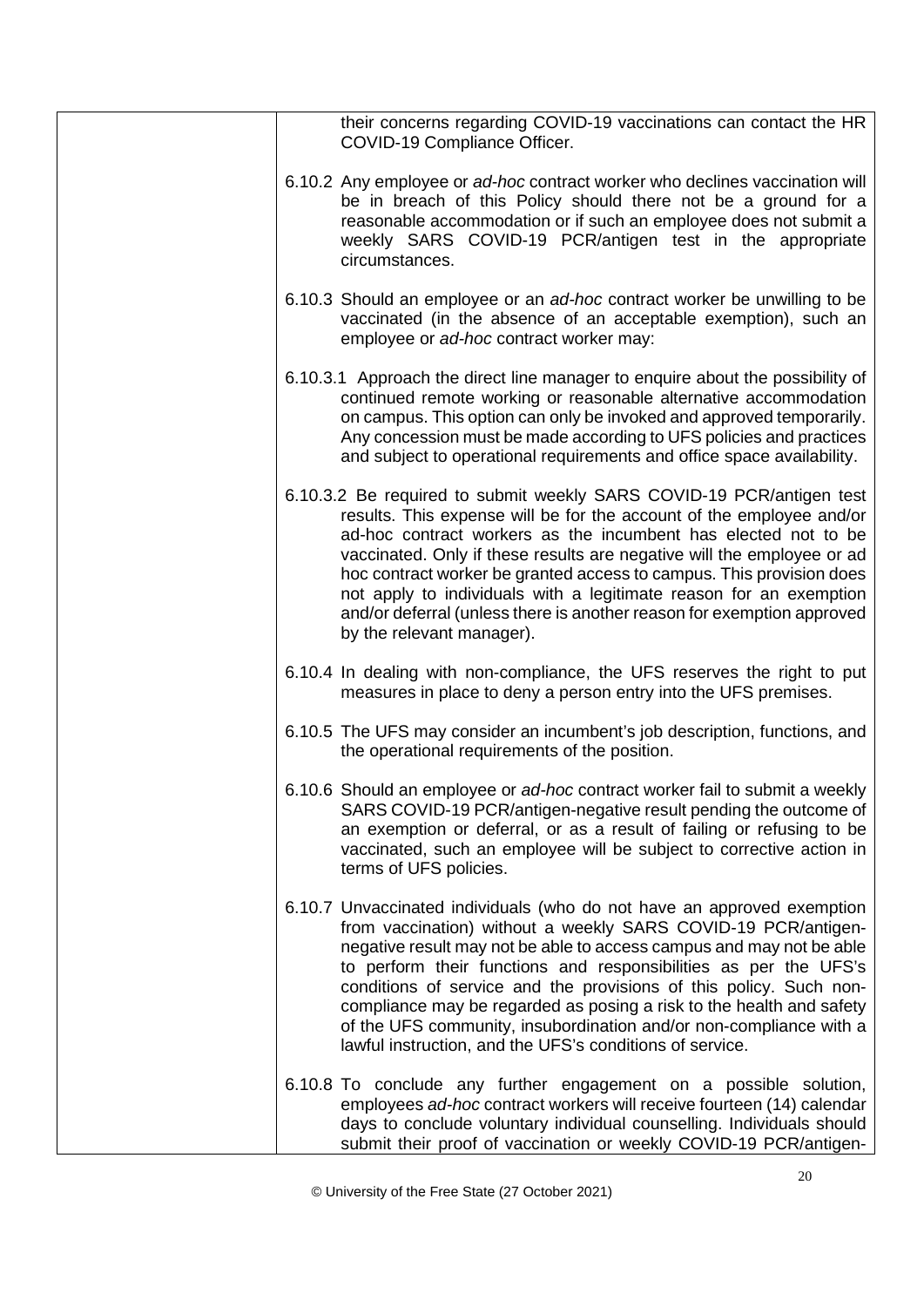|      | negative test results to the UFS website at the following link<br>www.ufs.ac.za/covid19screening. Employees who elect to submit<br>weekly COVID-19 PCR/antigen-negative test results can arrange with<br>their line managers to get the test and upload the results during<br>working hours. Employees and ad-hoc contract workers should<br>receive the prescribed number of vaccinations depending on the type<br>of vaccination, and such proof should be uploaded. The UFS will<br>provide individuals with a permanent QR Code and alert the line<br>managers of their status.                                                                                                                                                                                                                                                                                                                   |
|------|-------------------------------------------------------------------------------------------------------------------------------------------------------------------------------------------------------------------------------------------------------------------------------------------------------------------------------------------------------------------------------------------------------------------------------------------------------------------------------------------------------------------------------------------------------------------------------------------------------------------------------------------------------------------------------------------------------------------------------------------------------------------------------------------------------------------------------------------------------------------------------------------------------|
|      | 6.10.9 The UFS can explore viable alternative accommodative solutions<br>should an employee or ad-hoc contract worker fail to supply proof of<br>vaccination or elapsed unless the employee elects to provide weekly<br>SARS COVID-19 PCR/antigen-negative test results. Proof of<br>vaccination should be uploaded onto the UFS website. Employees<br>who elect to submit weekly COVID-19 PCR/antigen-negative test<br>results can arrange with their line managers to get the test and upload<br>the results during working hours. Should any employees and ad-hoc<br>contract workers fail to observe the provisions of this policy, the UFS<br>will consider all reasonable options available to attempt to<br>accommodate such an individual. Should the matter remain<br>unresolved, the UFS may apply its institutional policies and/or rely on<br>any contractual provisions at its disposal. |
|      | 6.10.10 Should the employee and/or ad-hoc contract worker be unable to<br>fulfil their duties (face-to-face lecturing, practical exams, student<br>enquiries, public-facing services, attendance at work due to<br>restrictions of access). Related activities (prohibition of boarding flights<br>of certain airlines, attending international and national conferences<br>and symposiums, accessing other countries for research purposes),<br>based on their vaccination status, the employer may take steps to<br>address the matter.                                                                                                                                                                                                                                                                                                                                                             |
|      | 6.10.11 Ad-hoc contract workers who fail and refuse to comply with the<br>requirement of receiving a COVID-19 vaccination or obtain an<br>approved exemption may have their contracts reconsidered by the<br>UFS.                                                                                                                                                                                                                                                                                                                                                                                                                                                                                                                                                                                                                                                                                     |
| 6.11 | Non-Compliance (applicable to students only)                                                                                                                                                                                                                                                                                                                                                                                                                                                                                                                                                                                                                                                                                                                                                                                                                                                          |
|      | 6.11.1 Students who make themselves guilty of non-compliance in the<br>absence of an approved Application for Exemption may be requested<br>to attend voluntary individual counselling via any external UFS<br>appointed counselling support service. Such students may undergo a<br>maximum of 2 (two) voluntary individual counselling sessions per<br>student to address any related concerns. All students will have<br>fourteen (14) calendar days to comply with this provision.                                                                                                                                                                                                                                                                                                                                                                                                                |
|      | 6.11.2 Should a student still be unwilling to be vaccinated in the absence of<br>an approved exemption or a weekly SARS COVID-19 PCR/antigen-<br>negative test result, such student will:                                                                                                                                                                                                                                                                                                                                                                                                                                                                                                                                                                                                                                                                                                             |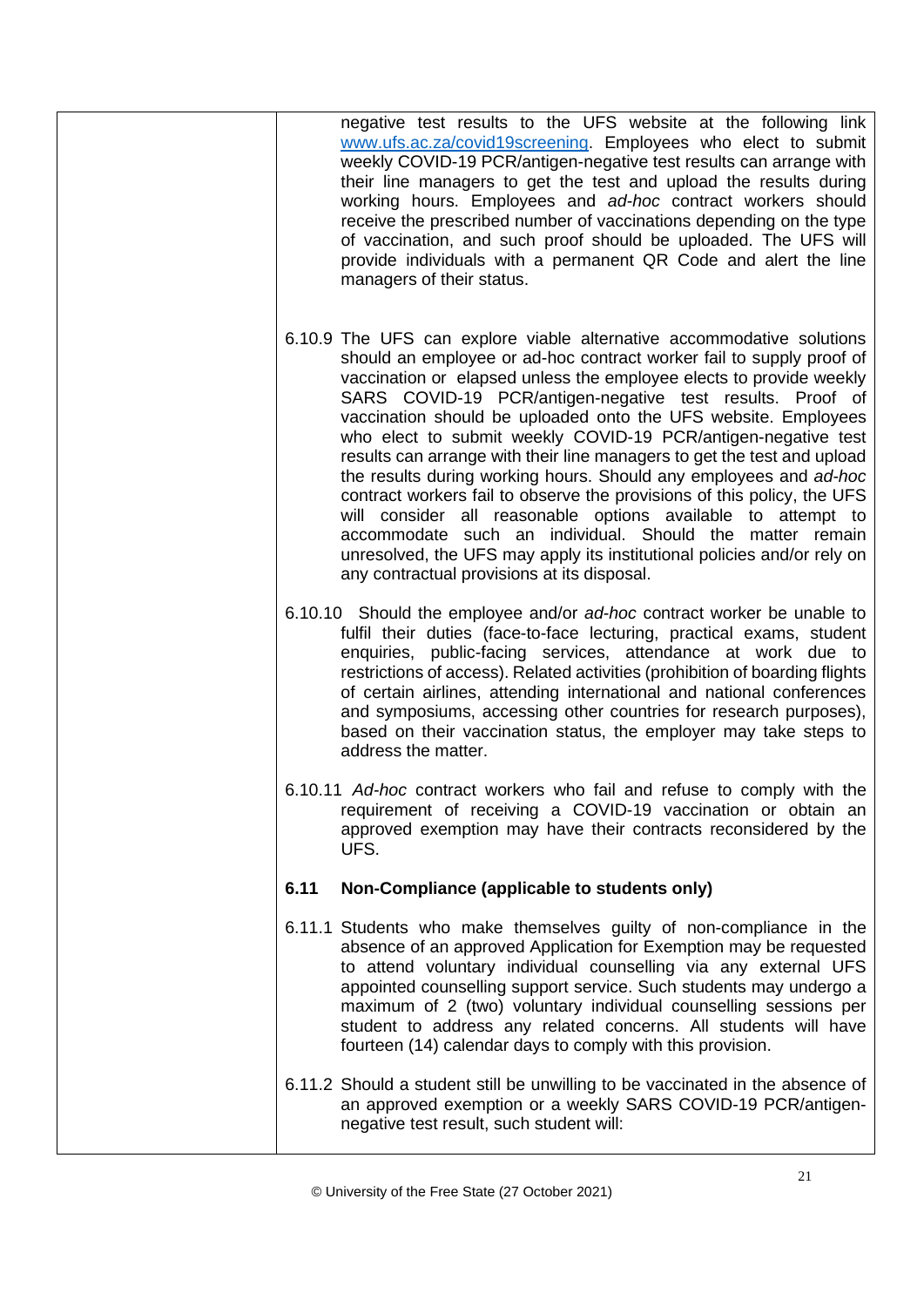|      | 6.11.2.1 Not be granted access to the campus. In dealing with non-<br>compliance, the UFS reserves the right to cancel such a students' UFS<br>access card.                                                                                                                                                                                                                                                                                                                                                                                                                 |
|------|-----------------------------------------------------------------------------------------------------------------------------------------------------------------------------------------------------------------------------------------------------------------------------------------------------------------------------------------------------------------------------------------------------------------------------------------------------------------------------------------------------------------------------------------------------------------------------|
|      | 6.11.2.2 Not be admitted into the UFS residence, as the risk is shared<br>residences, and communal living will place fellow students at risk.                                                                                                                                                                                                                                                                                                                                                                                                                               |
|      | 6.11.2.3 Be encouraged to consider online study options that may be<br>available.                                                                                                                                                                                                                                                                                                                                                                                                                                                                                           |
|      | 6.11.2.4 May, as a last resort, choose to terminate their studies.                                                                                                                                                                                                                                                                                                                                                                                                                                                                                                          |
|      | 6.11.3 No students, former students or day visitors (graduation guests) will be<br>allowed access to campus to attend in-person graduation ceremonies<br>without displaying proof of vaccination unless they have an approved<br>exemption or can produce a weekly SARS COVID-19 PCR/antigen-<br>negative test result.                                                                                                                                                                                                                                                      |
|      | 6.11.4 Day visitors and interested third parties should produce proof of<br>vaccination (to obtain QR code) or a SARS COVID-19 PCR/antigen-<br>negative test result (not older than a week). or evidence of natural<br>immunity (recent SARS COVID-19 positive test result not older than 3<br>(three) months or COVID-19 antibody test. These test results can be<br>uploaded onto the UFS website to obtain a temporary QR code to<br>access campus.                                                                                                                      |
|      |                                                                                                                                                                                                                                                                                                                                                                                                                                                                                                                                                                             |
| 6.12 | <b>Prospective UFS appointees</b>                                                                                                                                                                                                                                                                                                                                                                                                                                                                                                                                           |
|      | 6.12.1 The UFS will request all prospective appointees to indicate whether<br>they have been vaccinated as part of its standard employment<br>application process. Prospective appointees will be informed that they<br>should provide proof of vaccination before employment based on the<br>UFS conditions of service unless they qualify for an exemption as per<br>clause 6.8.                                                                                                                                                                                          |
|      | 6.12.2 All prospective employees and ad-hoc contract workers must be<br>supplied with a copy of the UFS COVID-19 Regulations and Required<br>Vaccination Policy when an offer of employment is made and should<br>be advised of the exemption options at their disposal.                                                                                                                                                                                                                                                                                                    |
|      | 6.12.3 The requirement to vaccinate is a health and safety rule which will form<br>part of the conditions of employment, and all appointees will be<br>required to provide proof of vaccination or an approved exemption<br>before the commencement of employment as this will be a suspensive<br>condition of employment. The UFS may decide not to confirm an<br>appointment, as the conditions of appointment would be deemed not<br>complied with. The required documents must be submitted to the UFS<br>website at the following link www.ufs.ac.za/covid19screening. |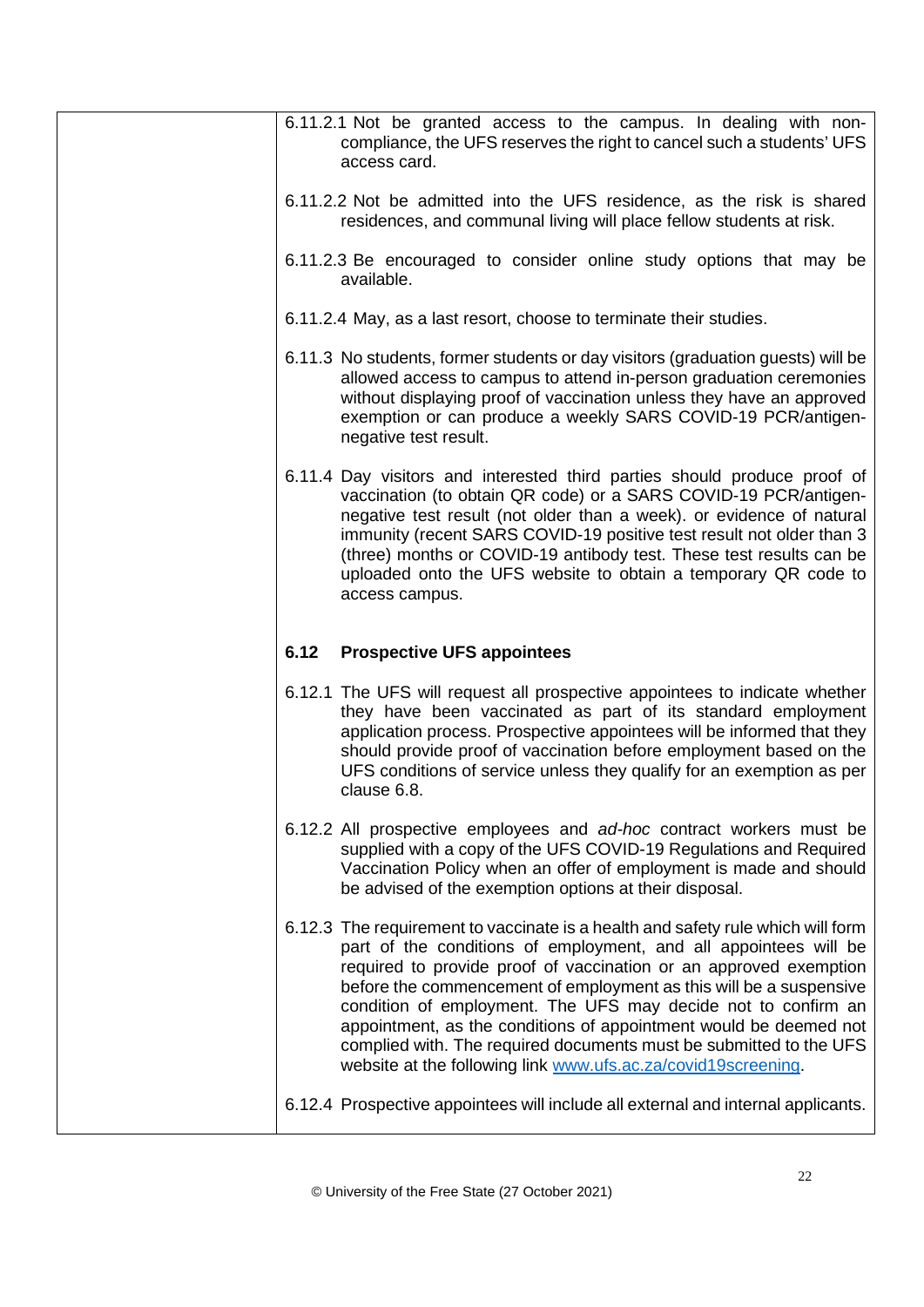|                   |      | 6.12.5 Should the University insource, any such insourced workers will also<br>be regarded to be prospective UFS employees.                                                                                                                                                                                                                                                                                                                                                                                                                                                                                                        |
|-------------------|------|------------------------------------------------------------------------------------------------------------------------------------------------------------------------------------------------------------------------------------------------------------------------------------------------------------------------------------------------------------------------------------------------------------------------------------------------------------------------------------------------------------------------------------------------------------------------------------------------------------------------------------|
|                   |      |                                                                                                                                                                                                                                                                                                                                                                                                                                                                                                                                                                                                                                    |
|                   | 6.13 | Liability                                                                                                                                                                                                                                                                                                                                                                                                                                                                                                                                                                                                                          |
|                   |      | 6.13.1 In terms of this COVID-19 Regulations and Required Vaccination<br>Policy, the UFS considers COVID-19 vaccinations an operational<br>requirement and a health and safety rule that supplements all UFS<br>employees' service conditions, ad-hoc contract workers. An individual<br>thus still has the right of freedom of choice to remain employed subject<br>to the employers' conditions, rules, and operational requirements.<br>Insofar as students are concerned, individuals still have the right of<br>freedom of choice to remain enrolled as a student at the UFS subject<br>to the UFS's Student Admission Rules. |
|                   |      | 6.13.2 If an employee, ad-hoc contract worker, students, day visitors and<br>interested third parties receive a vaccination, it is implied that they<br>received such vaccination with informed consent. All individuals<br>attending vaccination sites will be requested to complete an informed<br>consent form at any such vaccination site. Any such decision to<br>receive a vaccination will not deem the UFS liable for any possible side<br>effects, medical conditions, or death that might occur as a result<br>thereof.                                                                                                 |
|                   |      | 6.13.3 The UFS will accept no civil liability for individuals who experience any<br>adverse effects as provision is made in this Policy for individuals to<br>apply for an exemption. Should any employees, ad-hoc contract<br>workers, students and interested third parties meet the requirements<br>for exemption, there is a positive obligation on the individual to apply<br>for such an exemption.                                                                                                                                                                                                                          |
|                   |      | 6.13.4 As explained above, on 22 October 2021, the Compensation<br>Commissioner published a Notice as per the Government Gazette,<br>No. 45358, indicating that eligible employees will be able to submit<br>their claims for adverse effects, after receipt of the Covid-19<br>vaccination, to the Compensation Commissioner in terms of COIDA.<br>Students and ad-hoc contract workers may be eligible to claim from<br>the compensation scheme established in terms of the DMA<br>regulations, as explained further above.                                                                                                      |
|                   |      | 6.13.5 The UFS will not be liable for any reimbursement of fees, possible<br>adverse effects, or prejudice, which any student may incur due to the<br>non-adherence to any of the provisions in the Covid -19 Regulations<br>and Required Vaccination Policy.                                                                                                                                                                                                                                                                                                                                                                      |
|                   | 6.14 | <b>Confidentiality</b>                                                                                                                                                                                                                                                                                                                                                                                                                                                                                                                                                                                                             |
|                   |      | 6.14.1 Any documents provided by an individual in compliance with this Policy<br>will be dealt with in a confidential manner and in accordance with the<br>prescriptions of the Protection of Personal Information Act.                                                                                                                                                                                                                                                                                                                                                                                                            |
| 7. Responsibility |      | Senior Director Human Resources and Executive Director Student Affairs                                                                                                                                                                                                                                                                                                                                                                                                                                                                                                                                                             |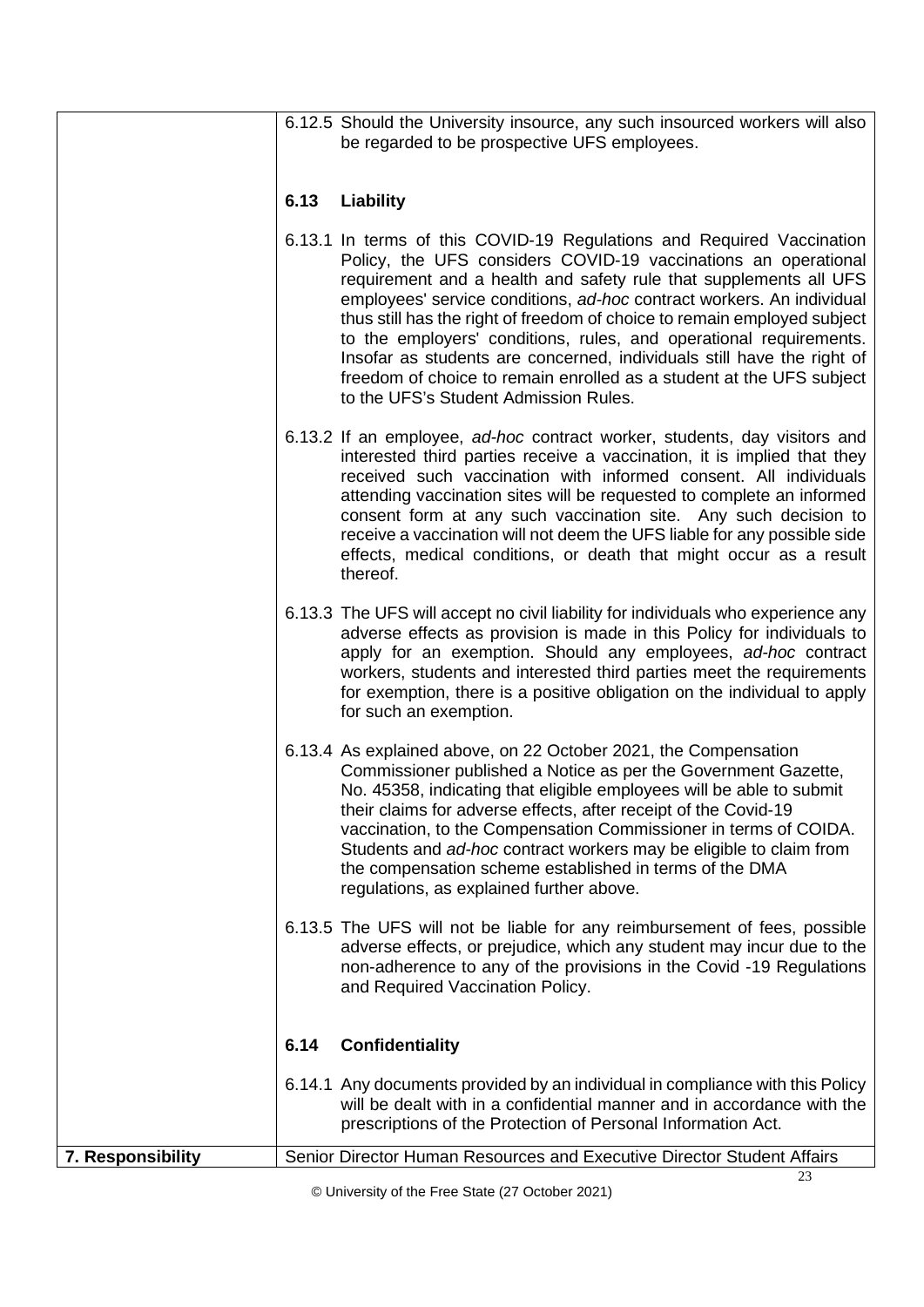| 8. Accountability and Authority: |                                                                                                          |
|----------------------------------|----------------------------------------------------------------------------------------------------------|
| 8.1 Implementation:              | ERM Office, Protection Services, Student Affairs, Kovsie<br>Health, Line Managers and Business Partners. |
|                                  |                                                                                                          |
| 8.2 Compliance:                  | ERM Office, Protection Services, Student Affairs Kovsie Health,<br>Line Managers and Business Partners.  |
| 8.3 Monitoring and evaluation:   | ERM Office, Protection Services, Student Affairs, Kovsie<br>Health, Line Managers and Business Partners. |
| 8.4 Development/review:          | Senior Director Human Resources, ERM Director                                                            |
| 8.5 Approval authority:          | Rectorate                                                                                                |
| 8.6 Interpretation and advice:   | ERM Director; ERM Specialists, Protection Services, Student                                              |
|                                  | Affairs and Business Partners.                                                                           |

**9. Who should know this policy?** All employees, *ad-hoc* contract workers, UFS students and service providers.

| 10.<br><b>Policy/procedure</b><br>implementation plan | $1_{-}$ | Widely consult with all UFS stakeholders as per the consultation process<br>on p1.                                                                                       |
|-------------------------------------------------------|---------|--------------------------------------------------------------------------------------------------------------------------------------------------------------------------|
|                                                       |         | 2. Obtain approval from all relevant UFS governance structures.                                                                                                          |
|                                                       | 3.      | Inform all stakeholders that the UFS is implementing a COVID-19<br>Regulations and Required Vaccination Policy with effect from 14<br>February 2022.                     |
|                                                       |         | 4. Once Council approves, the Policy will be published in the UFS Digest.                                                                                                |
| 11. Resources Required                                | 1.      | Appointment of COVID-19 Compliance Officers to provide administrative<br>support (Approval of an allowance for the additional work they will<br>perform by this policy). |
|                                                       | 2.      | Appoint and constitute the respective VECs (Employees and students).                                                                                                     |
|                                                       | 3.      | Support from Kovsie Health, CareWays and SADAG and Human<br>Resources.                                                                                                   |

| <b>12. Answers to FAQs</b> | 1. How does the vaccine work?<br>(Answers provided by Dr Samantha Potgieter, an Infectious Disease<br>Specialist).                                                                                                                                                                                                                                                                                                                                                                                                                                                                                                                                                                                                                                                                                                                                                                                                                            |
|----------------------------|-----------------------------------------------------------------------------------------------------------------------------------------------------------------------------------------------------------------------------------------------------------------------------------------------------------------------------------------------------------------------------------------------------------------------------------------------------------------------------------------------------------------------------------------------------------------------------------------------------------------------------------------------------------------------------------------------------------------------------------------------------------------------------------------------------------------------------------------------------------------------------------------------------------------------------------------------|
|                            | The vaccine works by producing antibodies against the COVID-19<br>virus. After getting vaccinated, if you are infected with the COVID-19<br>virus, these antibodies bind to the virus and stop it from replicating.<br>"When you get infected with a disease such as COVID-19, natural<br>antibodies are produced by the immune system to fight the disease. If<br>you get infected again, the immune system will remember how to<br>respond and quickly destroy the virus. A vaccine can do the same, but<br>without the risk of disease from natural infection. Vaccines work by<br>imitating a bacteria or virus using either mRNA in the case of the<br>COVID-19 vaccine or a dead or weakened version of the bacteria or<br>virus. The vaccine raises the body's alarm. It trains the body to<br>recognise and fight the virus. When the body encounters the real-deal<br>virus, it is primed and ready to fight for the body's health." |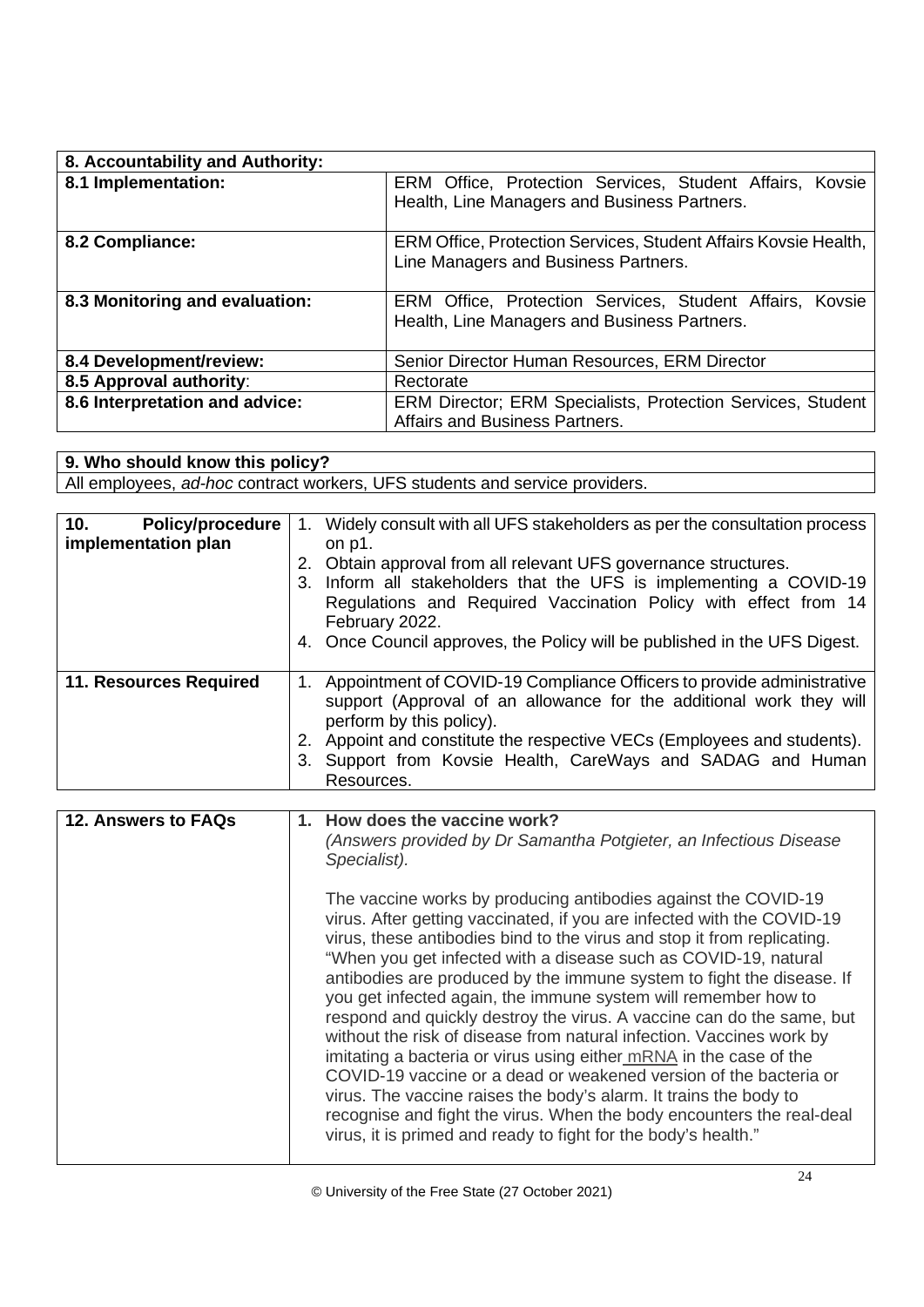|    | 2. Why should you get the vaccine?<br>(Answers provided by Dr Samantha Potgieter, an Infectious Disease<br>Specialist).<br>The vaccines are safe and effective, and the most compelling reasons<br>for getting vaccinated are the following:<br>To protect yourself from severe disease<br>To protect those around you who may be at risk of severe disease<br>To restore the social and economic platforms of the country and the<br>$\bullet$<br>world at large.<br>She said that while the vaccine does not prevent you from getting<br>COVID-19, it offers better protection against the development of<br>severe disease, and vaccinated people has a 50% less chance of |
|----|-------------------------------------------------------------------------------------------------------------------------------------------------------------------------------------------------------------------------------------------------------------------------------------------------------------------------------------------------------------------------------------------------------------------------------------------------------------------------------------------------------------------------------------------------------------------------------------------------------------------------------------------------------------------------------|
| 3. | spreading the virus.<br>What are the most common side effects?<br>(Answers provided by Dr Samantha Potgieter, an Infectious Disease<br>Specialist).                                                                                                                                                                                                                                                                                                                                                                                                                                                                                                                           |
|    | The most common side effects of the vaccine are the following:<br>Pain at the injection site<br>Swollen lymph nodes<br>Fever<br>$\bullet$<br>Fatigue<br>$\bullet$<br>Headache<br>$\bullet$<br>Myalgia (muscle pain)                                                                                                                                                                                                                                                                                                                                                                                                                                                           |
|    | 4. Can the vaccine alter my DNA?<br>(Answers provided by Dr Samantha Potgieter, an Infectious Disease<br>Specialist).                                                                                                                                                                                                                                                                                                                                                                                                                                                                                                                                                         |
|    | No, it goes nowhere near the nucleus of the cell.                                                                                                                                                                                                                                                                                                                                                                                                                                                                                                                                                                                                                             |
| 5. | What happens when you get COVID between the first and second<br>doses?<br>(Answers provided by Dr Samantha Potgieter, an Infectious Disease<br>Specialist).                                                                                                                                                                                                                                                                                                                                                                                                                                                                                                                   |
|    | Some protection is conferred after the first dose, but maximum<br>protection is conferred two weeks after the second dose. Vaccination is<br>still advised. Patients who were between vaccinations still show better<br>recovery results than those without.                                                                                                                                                                                                                                                                                                                                                                                                                  |
|    | 6. What about natural immunity?<br>(Answers provided by Dr Samantha Potgieter, an Infectious Disease<br>Specialist).                                                                                                                                                                                                                                                                                                                                                                                                                                                                                                                                                          |
|    | Natural immunity might confer better protection, but it runs the risk of<br>severe disease. Yes, immunity can be gained through natural<br>immunity, it can be gained through vaccination, and it can certainly be<br>gained by combining the two.                                                                                                                                                                                                                                                                                                                                                                                                                            |
|    | 25                                                                                                                                                                                                                                                                                                                                                                                                                                                                                                                                                                                                                                                                            |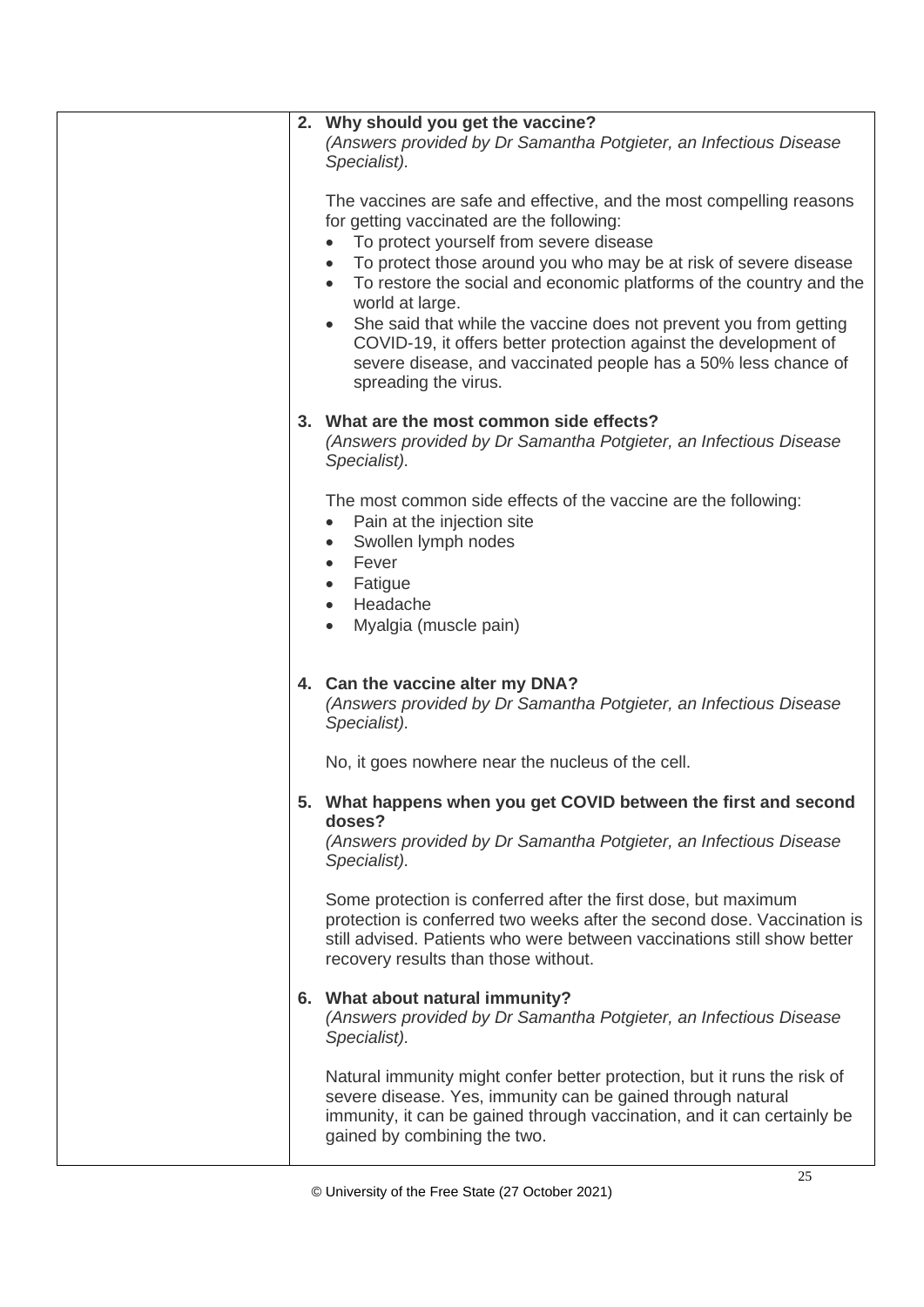|  | 7. What about long-term side effects?                                                                                                                                                                                                                                                                                                                                                                                                                                                                                                                                                                                         |
|--|-------------------------------------------------------------------------------------------------------------------------------------------------------------------------------------------------------------------------------------------------------------------------------------------------------------------------------------------------------------------------------------------------------------------------------------------------------------------------------------------------------------------------------------------------------------------------------------------------------------------------------|
|  | (Answers provided by Dr Samantha Potgieter, an Infectious Disease<br>Specialist).                                                                                                                                                                                                                                                                                                                                                                                                                                                                                                                                             |
|  | Serious side effects that cause long-term health problems following any<br>vaccination are rare, including the COVID-19 vaccination.                                                                                                                                                                                                                                                                                                                                                                                                                                                                                          |
|  | 8. What if it is my personal choice not to get vaccinated?<br>Not getting vaccinated places your health and that of others at risk.<br>Scientific evidence shows that vaccines are critical and effective in<br>preventing COVID-19 infections. When a large proportion of the<br>population of the country is vaccinated, community protection (herd<br>immunity) against the transmission of the COVID-19 virus may, in time,<br>be established. Vaccination is a safety measure that will allow the UFS<br>community to safely return to face-to-face on-site teaching, learning,<br>research, operations, and activities. |
|  | At the UFS, most teaching and learning occurs in large groups;<br>students and certain staff live in residences, increasing the risk of<br>infections and outbreaks. Reaching herd immunity can significantly<br>reduce infections. The UFS is obligated to balance the collective right<br>of the health and safety of the broader University community against<br>individual rights.                                                                                                                                                                                                                                        |
|  | 9. What does this mean for me?<br>To ensure health and safety on campus and to work towards herd<br>immunity at the UFS, the UFS requires all employees, ad-hoc contract<br>workers and students to be vaccinated to meet their conditions of<br>service and study requirements.                                                                                                                                                                                                                                                                                                                                              |
|  | 10. What will happen if I fail or refuse to vaccinate?<br>If no alternative accommodation is possible, an exit may be facilitated<br>for all employees and ad-hoc contract workers without an approved<br>exemption application. Students who fail to comply and for whom<br>alternative accommodation is not possible maybe deregistered.                                                                                                                                                                                                                                                                                    |
|  | 11. Is the UFS Required Vaccination Policy a breach of South African<br>legislation?                                                                                                                                                                                                                                                                                                                                                                                                                                                                                                                                          |
|  | This UFS Policy complies with South African legislation. South African<br>law places importance on the collective rights when upholding an<br>individual's right, which may place the collective at risk. Clause 36 of<br>the Constitution deals with the restriction of individual rights in<br>protecting the collective greater good.                                                                                                                                                                                                                                                                                      |
|  |                                                                                                                                                                                                                                                                                                                                                                                                                                                                                                                                                                                                                               |

| <b>EFFECTIVENESS OF THE POLICY</b> |                                                                          |
|------------------------------------|--------------------------------------------------------------------------|
| Performance Indicator(s):          | 1. COVID-19 Compliance Officers are to regularly submit the statistics   |
|                                    | regarding all stakeholders' vaccination compliance.                      |
|                                    | 2. Statistics to be obtained from the partners responsible for voluntary |
|                                    | individual counselling as per the policy.                                |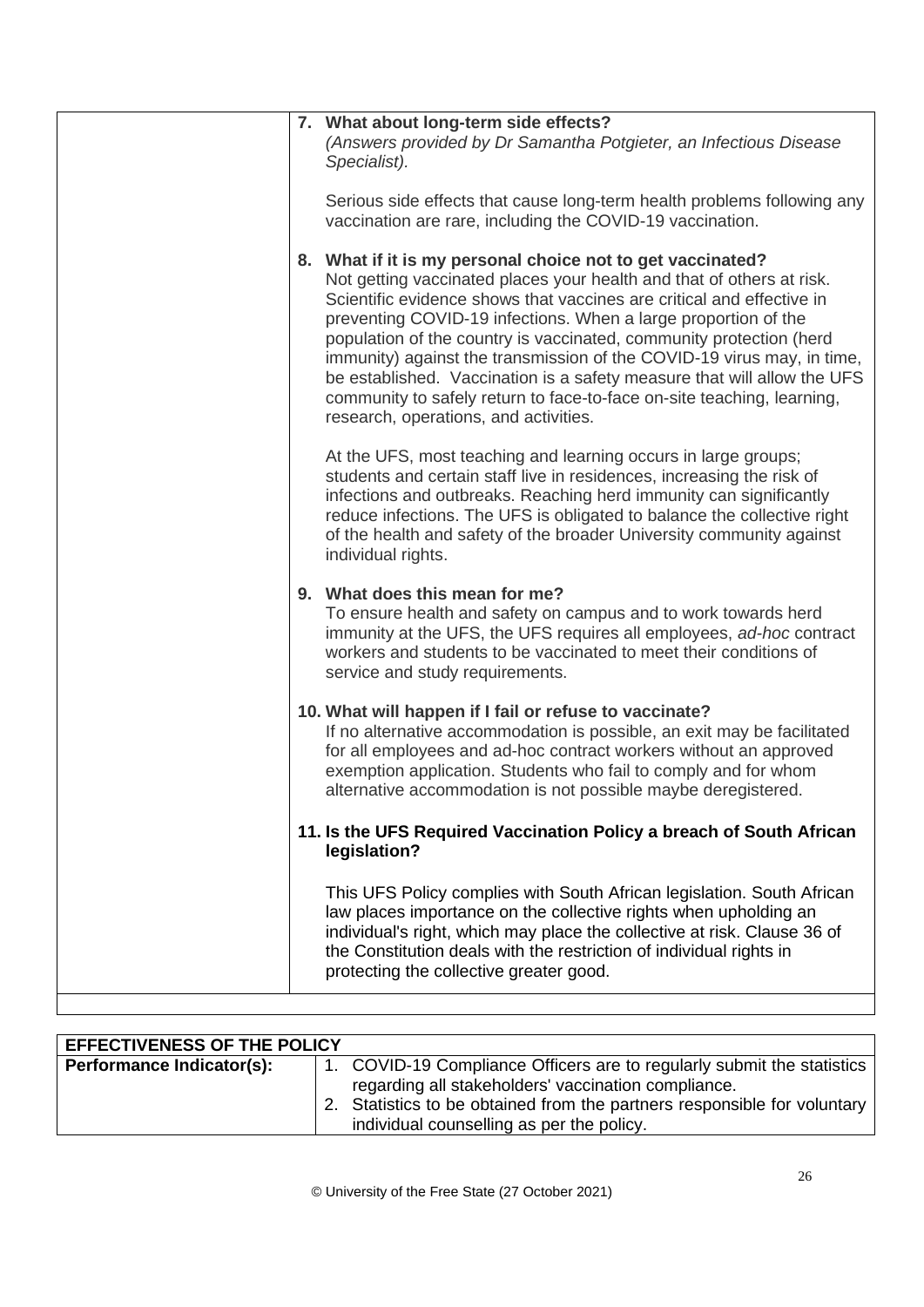| 3. | Statistics to be obtained from the respective VECs to evaluate the<br>functioning of the Committees and the percentage of the exemptions<br>approved. |
|----|-------------------------------------------------------------------------------------------------------------------------------------------------------|
|    | 4. Provide the line managers and the relevant HRBP with timeous<br>feedback on all submissions and decisions about this policy.                       |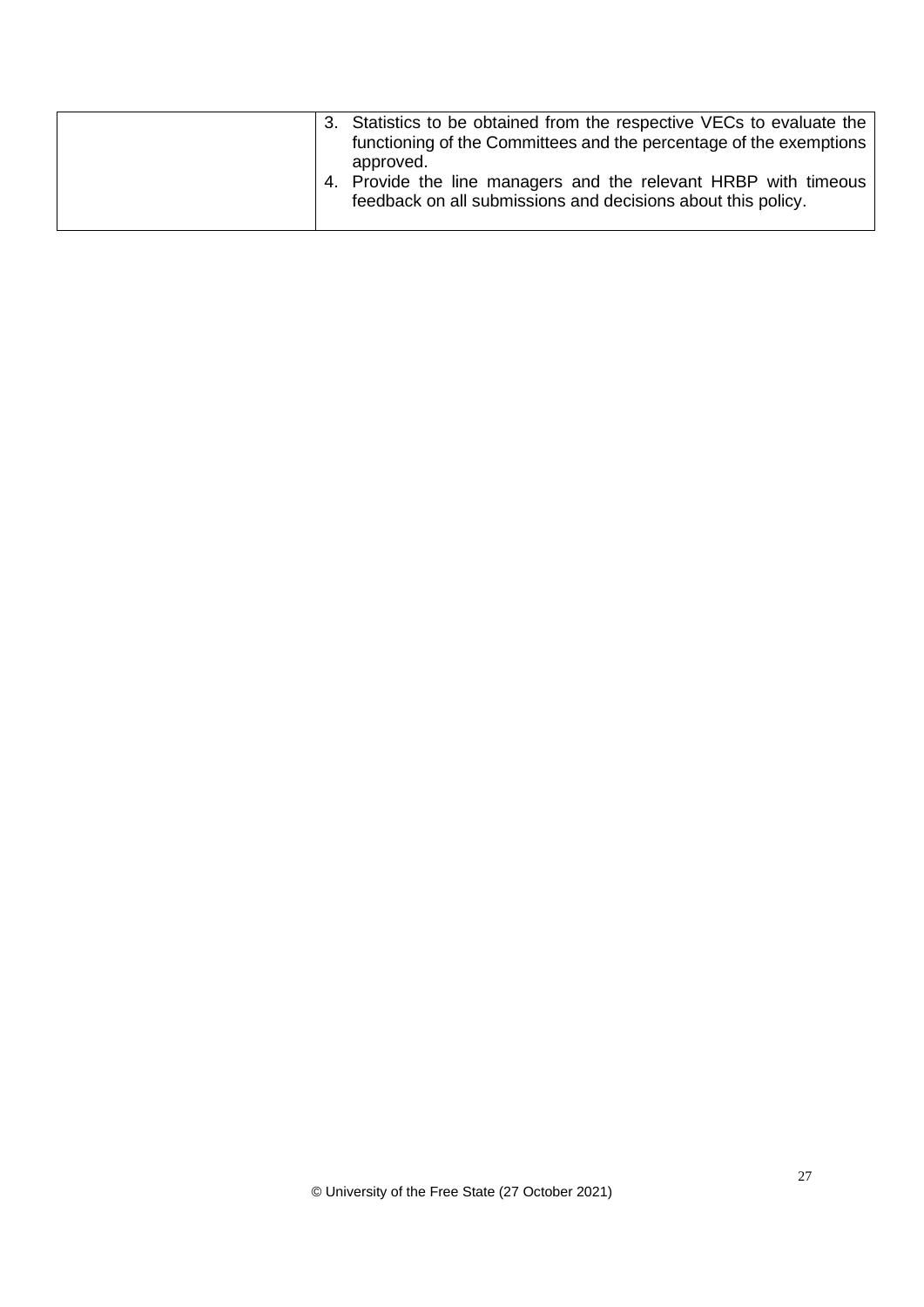# **EXPLANATION ON CONTRAINDICATIONS**

## **Covid-19 vaccination considerations (Contraindications and Precautions) Contraindications:**

A history of the following should be a contraindication to vaccination with COVID-19 vaccines:

- Severe allergic reaction (e.g., anaphylaxis) after a previous dose or to a component of the COVID-19 vaccine
- An immediate allergic reaction of any severity to a previous dose or known (diagnosed) allergy to a component of the COVID-19 vaccine

The culprits in components are **Polyethylene glycol (PEG)** in the Pfizer mRNA COVID-19 vaccine, and **polysorbate-80** is an ingredient in Johnson & Johnson COVID-19 vaccine. PEG and polysorbate-80 are structurally related, and crossreactive hypersensitivity between these compounds may occur. People with a contraindication to one of the mRNA COVID-19 vaccines should not receive doses of either of the mRNA vaccines (Pfizer-BioNTech or Moderna). However, people with a contraindication to mRNA COVID-19 vaccines may be able to receive Johnson's COVID-19 vaccine, **and vice versa**, provided specific measures are taken (see "precautions" below).

Neither vaccine contains **animal products or eggs**. They are suitable for vegans and are halaal. The rubber stoppers of the vaccine vials do not contain **latex**.

## **Precautions:**

## **Long COVID-19**:

Vaccination will add additional protection to the natural immunity you may already have. If you are seriously debilitated, still under active investigation, or if your condition has become worse more recently, you should consider delaying vaccination. This is to avoid confusing a reaction to the vaccine with any change in your condition.

### **Bleeding disorders and Anticoagulant medications (like warfarin and aspirin):**

As with any injection, there is a small risk of bleeding at the injection site. If you are up to date with your scheduled international normalised ratio (INR) testing and your latest INR was below the upper threshold of your therapeutic range, you can receive the vaccination safely. The right size needle and prolonged pressure at the injection site will reduce the risk further, thus not being seen as a contraindication for vaccination. Inform the health practitioner administering the vaccine that you are taking these medications so that they can take the necessary precautions in administering the vaccine.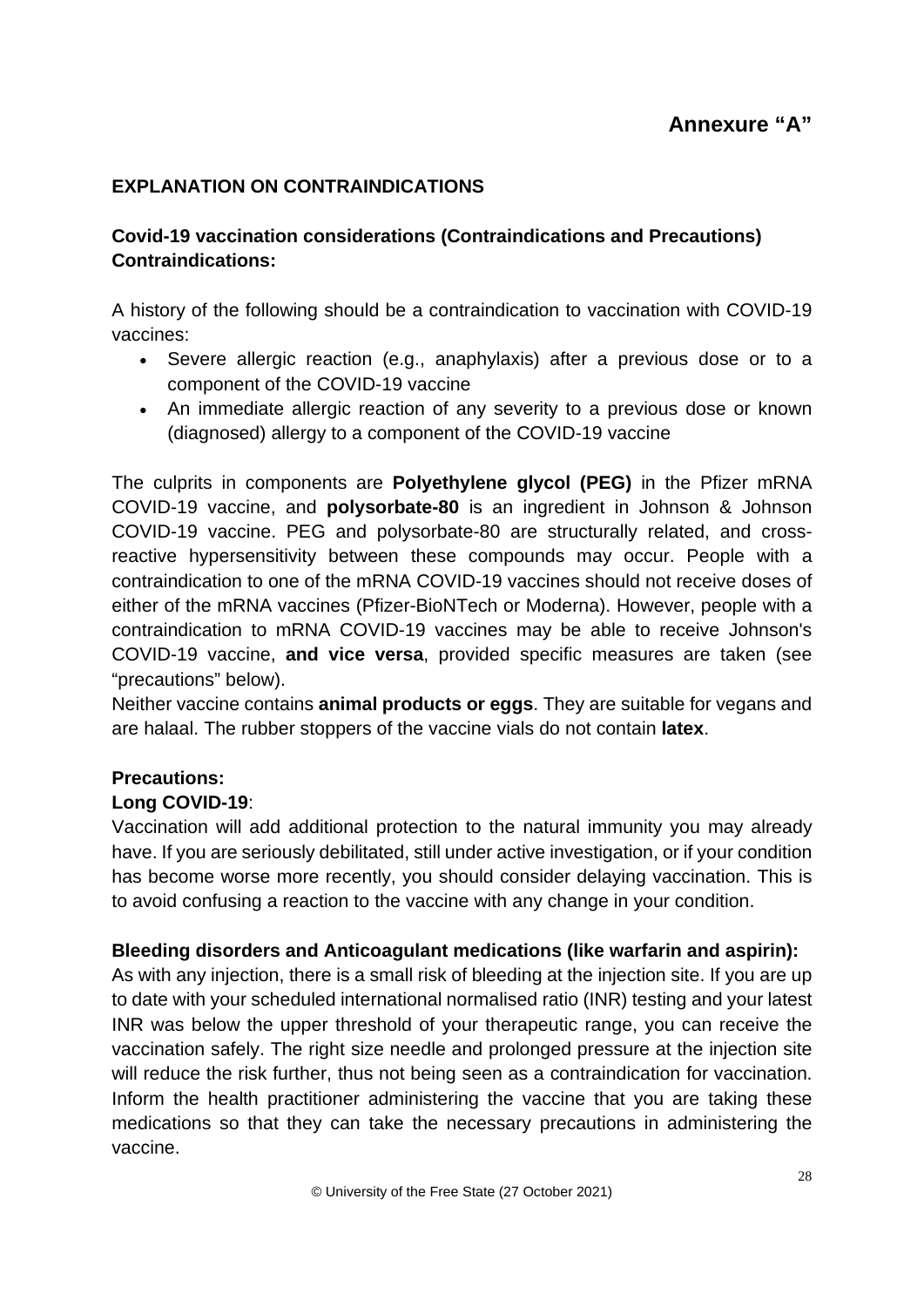## **Female between 18 and 49:**

Women 18 through 49 years of age can receive any authorised COVID-19 vaccine. However, they should be informed of the rare but increased risk of thrombosis (blood clotting) with thrombocytopenia (low platelets) syndrome (TTS) after receipt of the **Johnson and Johnson COVID-19 Vaccine**.

## **Males between 12 and 29:**

Males 12 through 29 years of age can receive any authorised vaccine. However, people receiving an mRNA COVID-19 vaccine (for example, the **Pfizer-BioNTech**), especially males in this age group and their parents/legal representative (when relevant), should be informed of the risk of developing myocarditis (an inflammation of the heart muscle) or pericarditis (inflammation of the lining around the heart) after receipt of an mRNA vaccine. Cases of myocarditis or pericarditis have occurred predominantly in males aged 12–29 years within a few days after receiving the second dose of an mRNA COVID-19 vaccine. The risk of developing either myocarditis or pericarditis is low. Males 12 through 29 are advised to avoid physical activity for at least 7 days after receiving the vaccine.

## **History of myocarditis or pericarditis:**

People who have a history of myocarditis or pericarditis unrelated to mRNA COVID-19 vaccination may receive any FDA-authorized COVID-19 vaccine after the episode of myocarditis or pericarditis has entirely resolved.

## **Had COVID-19 and treated with antibodies:**

Vaccination should be offered to people regardless of prior symptomatic or asymptomatic SARS-CoV-2 infection history. There is no recommended minimal interval between infection and vaccination. However, vaccination should be deferred for at least 90 days if a patient received monoclonal antibodies or convalescent serum as a treatment for COVID-19. Until additional information becomes available, this is a precautionary measure to avoid interference of the antibody treatment with vaccineinduced immune responses.

## **Pregnant or breastfeeding (only on the recommendation of a Gynaecologist):**

Vaccination is recommended for all people aged 12 years and older, including people that are:

- Pregnant
- Breastfeeding
- Trying to get pregnant now or who might become pregnant in the future.

A growing body of evidence on the safety and effectiveness of COVID-19 vaccination indicates that the benefits of vaccination outweigh any known or potential risks of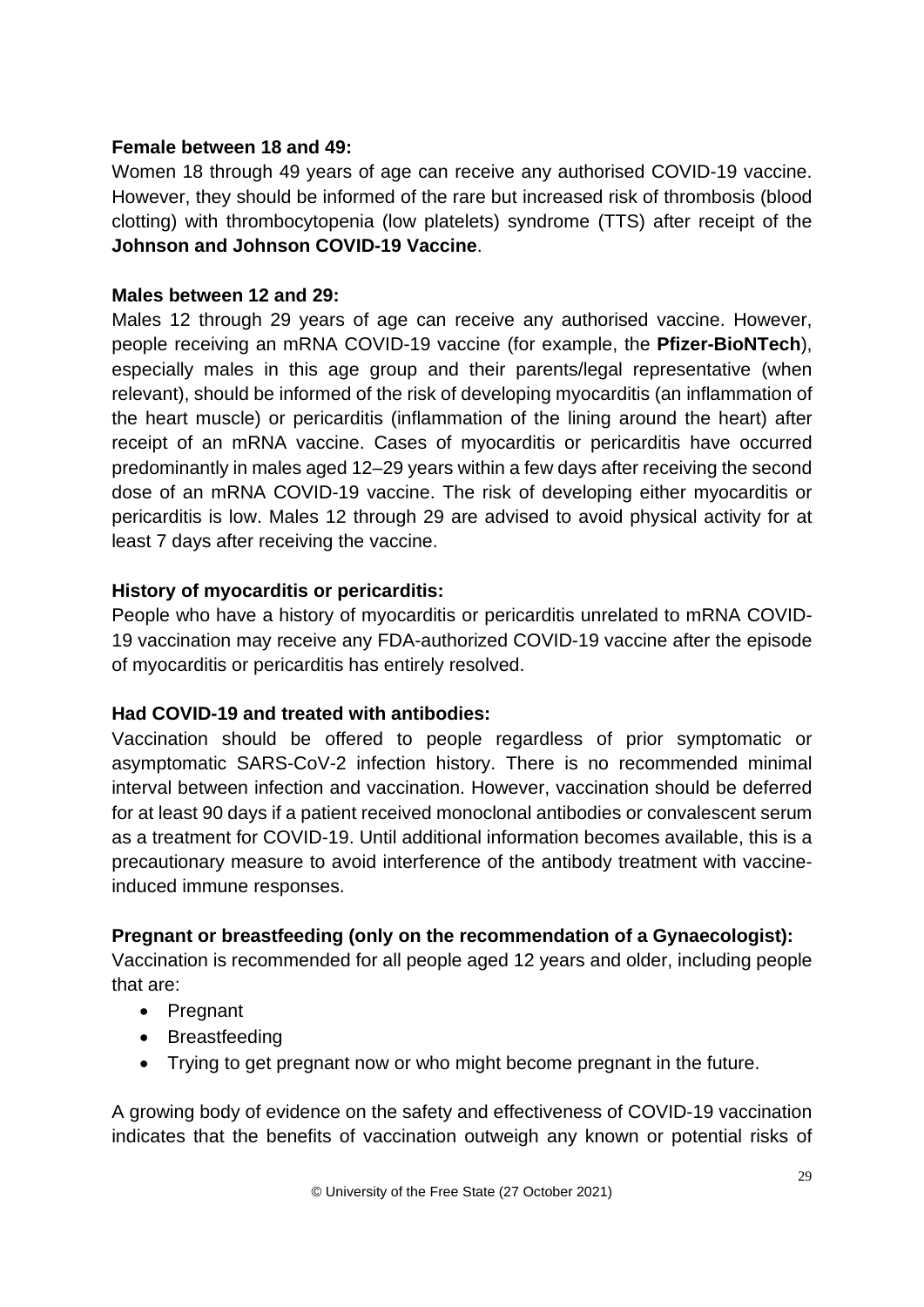COVID-19 vaccination during pregnancy. If a person becomes pregnant following the first dose of a COVID-19 vaccine that requires two doses (i.e., Pfizer-BioNTech COVID-19 Vaccine), the second dose should be administered as indicated for the person to have maximum protection.

Pregnant, breastfeeding and post-partum people 18 through 49 should be aware of the rare risk of TTS after receiving the Johnson & Johnson COVID-19 Vaccine and the availability of other authorised COVID-19 vaccines (i.e., mRNA vaccines).

# **Had multisystem inflammatory syndrome: child or adult:**

Because current evidence suggests that the risk of SARS-CoV-2 reinfection is low in the months after initial infection, people with a history of MIS-C or MIS-A should consider delaying vaccination until they have recovered from their infection and for 90 days after the date of diagnosis of MIS-C or MIS-A.

## **History of heparin-induced thrombocytopenia (HIT):**

Although the cause of thrombosis with thrombocytopenia syndrome (TTS) associated with the Johnson & Johnson COVID-19 Vaccine is unclear, it appears to be similar to another rare immune-mediated syndrome, heparin-induced thrombocytopenia (HIT). Until more information becomes available, experts advise that people with a history of an episode of an immune-mediated syndrome characterised by thrombosis and thrombocytopenia, such as HIT, should be offered another COVID-19 vaccine (i.e., mRNA vaccine (Pfizer-BioNTech) if it has been 90 days or less since their illness resolved. After 90 days, patients may be vaccinated with any authorised COVID-19 vaccine.

Experts believe that the following factors **do not** make people more susceptible to TTS after receiving the Johnson & Johnson COVID-19 Vaccine. People with these conditions can be vaccinated with any authorised COVID-19 vaccine, including the Johnson & Johnson COVID-19 Vaccine:

- A prior history of venous thromboembolism
- Risk factors for venous thromboembolism (e.g., inherited or acquired thrombophilia including Factor V Leiden; prothrombin gene 20210A mutation; antiphospholipid syndrome; protein C, protein S or antithrombin deficiency
- A prior history of other types of thromboses not associated with thrombocytopenia
- Pregnancy, post-partum, or receiving hormonal contraceptives (e.g., combined oral contraceptives, patch, ring).

## **Have dermal filters:**

Authorised COVID-19 vaccines can be administered to people who have received injectable dermal fillers without contraindications or precautions for vaccination.

Infrequently, these people might experience temporary swelling at or near the filler injection site (usually the face or lips) following the administration of a dose of a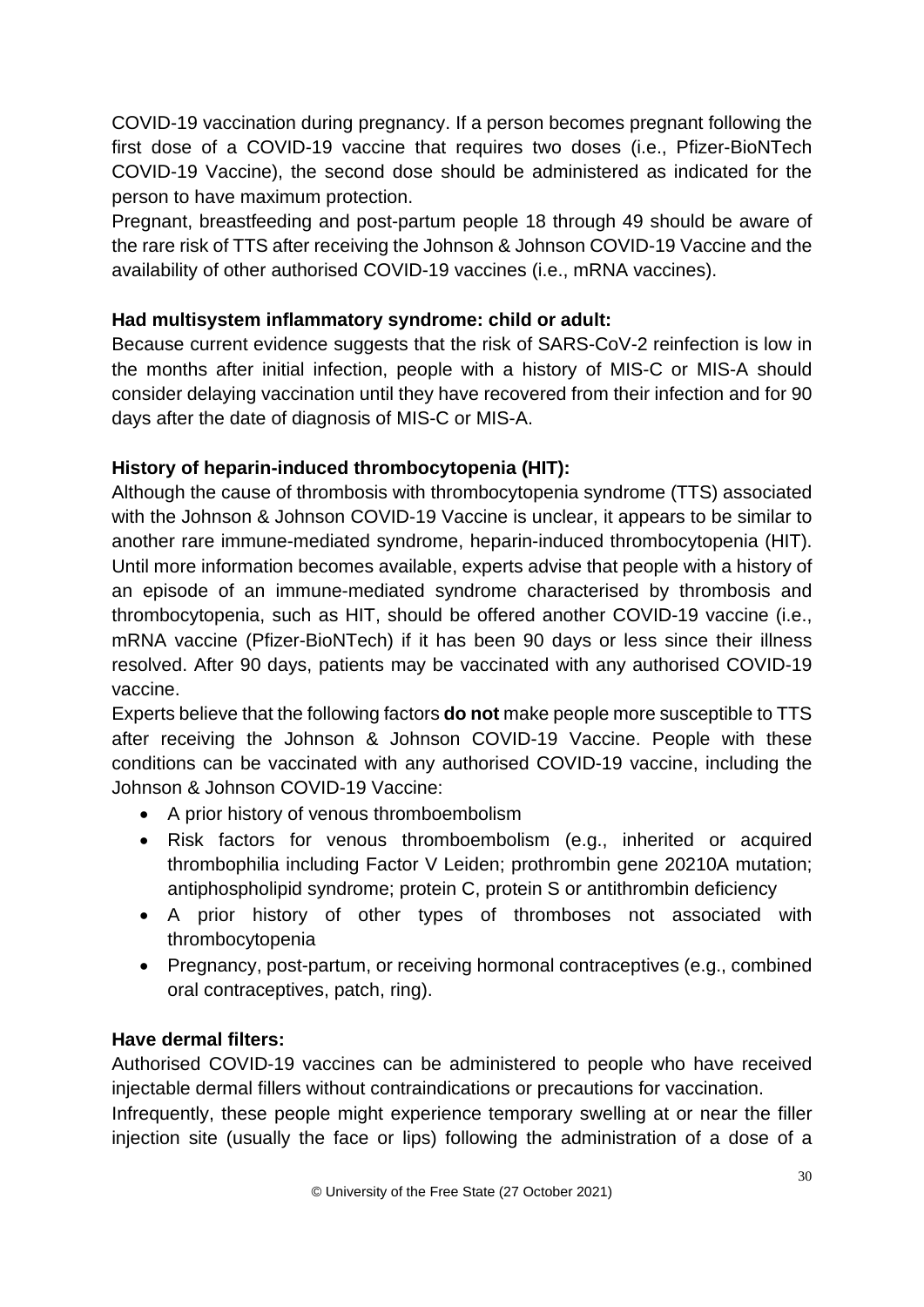COVID-19 vaccine. These people should be advised to contact their healthcare provider if swelling develops at or near the site of dermal filler following vaccination.

## **History of Guillain-Barrê Syndrome (GBS):**

People with a history of GBS can receive any authorised COVID-19 vaccine. However, given the possible association between the Johnson &Johnson COVID-19 Vaccine and an increased risk of GBS, a patient with a history of GBS and their clinical team should discuss the availability of mRNA (Pfizer-BioNTech) vaccines to offer protection against COVID-19.

## **Immunosuppressive disorders (like HIV, cancer or being on immunosuppressant therapy):**

Immunosuppressive disorders, including HIV, irrespective of CD4 count, are not medically a valid reason to decline vaccination. Like everyone who gets the vaccine, you must continue following the general COVID protection measures after vaccination.

## **No contraindication or Precautions:**

## **Common Allergies:**

Allergic reactions, including severe allergic reactions (to pets, venom, oral medication, environment, food, etc.), NOT related to vaccines, injectable therapies, or components of COVID-19 vaccines, are NOT contraindications or precautions to vaccination. However, individuals who have had severe allergic reactions to anything, regardless of cause, should be observed for 30 minutes after vaccination.

## **Vaccines and their ingredients**

## **1) Johnson and Johnson vaccine:**

- Sodium chloride
- Citric acid monohydrate buffer
- *Polysorbate 80*
- 2 hydroxypropyl-β-cyclodextrin (HBCD)
- Ethanol (absolute)
- Sodium hydroxide
- Water for injection

## **2) Pfizer-BioNTech vaccine:**

- ALC-0315 = (4-hydroxybutyl) azanediyl) bis (hexane-6,1-diyl) bis(2-hexyldecanoate)
- ALC-0159 = 2-[(*polyethylene glycol*)-2000]-N,Nditetradecylacetamide
- 1,2-Distearoyl-sn-glycero-3-phosphocholine
- cholesterol
- potassium chloride
- potassium dihydrogen phosphate
- sodium chloride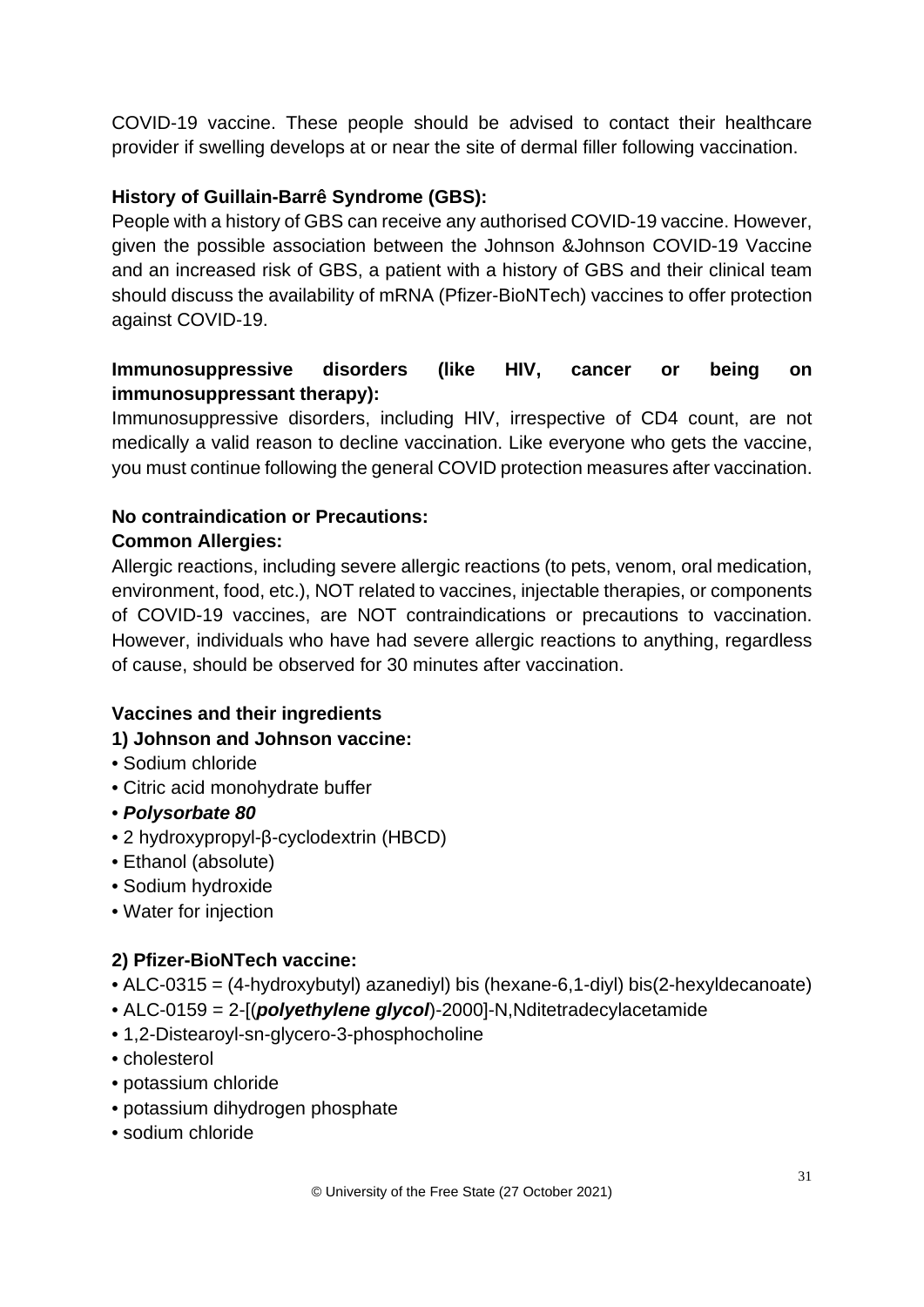- disodium hydrogen phosphate dihydrate
- sucrose
- water for injections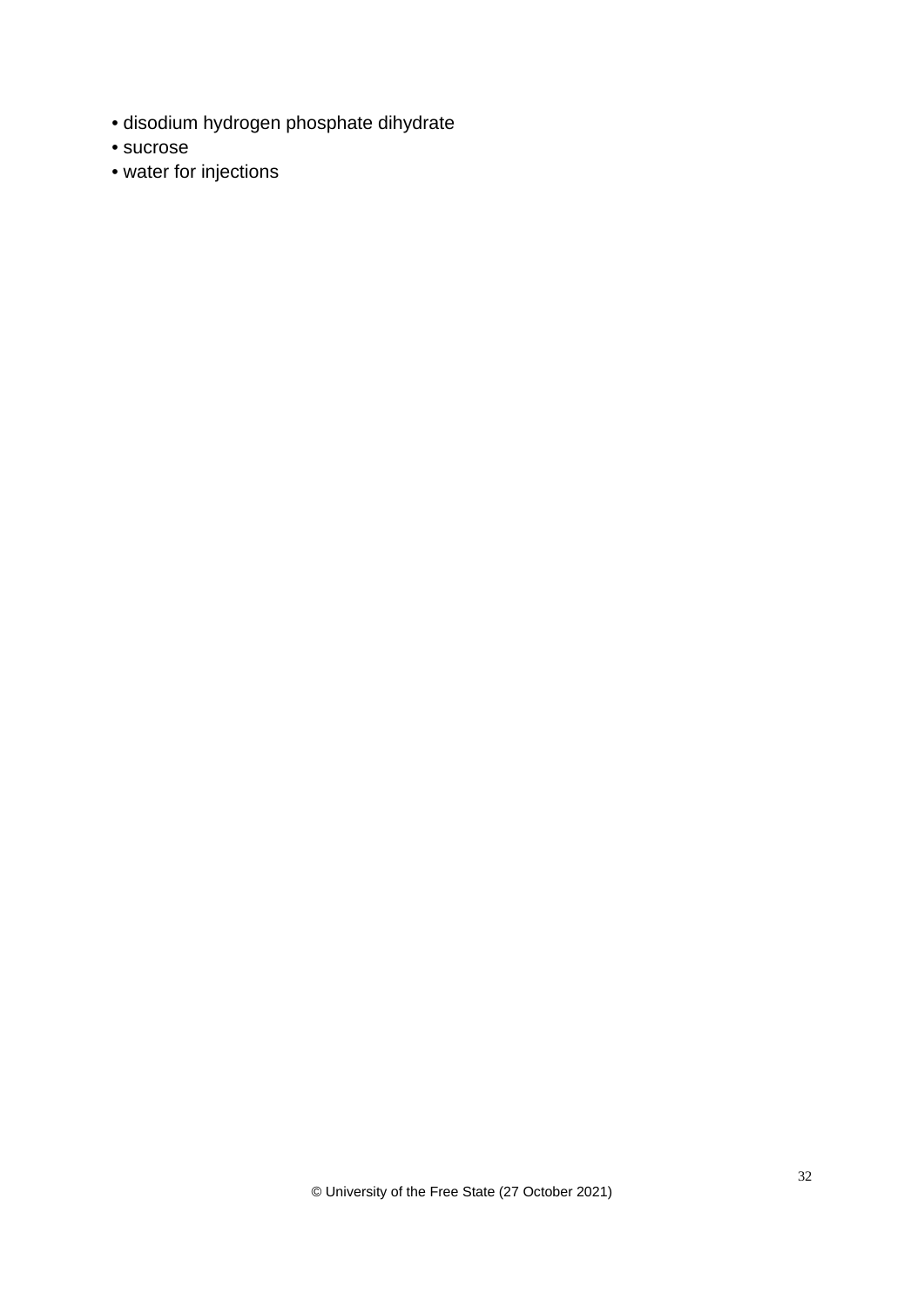# **Annexure "B"**

# **APPLICATION FOR MEDICAL EXEMPTION, MEDICAL DEFERRAL, OR PERSONAL DEFERRAL**

As set out in the **COVID-19 Regulations and Required Vaccination Policy** in the UFS's continued effort to protect the safety of employees, *ad-hoc* contract workers and students, stakeholders, and the community, the UFS requires all employees, *ad-hoc* contract workers, and UFS students to be fully vaccinated against COVID-19. All UFS employees, *ad-hoc* contract workers, and students may apply for a medical and personal deferral. Such applications may be submitted from 9 December 2021. Employees, *ad-hoc* contract workers and students should submit their Exemptions Application Forms to the UFS website at the following link [www.ufs.ac.za/covid19screening.](http://www.ufs.ac.za/covid19screening)

All requests are pending until applicants receive notice of approval or denial. If no decision has been made by 14 February 2022, applicants must comply with the protective guidelines outlined in clause 6.7.3 of the Policy until a decision is made. Individuals who are denied an exemption may decide to get vaccinated and submit their proof of vaccination (to obtain QR code) or elect to submit weekly COVID-19 PCR/antigen-negative test results (to receive a temporary QR code). COVID-19 vaccinations will include any possible future booster vaccinations which Government may prescribe.

### **SECTION I**

| Name:                        | Surname:      |
|------------------------------|---------------|
| Date of Birth:               |               |
| Position:                    |               |
| Faculty/Department:          | Line Manager: |
| <b>Staff/Student Number:</b> |               |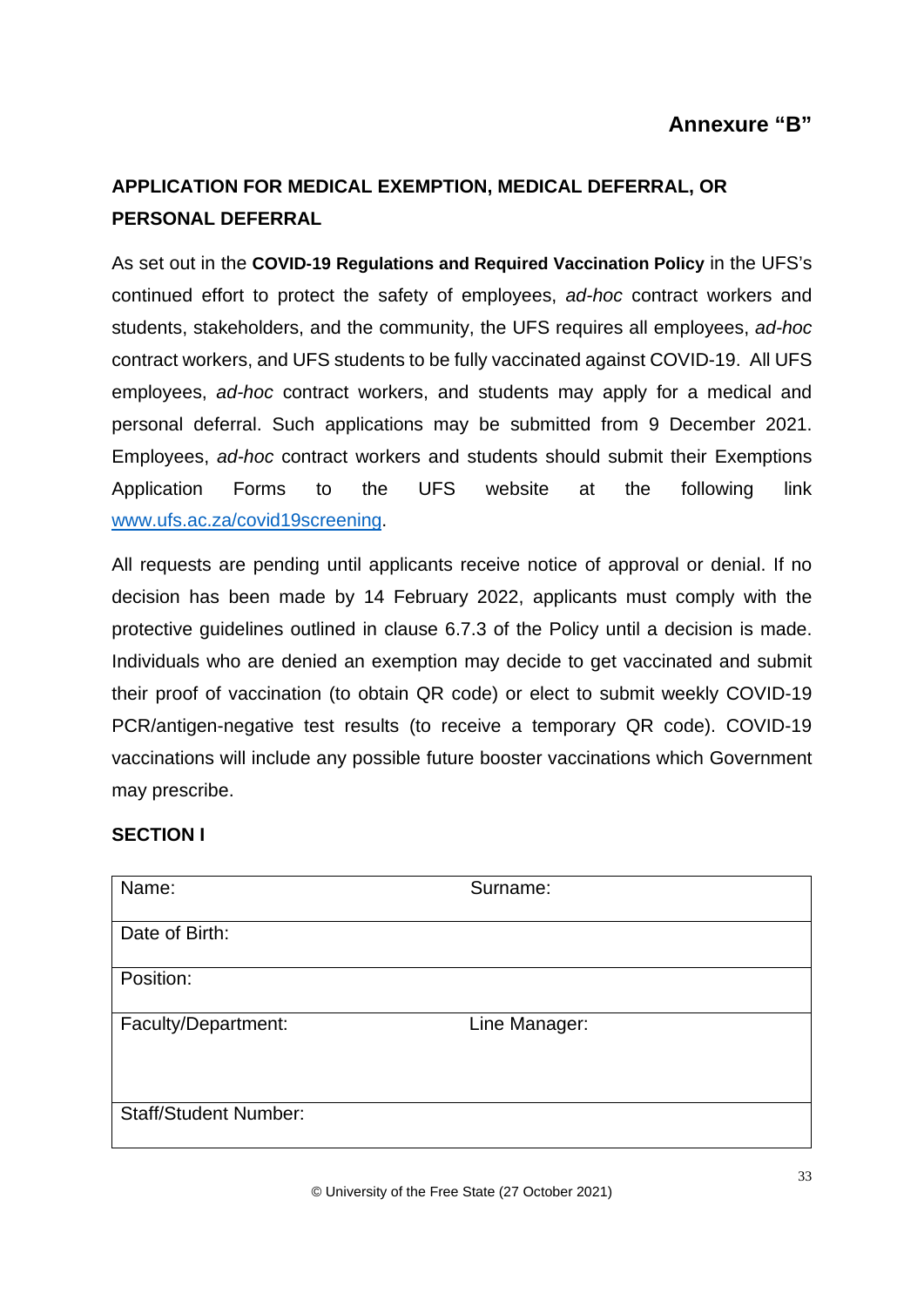Email: **Email:** Phone Number:

**Medical Exemptions or Deferrals:** Should you believe that you have a medical reason that prevents you from receiving the COVID-19 vaccine, you should:

Employees, *ad-hoc* contract workers and students should submit their Exemptions Application Forms to the UFS website at the following link [www.ufs.ac.za/covid19screening.](http://www.ufs.ac.za/covid19screening)

A registered medical practitioner should complete section II and provide supporting documentation during your consultation.

As applicable, all requests will be reviewed by the Vaccination Exemption Committee (VEC) or the Student VEC. The VEC committee reserves the right to confirm the information provided with a registered medical practitioner.

**Personal Deferrals:** Employees on sabbatical leave, employees, *ad-hoc* contract workers or students who are pregnant, breastfeeding, have natural COVID-19 immunity (due to a recent COVID infection), or any other lawful exemption ground must complete, sign, and submit their application and supporting documents unto the UFS website at the following link [www.ufs.ac.za/covid19screening.](http://www.ufs.ac.za/covid19screening) The UFS will advise or inform your line manager and HR of any such applications received. Human Resources or the relevant Compliance Officer may contact you for additional information regarding your request.

## **Please mark the appropriate option for your application:**

- $\Box$  I am requesting a medical exemption from the COVID-19 vaccination.
- $\Box$  I am requesting a medical deferral from the COVID-19 vaccination.

### **Select a reason for personal deferral:**

- $\Box$  I am currently on sabbatical leave and will not return until  $\Box$  (date).
- $\Box$  I am pregnant (only if recommended by Gynaecologist).

*Anticipated Delivery Date:* \_\_\_\_\_\_\_\_\_\_\_\_\_\_\_\_\_\_\_\_\_\_\_\_\_\_\_\_\_\_\_\_\_\_\_\_\_\_\_\_\_\_\_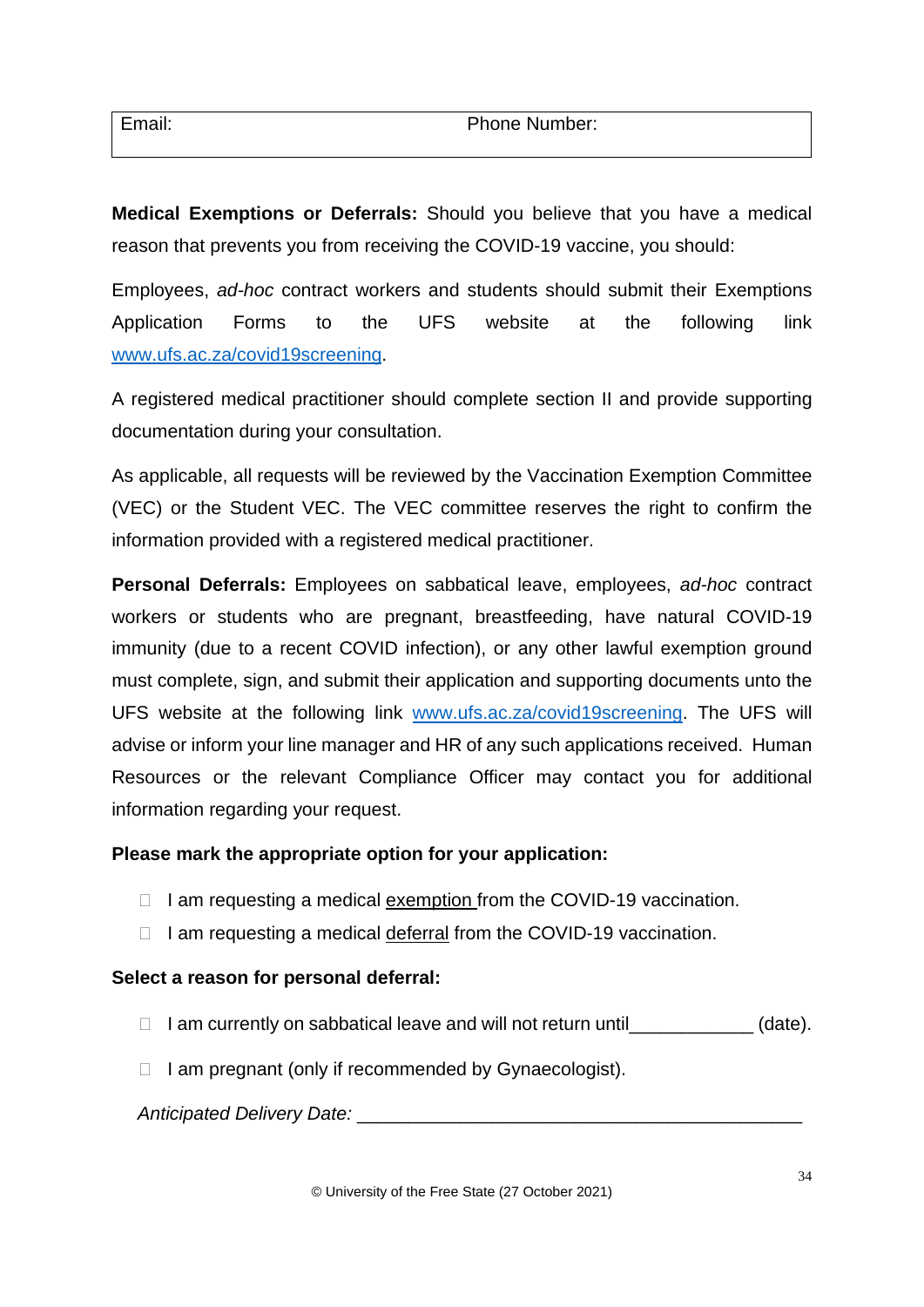$\Box$  I am actively breastfeeding (only if recommended by Gynaecologist).

*Planned end date:* \_\_\_\_\_\_\_\_\_\_\_\_\_\_\_\_\_\_\_\_\_\_\_\_\_\_\_\_\_\_\_\_\_\_\_\_\_\_\_\_\_\_\_\_\_\_\_\_\_

## **ACKNOWLEDGEMENTS AND CONSENTS**

I hereby acknowledge that should there be a need for the VEC Committee and Human Resources to contact my medical practitioner regarding my portrayed reasons preventing me from receiving the COVID-19 vaccination, my medical practitioner will be authorised to disclose my relevant medical information. I further acknowledge that if my request is approved, I will be exempted or deferred from receiving the COVID-19 vaccine, and I will be required to comply with the following provisions (except in the event of an approved deferral based on natural immunity):

- a. All individuals will be required to present a SARS COVID-19 negative PCR/antigen test result before returning to work following any travel for 24 hours or more.
- b. Be required to always wear a cloth mask (like all other individuals on campus) and/or take whatever additional measures may be deemed appropriate in the circumstances.
- c. Be required to sanitise

# *(Updates to these requirements may be made based on Government COVID-19 regulations).*

I agree to comply with these restrictions and accept the responsibility for compliance with all health and safety requirements required from time to time.

By signing this form (if granted), I understand that my name and vaccination status will be shared to the necessary extent and with those individuals duly authorised and required to have access to this information to ensure compliance with the UFS's health and safety requirements.

I understand and assume the risks of non-vaccination. I understand that COVID-19 vaccination is required to protect me, co-employees, UFS students and stakeholders from COVID-19 and its complications, including severe illness and death.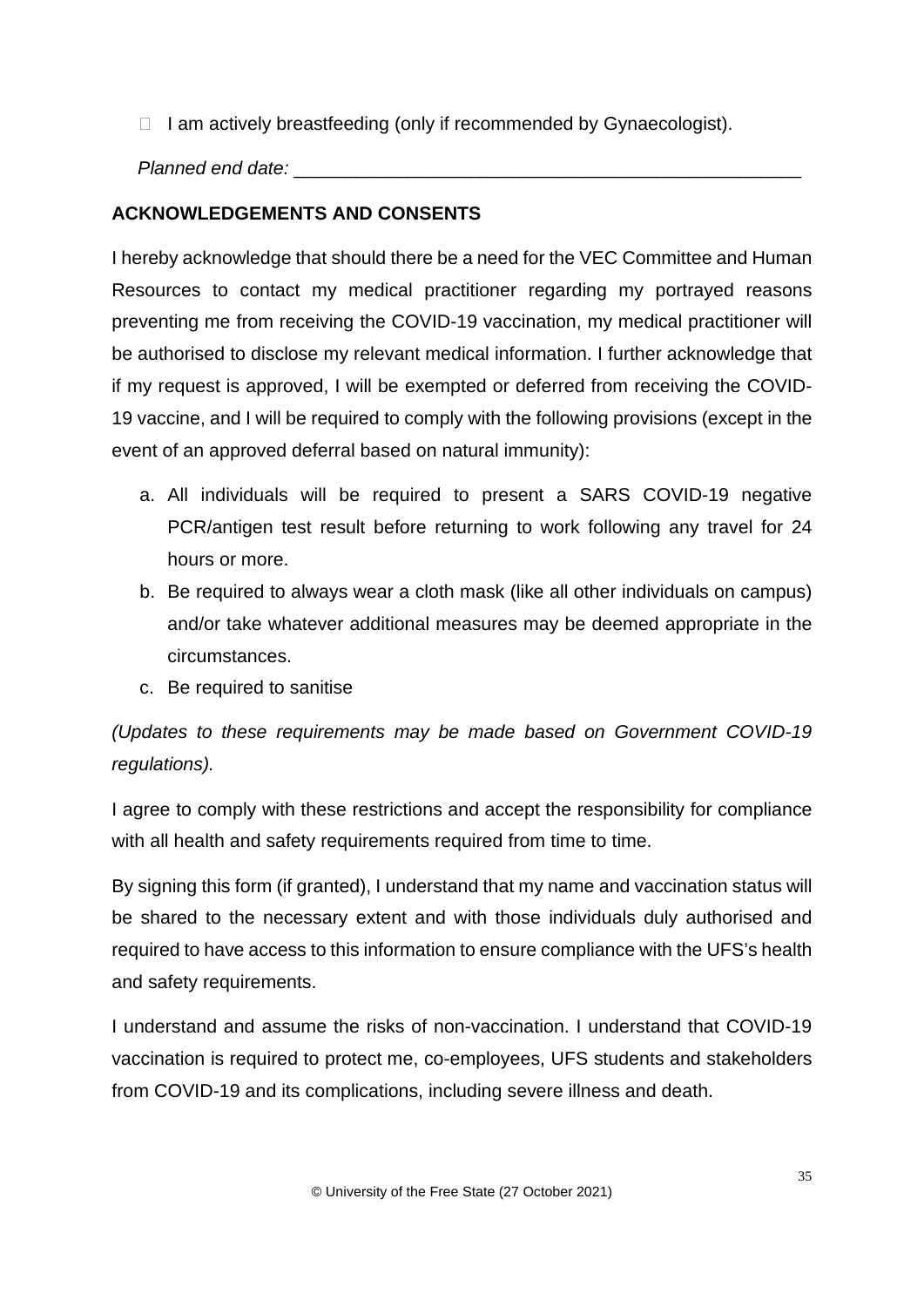I hereby agree to comply with all safety measures listed above and any other necessary and reasonable safety measures required from time to time.

I acknowledge that I am aware of all current Covid-19 Vaccine Information and that if my request for an exemption/deferral is not approved, I will be required to comply with the provisions in this Policy.

Thus, done and signed at \_\_\_\_\_\_\_\_\_\_\_\_\_\_\_\_\_\_\_ on the \_\_\_\_\_\_\_\_ of \_\_\_\_\_\_\_\_\_ 20\_\_\_.

APPLICANT

## **SECTION II: MEDICAL PRACTITIONER TO COMPLETE THIS SECTION**

**Step 1:** Select the reason for exemption.

\_\_\_\_\_\_\_\_\_\_\_\_\_\_\_\_\_\_\_\_\_\_\_\_\_

 $\Box$  A documented history of severe or immediate-type allergic reaction to any ingredient of all currently available COVID-19 vaccine brands. List vaccine ingredient (s) the patient is allergic to:

Details: \_\_\_\_\_\_\_\_\_\_\_\_\_\_\_\_\_\_\_\_\_\_\_\_\_\_\_\_\_\_\_\_\_\_\_\_\_\_\_\_\_\_\_\_\_\_\_\_\_\_\_\_\_\_\_\_\_\_

 $\Box$  There is a documented history of severe allergy or immediate-type hypersensitivity reaction to previous COVID-19 vaccination and a separate contraindication to all currently available COVID-19 vaccine brands.

Details:

 $\Box$  For the J&J/Pfizer vaccine: A history of a specific heparin allergy known as heparin-induced thrombocytopenia (HIT) may be a contraindication or reason to defer the vaccination.

Details: \_\_\_\_\_\_\_\_\_\_\_\_\_\_\_\_\_\_\_\_\_\_\_\_\_\_\_\_\_\_\_\_\_\_\_\_\_\_\_\_\_\_\_\_\_\_\_\_\_\_\_\_\_\_\_\_\_

□ Other- a medical condition that requires an employee, *ad-hoc* contract worker, students and interested third parties not to receive the vaccination or delay until a future date.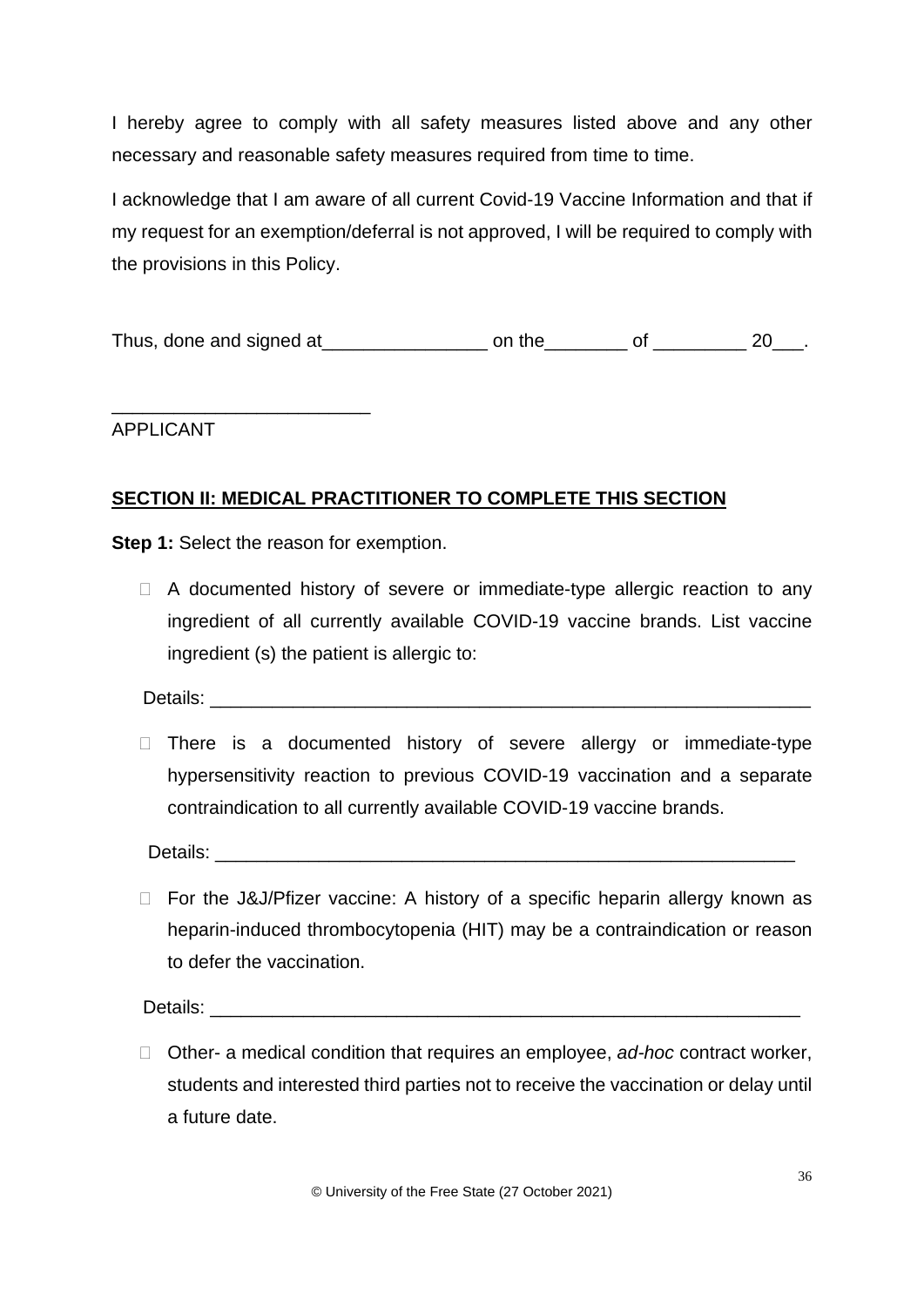Details:

**The following conditions are not considered medical contraindications to the COVID-19 vaccination but for which a deferral of the vaccination to a later date is being requested:**

□ Medication-induced immunocompromised states, especially when the medication is temporary, and the vaccine is predicted to have better efficacy with a future administration. Ideally, though, the vaccination should be given at least two weeks before initiating such immunosuppressive medications.

Details: \_\_\_\_\_\_\_\_\_\_\_\_\_\_\_\_\_\_\_\_\_\_\_\_\_\_\_\_\_\_\_\_\_\_\_\_\_\_\_\_\_\_\_\_\_\_\_\_\_\_\_\_\_\_\_\_\_\_

□ Prior SARS COVID-19 PCR positive test: *If they test positive for SARS COVID-19 PCR before their first vaccine or after the first vaccine but before the second vaccine, they should wait 10 (ten) days from the positive test (or 90 days after they received treatment with Monoclonal Antibody Infusion) and be fully recovered as before receiving the first or second dose as appropriate.*

Details:

 $\Box$  Upcoming surgery: If an individual is scheduled for an upcoming surgery, they should consult with the surgeon to determine if their vaccination should be scheduled later.

Details: (including when the individual should get vaccinated:

Note: The following conditions are **not** considered medical contraindications to COVID-19 vaccination:

\_\_\_\_\_\_\_\_\_\_\_\_\_\_\_\_\_\_\_\_\_\_\_\_\_\_\_\_\_\_\_\_\_\_\_\_\_\_\_\_\_\_\_\_\_\_\_\_\_\_\_\_\_\_\_\_\_\_\_\_\_\_\_\_

- A history of allergy or anaphylaxis to foods, antibiotics, other oral medications, pets, venom, other environmental allergies, or non-COVID vaccines
- History of latex allergy
- Individuals who do not eat eggs or gelatin
- Family history of adverse vaccine reactions or autoimmune conditions
- Fear of needles or general avoidance of vaccine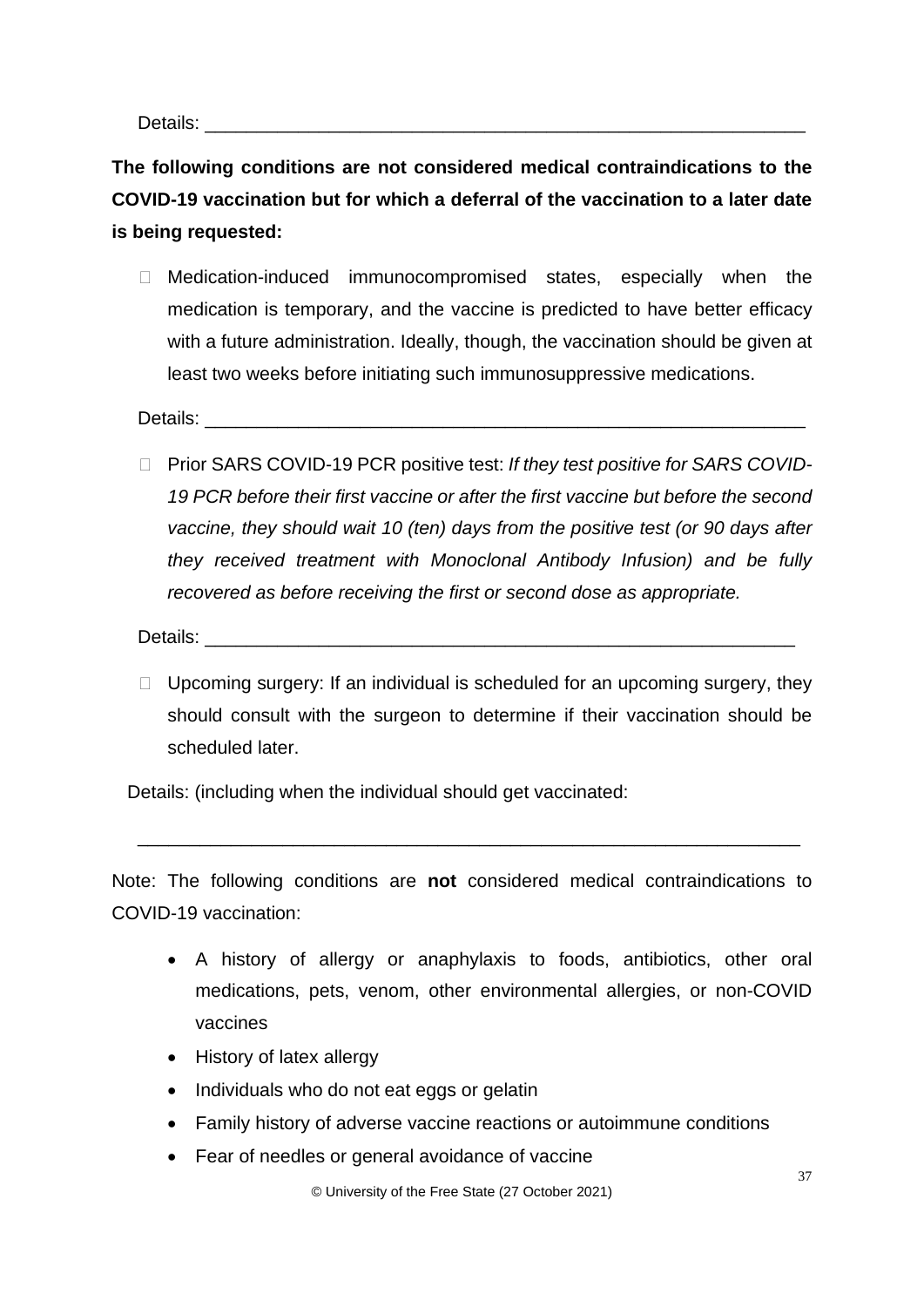# **Add any supporting data (please include any pertinent labs or studies, specialist notes, etc.)**

|  |  | Exemption is temporary and vaccination can be initiated at a date: |  |  |  |
|--|--|--------------------------------------------------------------------|--|--|--|
|  |  |                                                                    |  |  |  |

\_\_\_\_\_\_\_\_\_\_\_\_\_\_\_\_\_\_\_\_\_\_\_\_\_\_\_\_\_\_\_\_\_\_\_\_\_\_\_\_\_\_\_\_\_\_\_\_\_\_\_\_\_\_\_\_\_\_\_\_\_\_\_\_\_\_\_

Anticipated duration of temporary exemption: \_\_\_\_\_\_\_\_\_\_\_\_\_\_\_\_\_\_\_\_\_\_\_\_\_\_\_\_\_\_\_\_\_\_\_

| <b>Practice Street Address:</b> |                       |
|---------------------------------|-----------------------|
| Postal Code:                    |                       |
| <b>Phone Number:</b>            | <b>Email Address:</b> |
| Field of specialisation:        |                       |

I \_\_\_\_\_\_\_\_\_\_\_\_\_\_\_\_\_\_\_\_\_\_\_\_\_\_\_\_ (name), herewith declare that the information provided above is true and correct to the best of my knowledge.

Medical Registration Number: \_\_\_\_\_\_\_\_\_\_\_\_\_\_\_\_\_\_\_\_\_\_\_\_\_\_\_\_\_\_\_\_\_\_\_\_\_\_\_\_\_\_\_

Medical Practitioners Signature: \_\_\_\_\_\_\_\_\_\_\_\_\_\_\_\_\_\_\_\_\_\_\_\_\_\_\_\_\_\_ Date: \_\_\_\_\_\_\_\_\_\_

# **Attention Medical Practitioner and Employee,** *ad-hoc* **contract worker, students and interested third parties**

ATTACH MEDICAL RECORDS

Please attach medical records or medical certificates indicating the contraindication/s for the patient receiving the COVID-19 vaccine. Please note that the entire medical history is not required. Only the medical certificate of the healthcare provider demonstrating contraindications to the COVID-19 Vaccine is required.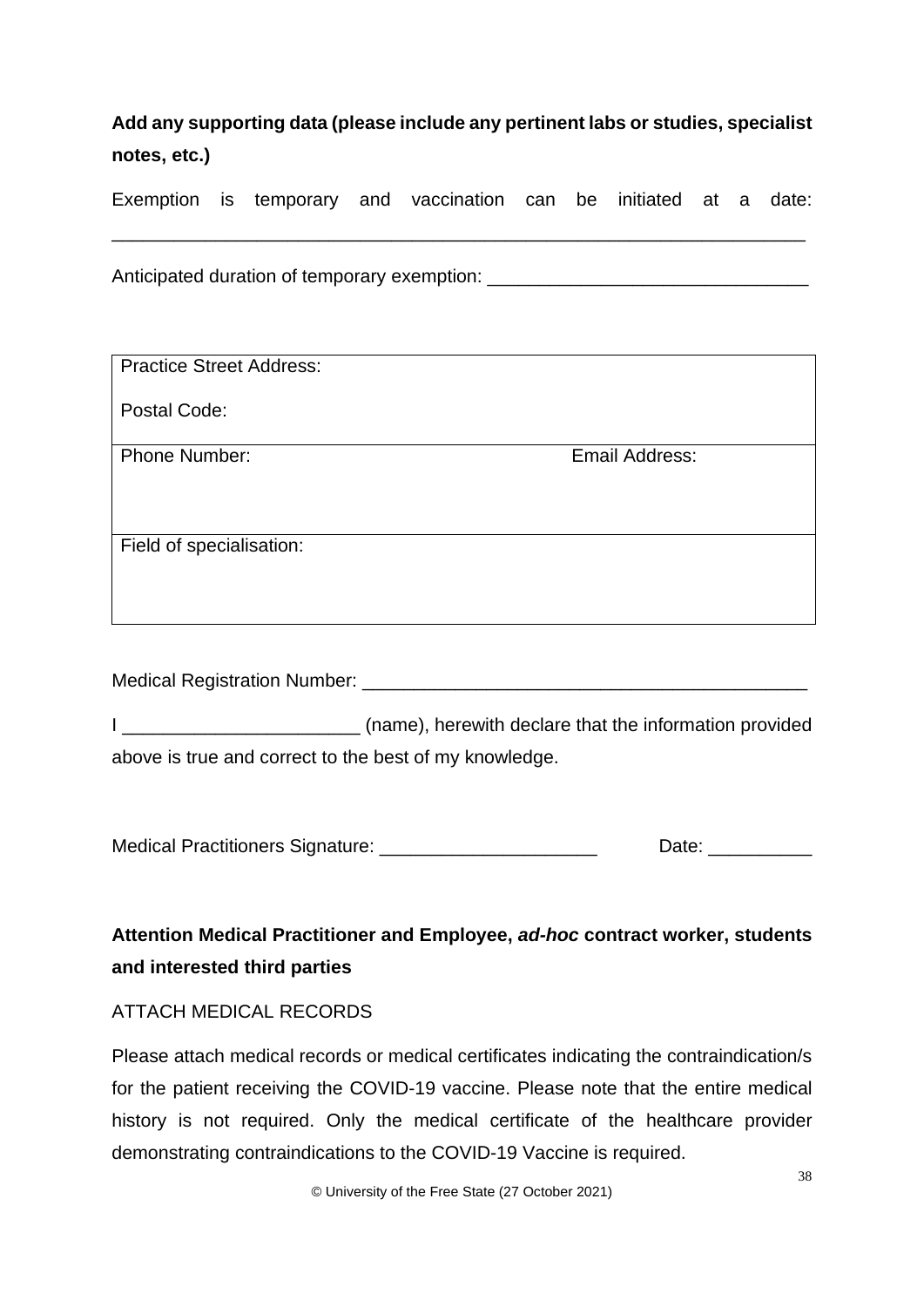© University of the Free State (27 October 2021)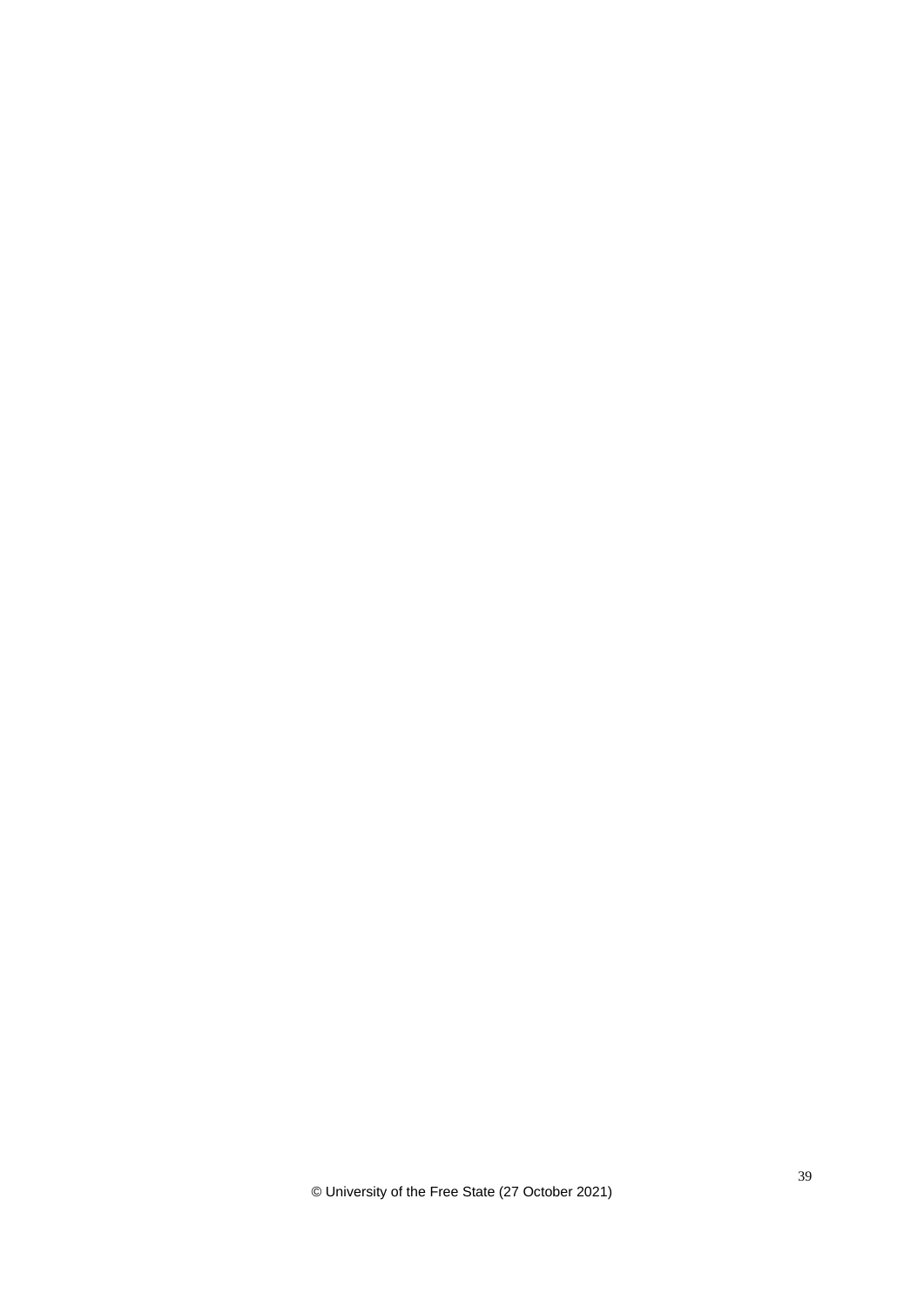# **Annexure "C"**

## **APPLICATION FOR RELIGIOUS EXEMPTION**

As set out in the **COVID-19 Regulations and Required Vaccination Policy,** in our continued effort to ensure the protection and safety of our employees, *ad-hoc* contract workers, students, stakeholders, and community, the UFS requires all employees, *adhoc* contract workers, and UFS students to be fully vaccinated against COVID-19.

UFS employees, *ad-hoc* contract workers and students may apply for religious exemption. Such applications may be submitted from 9 December 2021. Employees, *ad-hoc* contract workers and students should submit their Exemptions Application Forms and supporting documents to the UFS website at the following link [www.ufs.ac.za/covid19screening.](http://www.ufs.ac.za/covid19screening) The UFS will advise or inform your line manager and HR of any such applications received.

All requests are pending until applicants receive notice of approval or denial. If no decision has been made by 14 February 2022, applicants must comply with the protective guidelines outlined in clause 6.7.3 of the Policy until a decision is made. Individuals who are denied an exemption can elect to receive the COVID-19 vaccine (either a single dose vaccine or the first dose of the 2-dose vaccine) or decide to submit their proof of vaccination or their weekly COVID-19 PCR/antigen-negative test results should they need to gain access to campus.

### **SECTION I**

| Name:                        | Surname:             |
|------------------------------|----------------------|
|                              |                      |
|                              |                      |
|                              |                      |
|                              |                      |
| Date of Birth:               |                      |
|                              |                      |
| Position:                    |                      |
|                              |                      |
| Faculty/Department:          | Line Manager:        |
|                              |                      |
| <b>Staff/Student Number:</b> |                      |
|                              |                      |
|                              |                      |
| Email:                       | <b>Phone Number:</b> |
|                              |                      |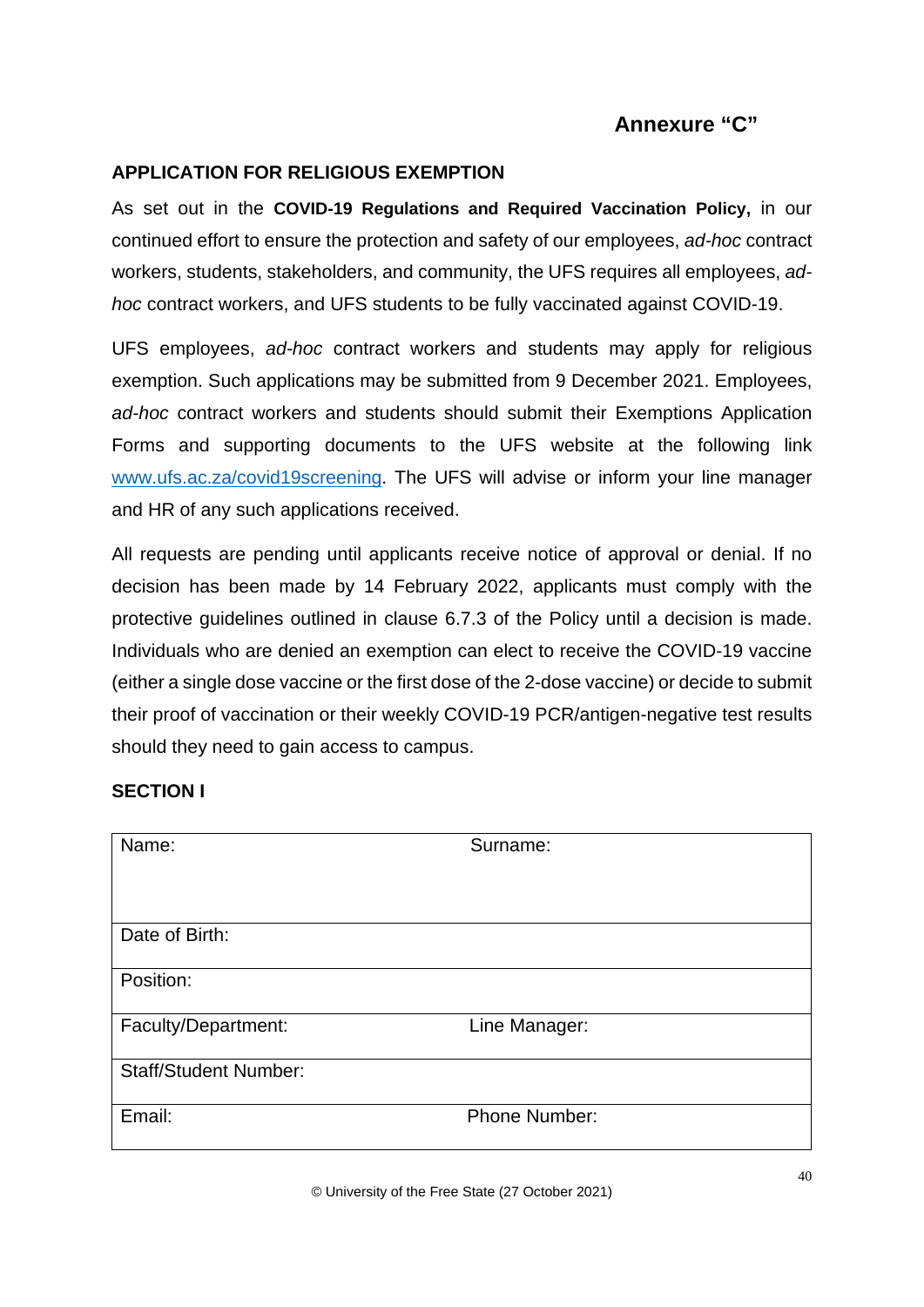A sincerely held religious conviction:

- Should be **more than** a social, economic, or political philosophy.
- Should be an established religious doctrine of a recognised and existing religious congregation.
- Should **not** be solely a belief about vaccinations and one's personal preference.

In the below, please provide a confirmatory affidavit detailing the basis for your vaccination objections, explaining why you are requesting the exemption, the religious principle(s) that guide your objection to vaccination, and the religious basis that prohibits the COVID-19 vaccination. Please attach a letter from your religious congregations' leader to support your application. The UFS may need to discuss the nature of your religious belief(s) and practice(s) with you or your religious leader(s) (if applicable). The UFS may also request additional supporting documentation if needed.

Please provide an explanation detailing any changes in your religion, belief, or personal observance or the reason(s) that you believe your religion, belief, or observance prevents you from receiving the COVID-19 vaccine.

# **ACKNOWLEDGEMENTS AND CONSENTS**

I hereby acknowledge that the VEC Committee and Human Resources (employees and *ad-hoc* contract workers) or the Compliance Officer can contact me as well as my religious leader regarding my portrayed reasons preventing me from receiving the COVID-19 vaccination, should it be required. I further acknowledge that if my request is approved, I will be exempted or deferred from receiving the COVID-19 vaccine, and I will be required to comply with the following provisions:

a. Provide a SARS COVID-19 PCR/antigen test before returning to work following any travel for 24 hours or more.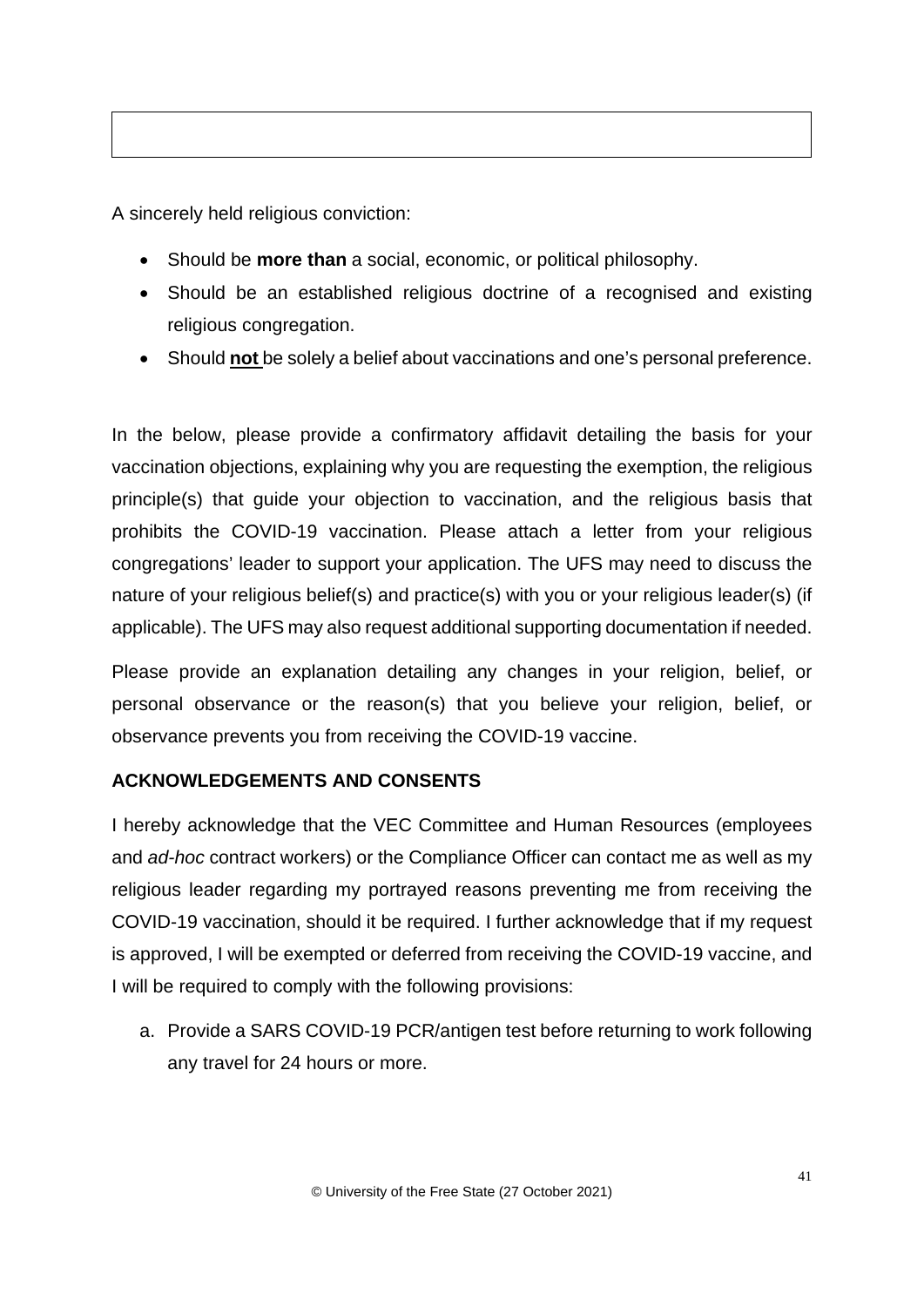- b. Be required to always wear a cloth mask (like all other individuals on campus) and/or take whatever additional measures as may be deemed appropriate in the circumstances.
- c. Be required to sanitise.

*Updates to these requirements may be made based on Government COVID-19 regulations.* 

I agree to comply with these restrictions and accept the responsibility for compliance with all health and safety requirements that may be required from time to time.

I understand that by signing this form (if granted), my name and vaccination status will be shared, to the necessary extent and with those individuals duly authorised and required to have access to this information to ensure compliance with health and safety requirements.

I understand and assume the risks of non-vaccination. I understand that COVID-19 vaccination is required to protect me, co-employees, UFS students and stakeholders from COVID-19 and its complications, including severe illness and death. I hereby agree to comply with all safety measures listed above and any other necessary and reasonable safety measures that may be required from time to time.

I acknowledge that I am aware of all current Covid-19 Vaccine Information and that if my request for an exemption/deferral is not approved, I will be required to comply with the provisions in this Policy.

Thus, done and signed at \_\_\_\_\_\_\_\_\_\_\_\_\_\_\_\_\_\_\_ on the \_\_\_\_\_\_\_\_ of \_\_\_\_\_\_\_\_\_ 20\_\_\_.

APPLICANT

\_\_\_\_\_\_\_\_\_\_\_\_\_\_\_\_\_\_\_\_\_\_\_\_\_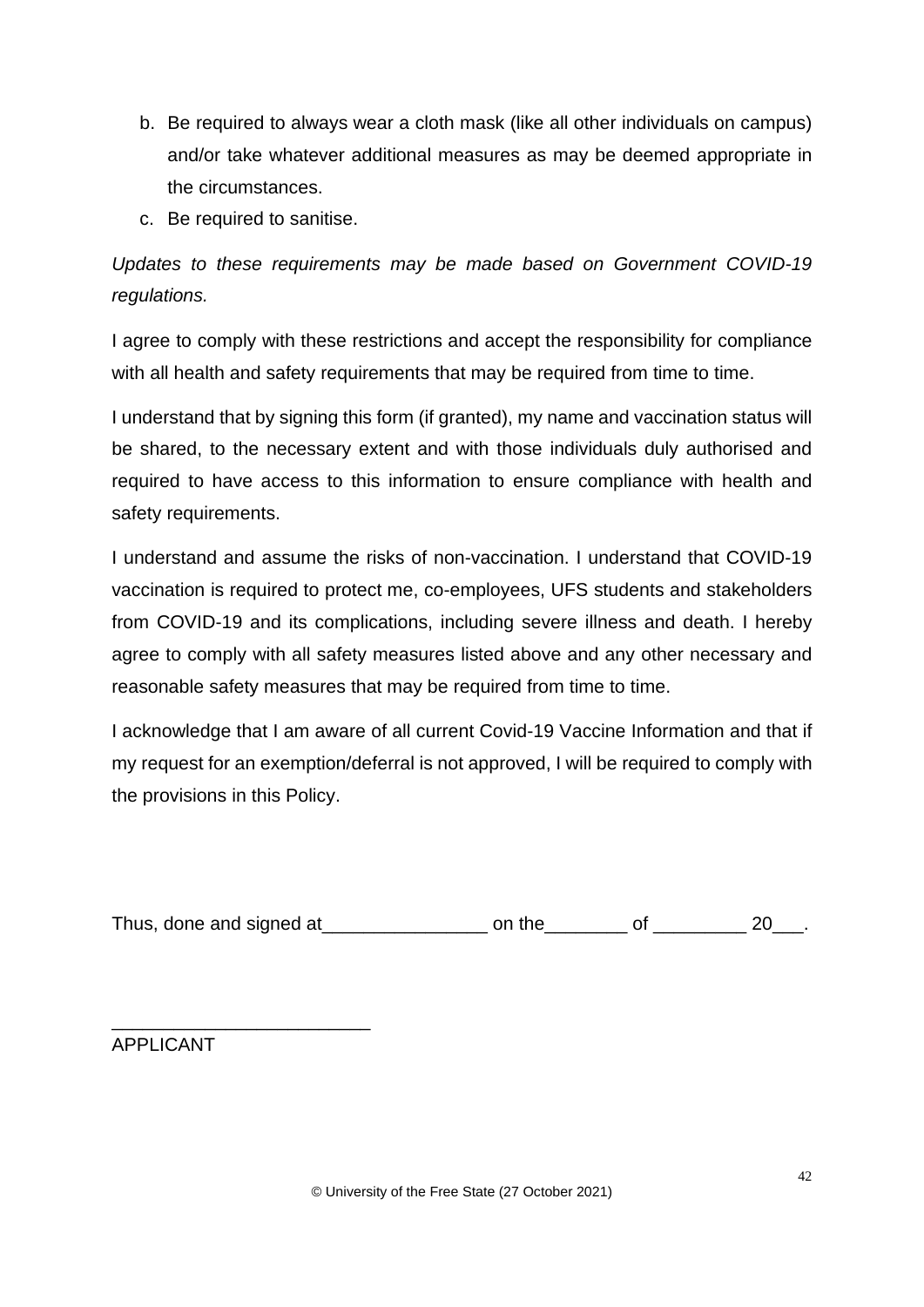**ANNEXURE "D"**

## **OTHER LEGALLY ACCEPTABLE EXEMPTIONS**

As set out in the **COVID-19 Regulations and Required Vaccination Policy,** in our continued effort to protect the safety of our employees, *ad-hoc* contract workers, students, stakeholders, and community, the UFS requires all employees, *ad-hoc* contract workers, and UFS students to be fully vaccinated against COVID-19.

UFS employees, *ad-hoc* contract workers and students may apply for other legally acceptable exemptions. Such applications may be submitted from 9 December 2021 or soon thereafter. Employees, *ad-hoc* contract workers and students should submit their Exemptions Application Forms and supporting documents to the UFS website at the following link [www.ufs.ac.za/covid19screening.](http://www.ufs.ac.za/covid19screening) The UFS will advise or inform your line manager and HR of any such applications received.

All requests are pending until applicants receive notice of approval or denial. If no decision has been made by 14 February 2022, applicants must comply with the protective guidelines outlined in clause 6.7.3 of the Policy until a decision is made. I acknowledge that I am aware of all current Covid-19 Vaccine Information and that if my request for an exemption/deferral is not approved, I will be required to comply with the provisions in this Policy.

### **SECTION I**

| Name:                        | Surname:      |
|------------------------------|---------------|
|                              |               |
|                              |               |
|                              |               |
|                              |               |
|                              |               |
|                              |               |
| Date of Birth:               |               |
|                              |               |
|                              |               |
|                              |               |
| Position:                    |               |
|                              |               |
|                              |               |
| Faculty/Department:          | Line Manager: |
|                              |               |
|                              |               |
|                              |               |
|                              |               |
|                              |               |
|                              |               |
| <b>Staff/Student Number:</b> |               |
|                              |               |
|                              |               |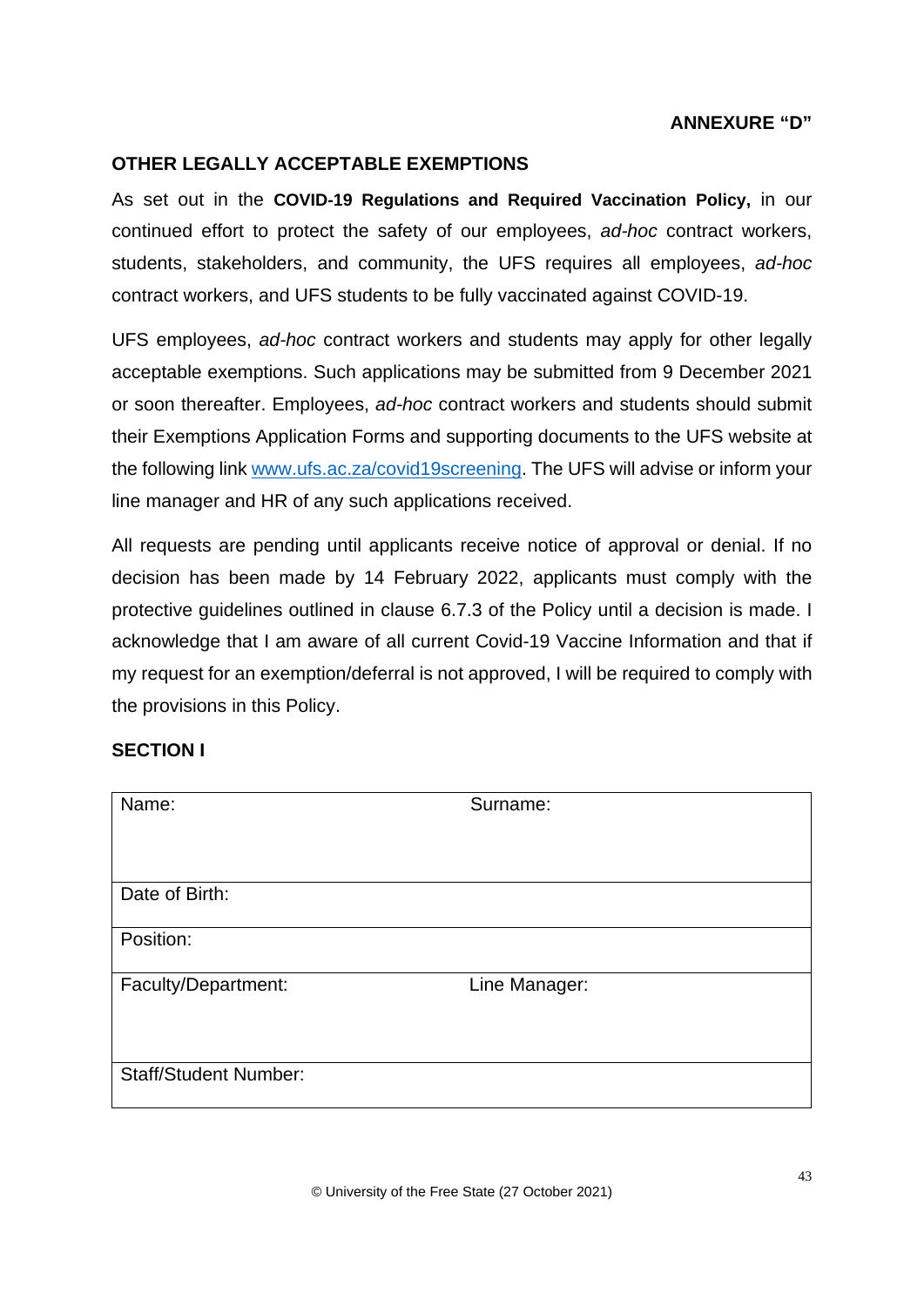Any other exemption:

- This includes any legitimate ground an employee, *ad-hoc* contract worker, students and interested third parties wishes to rely on.
- Should **not** be solely a belief about vaccinations and one's personal preference.
- May include permission from HOD regarding reasonable accommodation.

\_\_\_\_\_\_\_\_\_\_\_\_\_\_\_\_\_\_\_\_\_\_\_\_\_\_\_\_\_\_\_\_\_\_\_\_\_\_\_\_\_\_\_\_\_\_\_\_\_\_\_\_\_\_\_\_\_\_\_\_\_\_\_\_\_\_\_

\_\_\_\_\_\_\_\_\_\_\_\_\_\_\_\_\_\_\_\_\_\_\_\_\_\_\_\_\_\_\_\_\_\_\_\_\_\_\_\_\_\_\_\_\_\_\_\_\_\_\_\_\_\_\_\_\_\_\_\_\_\_\_\_\_\_\_

I hereby confirm that the basis for my objection is:

Please attach a confirmatory affidavit detailing plausible reasons for your objection and Application for Exemption. Please provide an explanation detailing any changes in your personal observance or reason(s) that prevents you from receiving the COVID-19 vaccine. The UFS may also request additional supporting documentation if needed.

# **ACKNOWLEDGEMENT AND CONSENTS**

I hereby acknowledge that the VEC Committee and Human Resources (employees and *ad-hoc* contract workers) or the Compliance Officer can contact me regarding my portrayed reasons preventing me from receiving the COVID-19 vaccination, should it be required. I further acknowledge that if my request is approved, I will be exempted or deferred from receiving the COVID-19 vaccine, and I will be required to comply with the following provisions:

- a. Provide a SARS COVID-19 PCR/antigen test before returning to work following any travel for 24 hours or more.
- b. Be required to always wear a cloth mask (like all other individuals on campus) and/or take whatever additional measures as may be deemed appropriate in the circumstances.
- c. Be required to sanitise.

*Updates to these requirements may be made based on Government COVID-19 regulations.*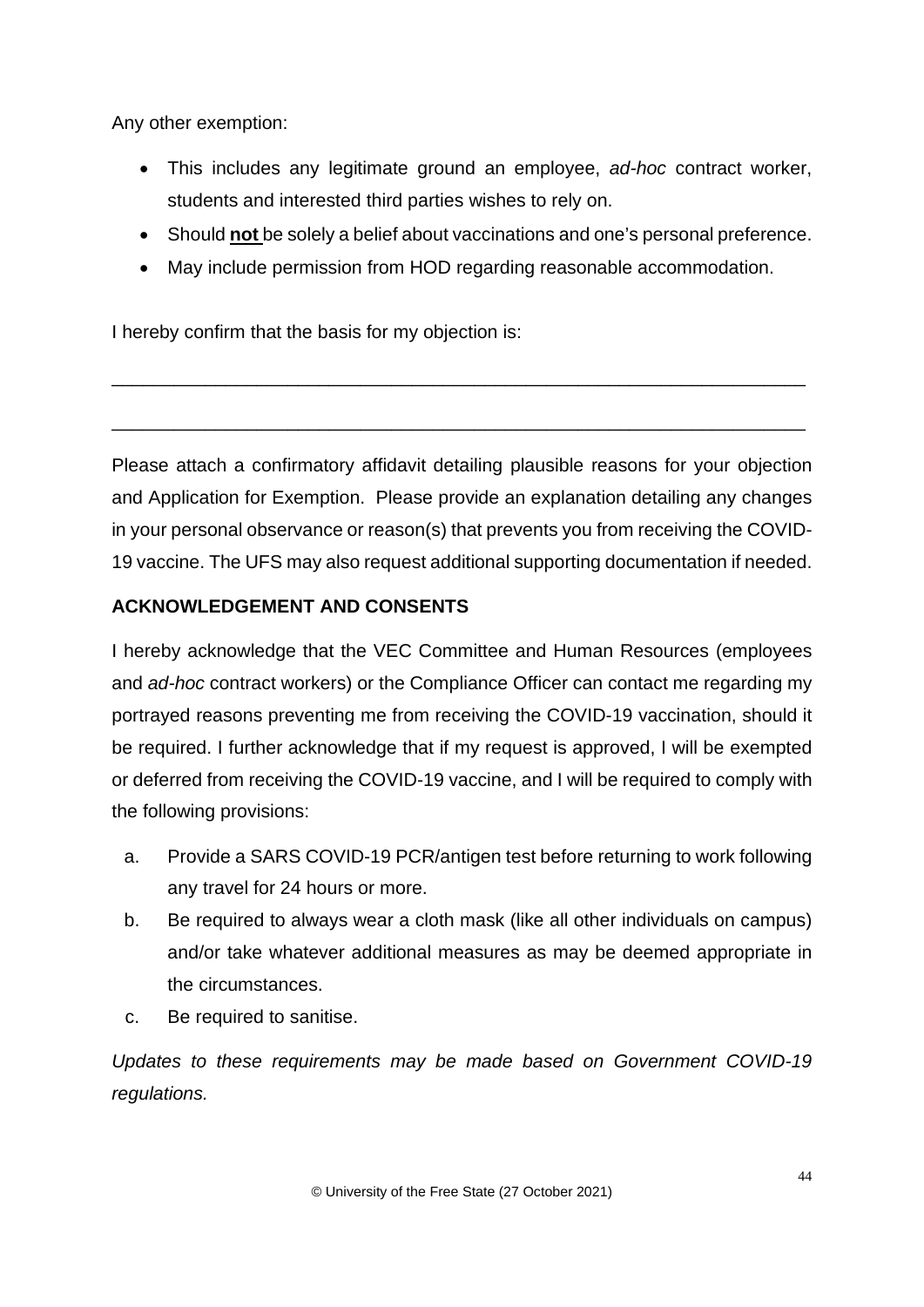I agree to comply with these restrictions and accept the responsibility for compliance with all health and safety requirements that may be required from time to time.

I understand that by signing this form (if granted), my name and vaccination status will be shared, to the necessary extent and with those individuals duly authorised and required to have access to this information to ensure compliance with health and safety requirements.

I understand and assume the risks of non-vaccination. I understand that COVID-19 vaccination is required to protect me, co-employees, UFS students and stakeholders from COVID-19 and its complications, including severe illness and death.

I hereby agree to comply with all safety measures listed above and any other necessary and reasonable safety measures that may be required from time to time.

I acknowledge that I am aware of all current Covid-19 Vaccine Information and that if my request for an exemption/deferral is not approved, I will be required to comply with the provisions in this Policy.

| Thus, done and signed at | on the |  |  |  |
|--------------------------|--------|--|--|--|
|--------------------------|--------|--|--|--|

APPLICANT

\_\_\_\_\_\_\_\_\_\_\_\_\_\_\_\_\_\_\_\_\_\_\_\_\_